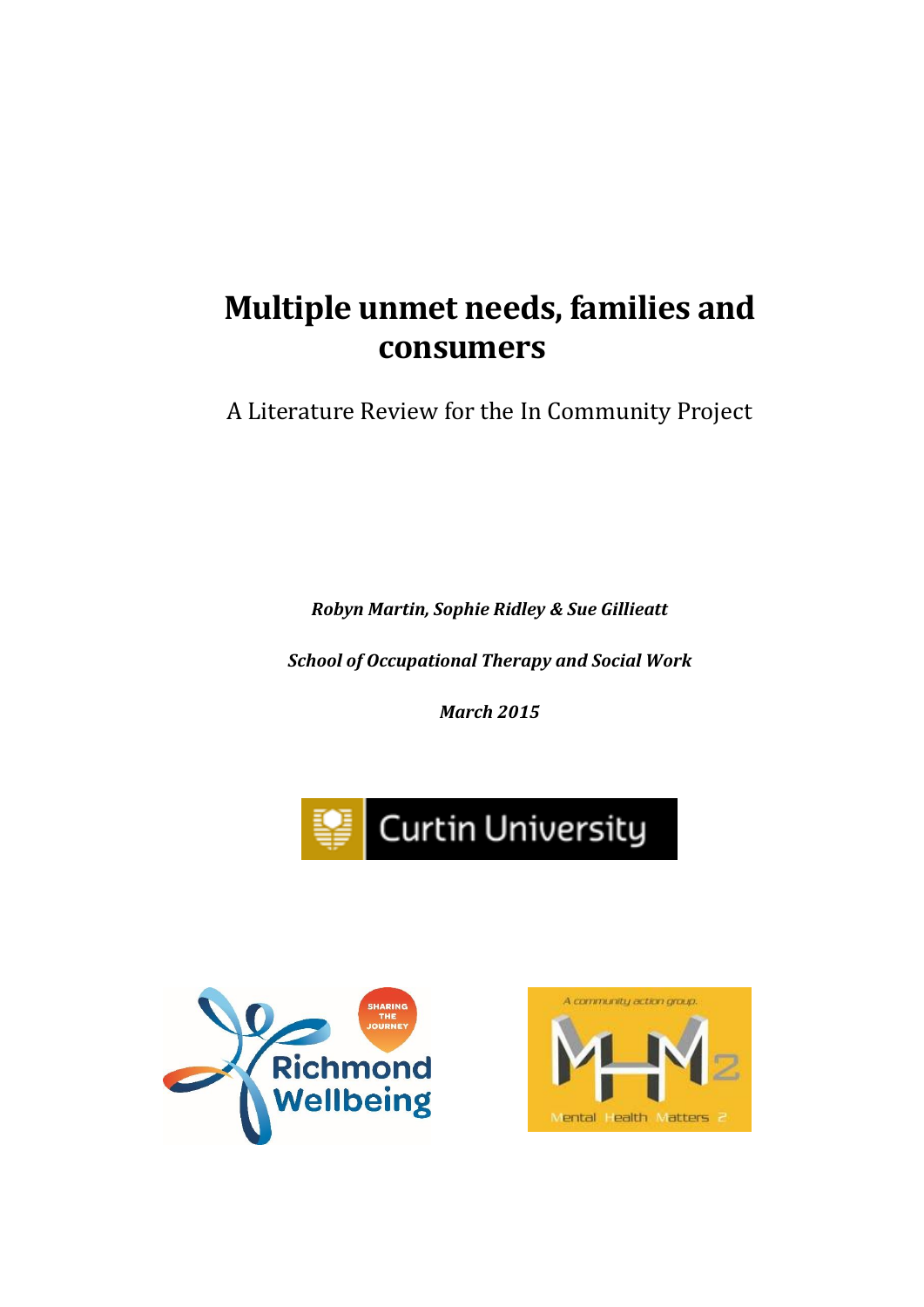## **CONTENTS**

| Implementing Recovery through Organisational Change (ImROC)  27 |
|-----------------------------------------------------------------|
| Comprehensive Continuous Integrated Systems of Care (CCISC) 30  |
|                                                                 |
|                                                                 |
|                                                                 |
|                                                                 |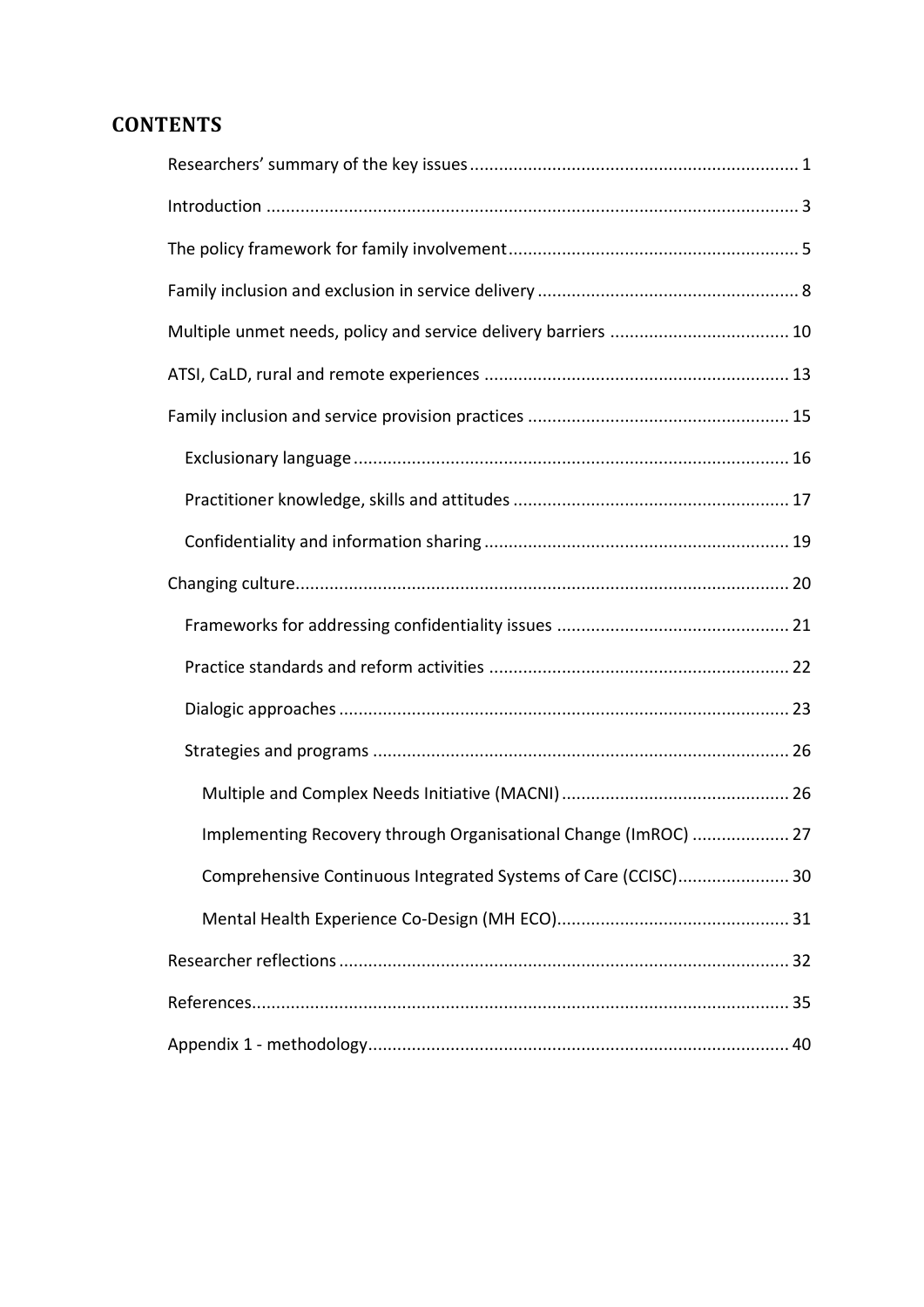## <span id="page-2-0"></span>**RESEARCHERS' SUMMARY OF THE KEY ISSUES**

This review of the literature on multiple unmet needs and the inclusion of families and consumers reveals gaps and critical issues. These gaps and issues are detailed throughout the remainder of this report and this executive summary alerts the reader to the key issues that are evident from our reading and critical analysis of the literature. We offer our analysis and summary of these gaps and critical issues.

- 1. People considered to have multiple unmet needs and their families continue to 'fall through' service gaps despite a plethora of policies, standards and good practice frameworks.
- 2. The ability to effectively meet the needs of consumers and families while balancing both the consumers' rights to confidentiality and the family's rights to information is consistently referred to as a 'tension'. Yet, some studies report no significant difference between the views of consumers and families when it comes to family involvement. This leads us to question where the idea of this tension originates, what sustains it, and how it can be addressed.
- 3. There is a significant gap in culturally competent understandings of multiple unmet needs and family inclusive practices. This is pertinent and of concern given the already high and growing population of ATSI people in prison, with a large majority reported to experience mental distress, long term trauma and substance use. For people living in rural and remote areas, there is a lack of appropriateness and continuity in service provision which is compounded by a multitude of other factors such as poverty, racism and intergenerational trauma; particularly for Indigenous Australians.
- 4. Policies, standards and good practice frameworks have not been systematically implemented or evaluated. We have been unable to locate any critically-informed research which explicitly details why mental health services have not embraced family inclusion. Ideas put forward relate to staff skills, training and attitudes; inadequate policy directions; and the impact of crisis situations. From our perspective, these arguments are unconvincing and suggestive of degrees of collusion between some researchers and mental health staff (practitioners, managers and policy-makers).
- 5. Given that family inclusive policies, standards and frameworks are rarely subject to evaluation or used as accountability mechanisms for the funding of government and non-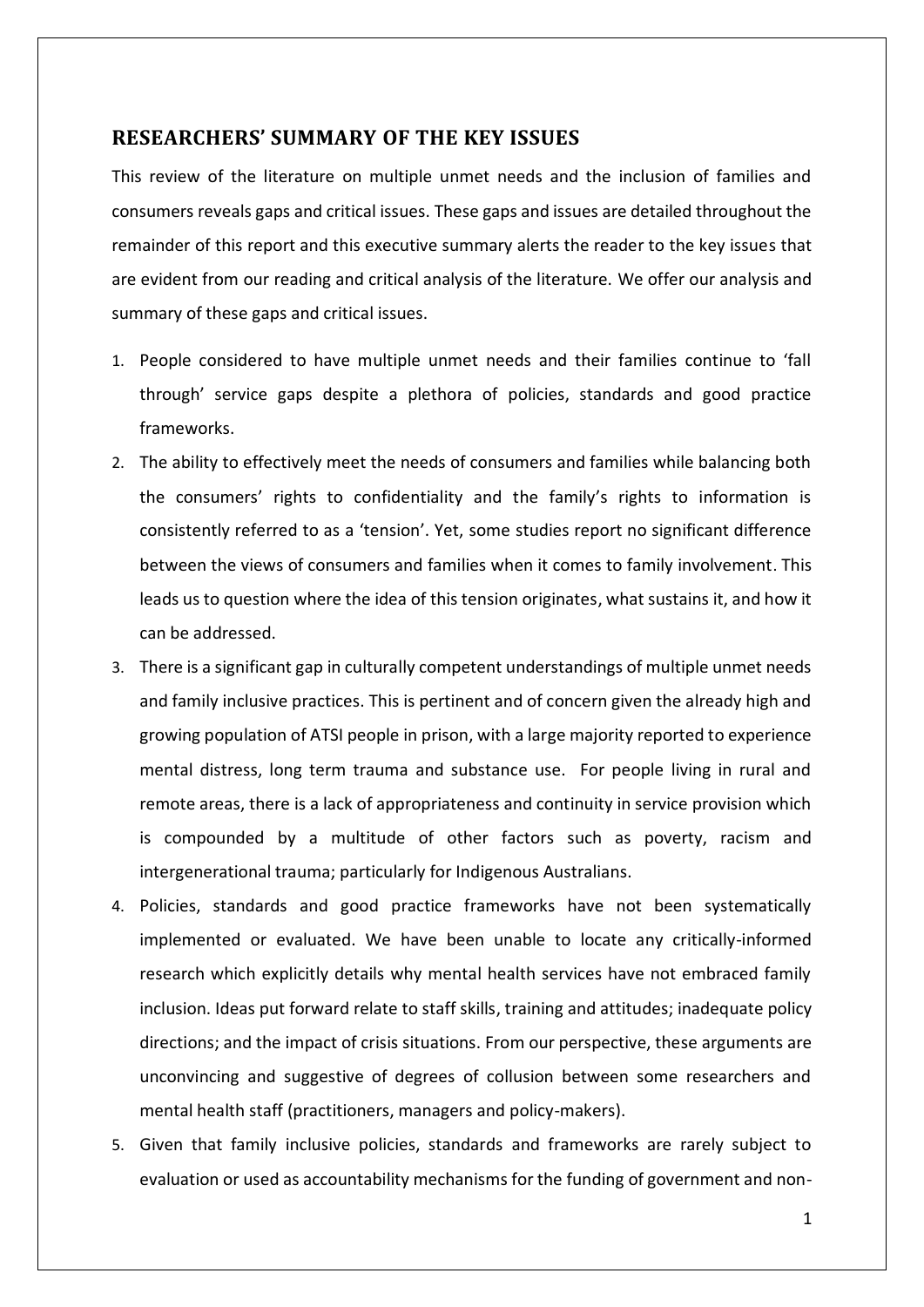government services, the gap between policy and practice is inadvertently and implicitly sanctioned. Without mechanisms to ensure that family and consumer inclusion is implemented according to the policy direction, they remain aspirational, and families and consumers will continue to experience barriers to service delivery and exclusion. We believe this literature review highlights the need to move away from the development of more policies, practice guidelines and standards and instead work towards practical and widespread culture change.

- 6. While few examples of successful, meaningful and sustained family and consumer inclusion practices exist, those found to reflect person first and recovery principles (partially or fully), such as Open Dialogue, the Multiple and Complex Needs Initiative (MACNI) and Implementing Recovery through Organisational Change (ImROC) are characterised by:
	- a. Deep listening to the lived experience of families and consumers.
	- b. Vertical and horizontal cultural change (top-down, bottom-up and across all levels of the organisation).
	- c. A willingness to critically reflect upon and name what is not working.
	- d. A commitment by service providers to work in partnership and coproduction with consumers and family members.
	- e. An openness to acknowledge, articulate and address power relations.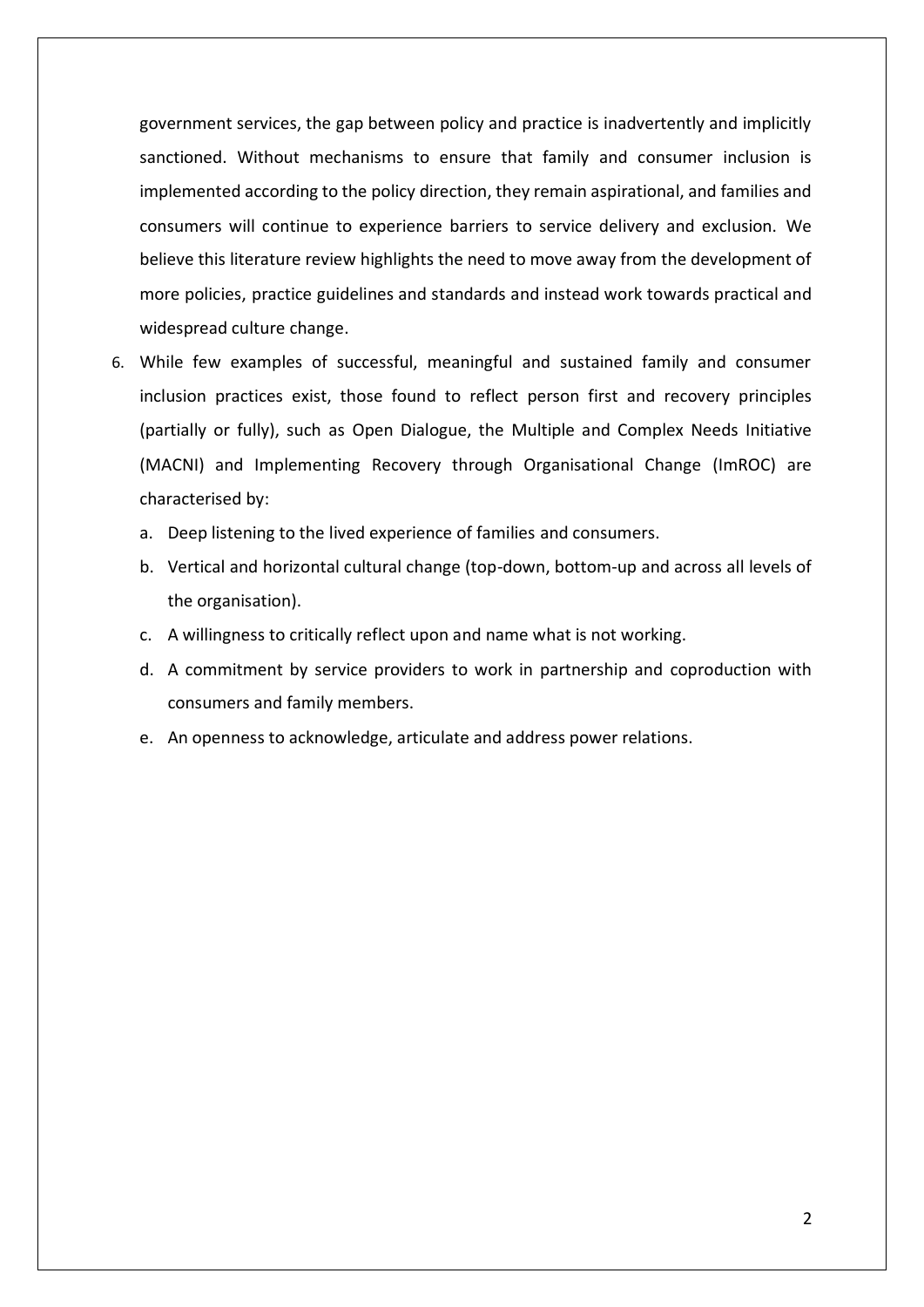#### <span id="page-4-0"></span>**INTRODUCTION**

This literature review for the In Community Project explores the experiences of, and responses to, people considered to have multiple unmet needs and their families. In this project, multiple unmet needs is defined to include a combination of mental distress, substance use and involvement in the criminal justice system. In Community is a partnership between Mental Health Matters 2 (MHM2) and Richmond Fellowship of Western Australia (RFWA) and aims to promote culture change in mental health service delivery practices. It particularly seeks to change current culture and create the conditions for meaningful, nontokenistic involvement of consumers and families.

The scope of this literature review was established through consultations between the In Community partnership group and the Curtin research team. We acknowledge that families and consumers share commonalities and differences and we have endeavoured to locate literature specific to family inclusion. However as the literature often discusses 'family and consumer involvement' as a collapsed phenomenon; this review will reflect this concept while also paying attention to the unique experiences of families where such literature has been located. This review has focussed on material which adopts a person-first and personal recovery orientation; rather than a bio-medical, disease oriented stance.

As a starting point, cultural differences and diversity within, across, and between, families and individuals affected by mental distress is acknowledged and validated. It is also acknowledged that the experience of Aboriginal and Torres Strait Islander (ATSI) and Culturally and Linguistically Diverse (CaLD) consumers and their families is usually problematic and unsatisfactory due to a lack of cultural security within mental health services (Szmukler & Bloch, 1997). However, very little of the literature refers to cultural diversity; which means the findings presented in this review may not be reflective of, or relevant to, ATSI and CaLD peoples' lived experiences.

It is also important to clarify the use of specific terminology within this document. The term mental distress is used to reflect 'mental illness' and 'mental health' experiences. While a range of terms such as 'service user', 'survivor' and 'client' are found in the literature, the term 'consumer' is common in Australian policy, standards and service delivery and indicates a relationship between a consumer and provider and based on the delivery of a service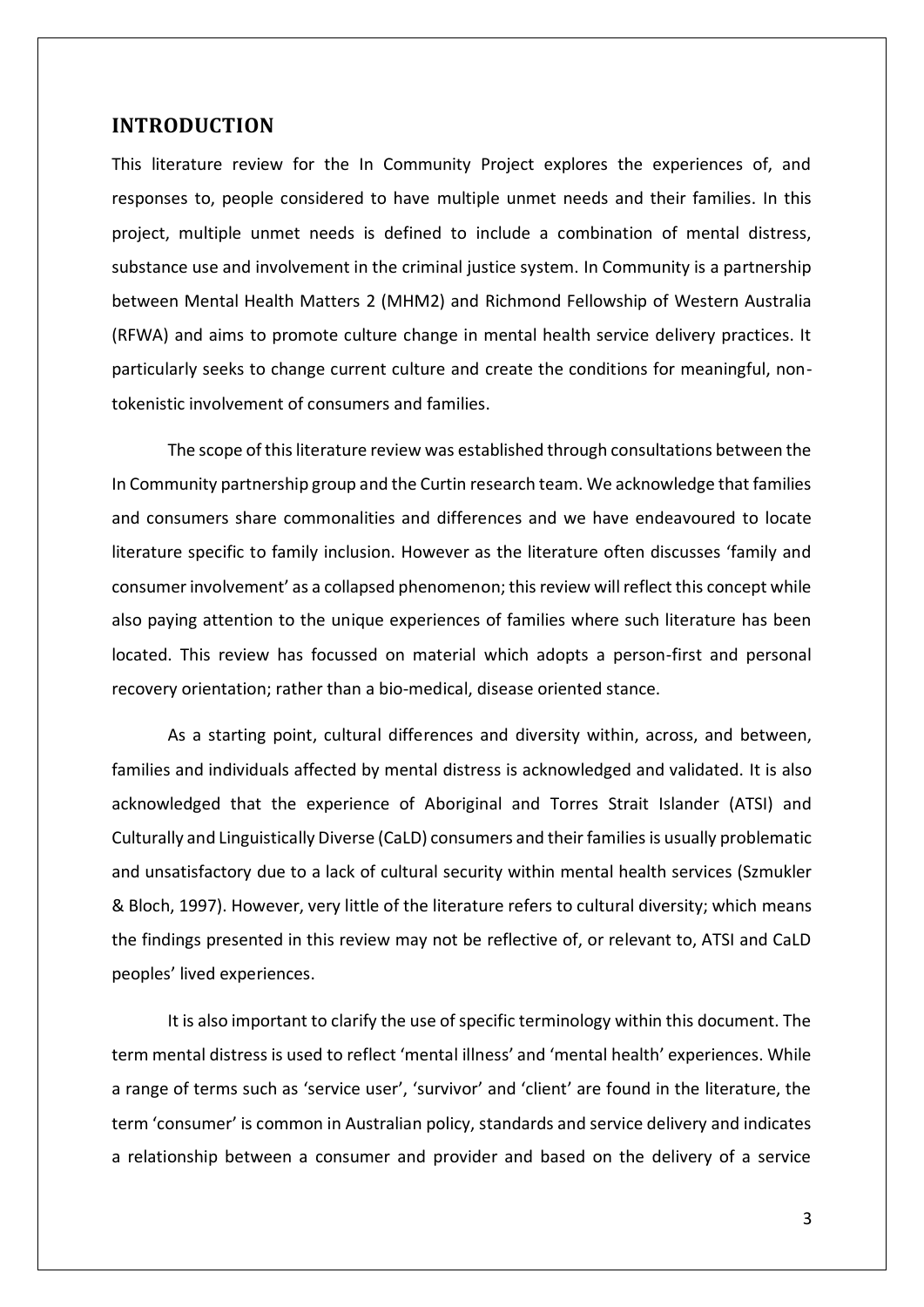(Lammers & Happell, 2004b). It is acknowledged that there are limitations with this term, particularly for individuals who experience mental distress and who do not consume services. However, given the frequency of use, the term consumer is adopted in this review. The terms 'carer' and 'family' are used interchangeably in the literature to suggest the provision of different types of support, roles and identities. Although the term 'carer' is helpful in recognising a specific group of people and their role, it is contested for reasons such as implying a relationship of dependency and being unreflective of people's chosen identities (Stanbridge & Burbach, 2007; Van Schoubroeck, 2012). Despite this, the term is commonly used in Australia.

It is also important to note that 'family' encapsulates whomever a consumer may claim as family. This can include biological relatives, friends and other supporters. Aligned with this, the Open Dialogue approach uses the phrase "social network" which relates to "all important people, regardless of whether they are family or not." (Seikkula & Arnkil, 2014, p. 54). The term family is used here to encompass a broad range of relationships between consumers and those they are in relationship with. The research team acknowledges the limits and problems associated with the phrases 'family inclusion' or 'family inclusive practice', as their use does not necessarily guarantee meaningful involvement, authentic coproduction or partnership activities. However, in order to convey key concepts these phrases have been adopted in this review and depending on the literature source, may indicate meaningful, tokenistic or non-existent involvement. It is important to note that the majority of studies and reports which consider family involvement situate it in the context of promoting 'patient' adherence to 'treatment' (Velligan et al., 2009) with no significant consideration of the unique insights, experiences or needs of families.

Within this review, the concept of family and consumer inclusion is based on meaningful involvement and participation in planning, service delivery, evaluation, research, workforce reform and policy activities in mental health (National Mental Health Consumer and Carer Forum, 2010). Such involvement can change organisational and service delivery cultures and contribute to workforce development and reform; however it can also be enacted in a tokenistic manner. Therefore the principles of coproduction which privilege the existing capabilities and resources of consumers and families, within a de-centred professional relationship are essential (New Economics Foundation, 2013). While it is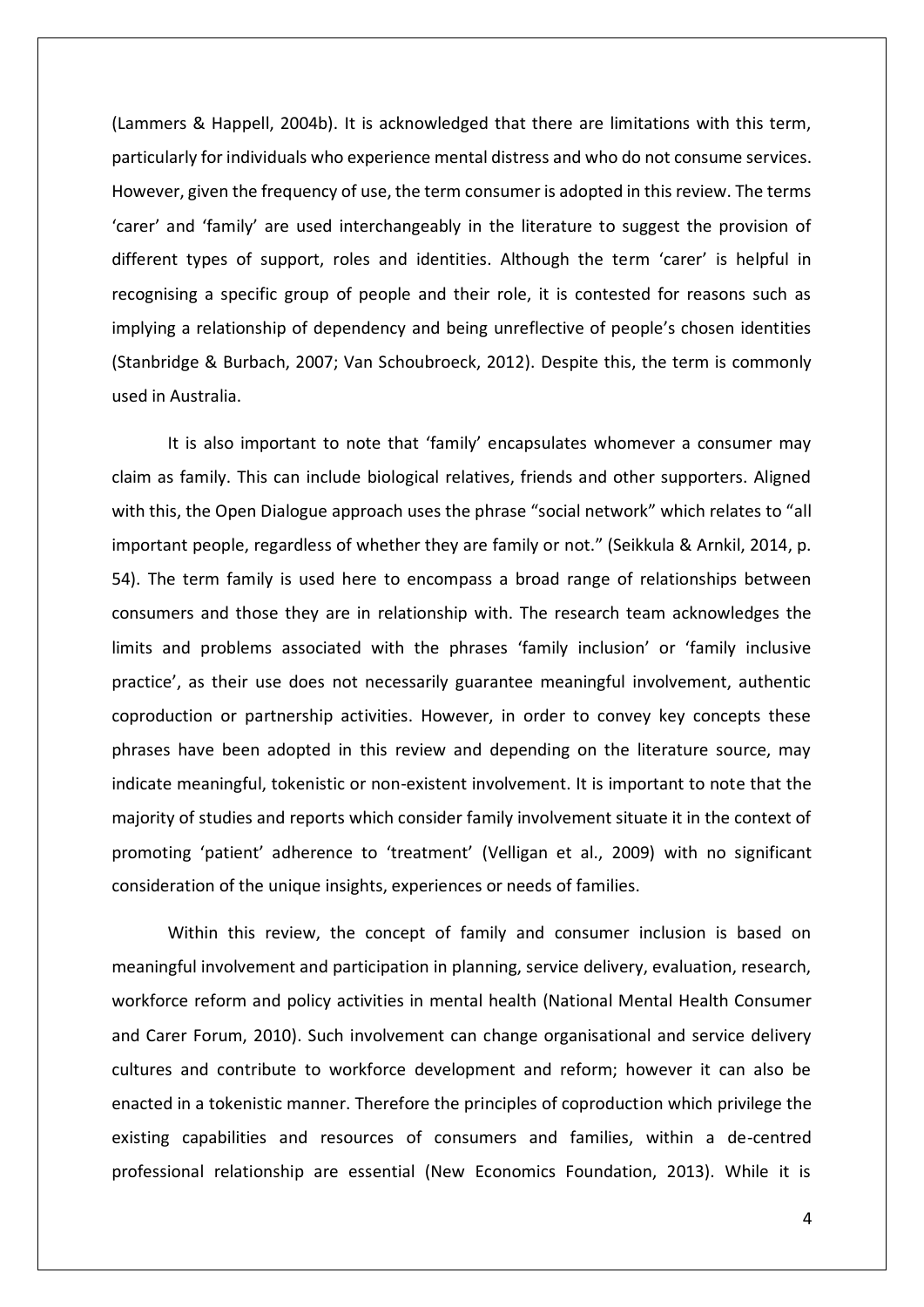common for consumers and families to be presented as a collapsed or singular identity in the literature, most studies suggest that the level of family involvement is much less than that of consumers (albeit that is also well below par). Family involvement is often positioned as a 'challenge' or 'difficult'. It is argued that family members become reluctant to repeatedly share their views and experiences when involvement is invited haphazardly and no long term tangible outcomes or changes occur for the consumer or family (Lammers & Happell, 2004b; Simpson, Jones, Barlow, & Cox, 2014).

Despite a robust evidence base for the positive impact family involvement (Leggatt, 2011), and calls for partnership between families and mental health professionals since the early 1960s (Evans, Bullard, & Solomon, 1961), history shows that families are often blamed for their loved one's mental distress. The deeply ingrained culturally, historically and socially informed belief that 'family dysfunction' causes mental distress is transmitted by mental health practitioners, the media (Furlong, 2001), researchers and academics. The theory of 'expressed emotion' is commonly drawn upon in mental health and like 'family dysfunction' arguments asserts that there is an indisputable correlation between relatives' emotional involvement, the consumer's mental distress, and the probability of 'relapse' (Brown, Birley, & Wing, 1972; Furlong, 2001).

This review begins by providing an overview of international and Australian policy, carer recognition acts and other legislation on family involvement. It then explores barriers to family inclusion, including the little that is documented about rural and remote experiences, Indigenous communities and CALD groups. Family inclusion barriers and a description of approaches and programs which specifically aim to include families are considered. Finally, critical issues and questions raised by this review are outlined and the researchers present their reflections and questions. The methodology used to scope, search and select relevant literature can be found in Appendix 1.

## <span id="page-6-0"></span>**THE POLICY FRAMEWORK FOR FAMILY INVOLVEMENT**

The World Health Organization (WHO) recommends the formation of partnerships between service providers, consumers and families in order to improve the quality of mental health services; facilitate empowerment; expand involvement in policy and programs; promote relationships between consumers and their families; support family advocates; and ensure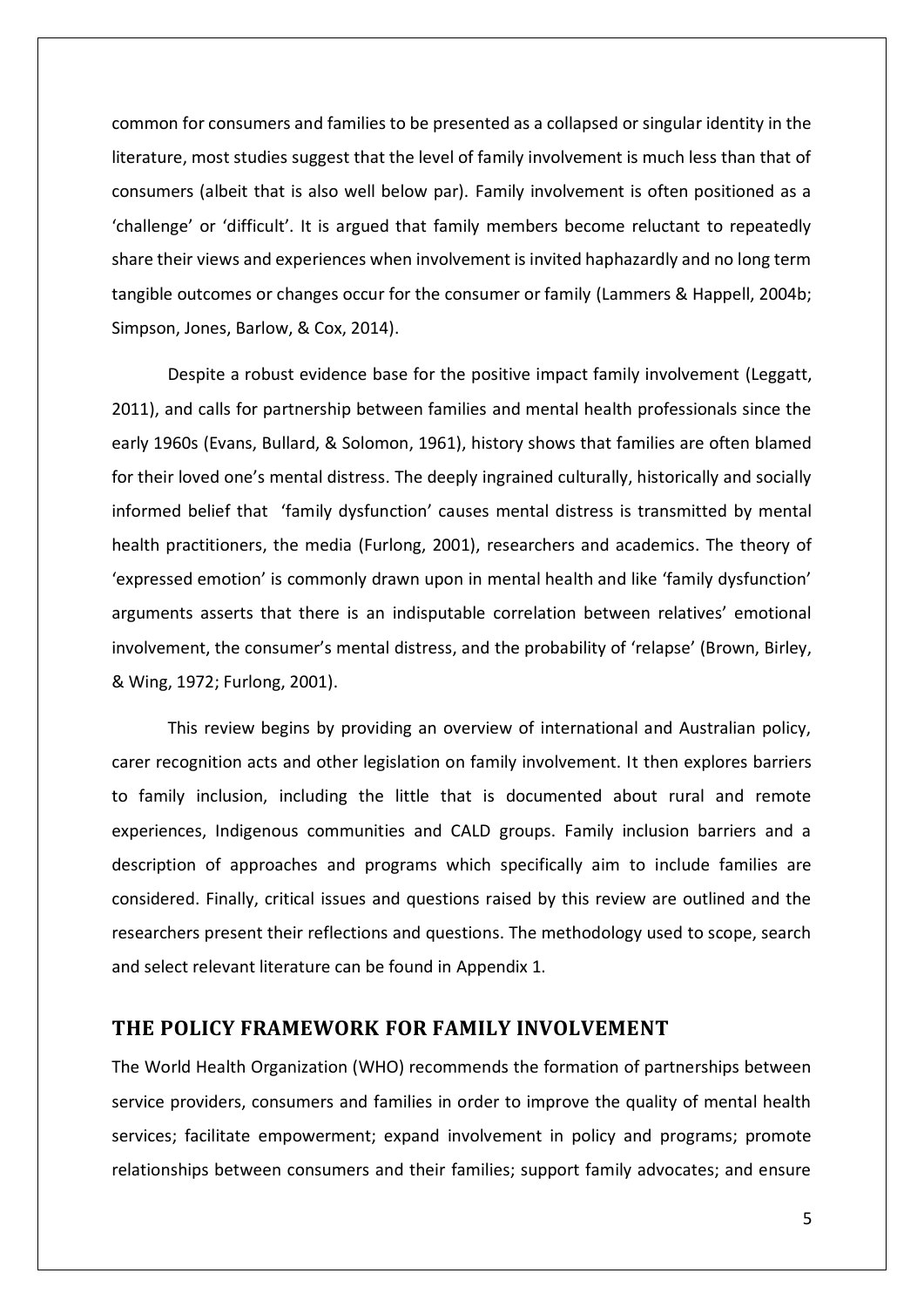appropriate allocations of funding to consumers and families (World Health Organisation, 2004). Similarly, the Canadian Mental Health Association outlines the positive impact and types of roles adopted by families, which include informal case management, advocacy, and provision of crucial information on the consumers' lived experiences (Canadian Mental Health Association, 2006). As in other countries, the United Kingdom's Carers' Recognition Act (1995) sets out the conditions for family involvement; however it is argued that it has had minimal impact on the extent to which families are systematically included (Hervey & Ramsay, 2004). The importance of social networks and family supports in a consumer's life is noted in the US Department of Health and Human Services' National Consensus Statement on Mental Health Recovery (Substance Abuse and Mental Health Service Administation, 2004). The American Psychiatric Association encourages family involvement "to the greatest extent possible" in treatment planning, goal setting and service delivery (American Psychiatric Association, 1997, p. 165).

Consumer and family participation was first identified in Australian policy in 1992 with the publication of the National Mental Health Plan (Commonwealth of Australia, 1992). The plan promoted extensive changes to the structure and delivery of services and the expectation of consumer and family participation in the planning, designing and delivery of services (Commonwealth of Australia, 1992, 1996; Lakeman, 2008a). The plan argued that participation in service delivery development and delivery of programs would build environments which created the conditions for consumer and family empowerment (Lakeman, 2008a). Similarly, the plan asserted that families should be seen as allies, partners and collaborators in 'treatment' (Commonwealth of Australia, 1996). As with policy documents and frameworks, Carers' Recognition Acts can be found in all states and territories of Australia.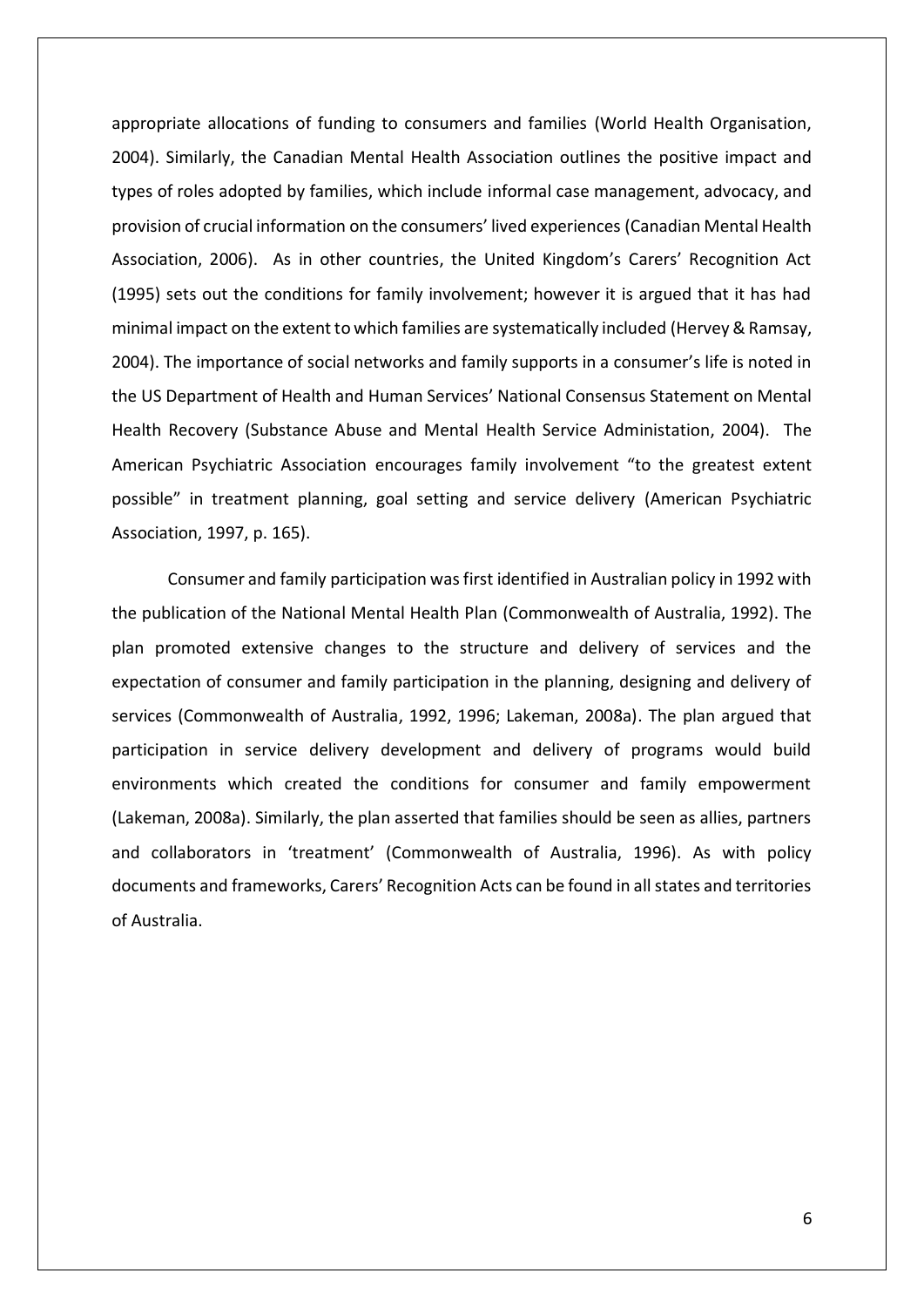The WA Mental Health Commission's "Mental Health 2020: Making it Personal and Everybody's Business" positions consumers and families as partners and asserts that they should be meaningfully involved in leading mental health reform across Western Australia (Government of Western Australia, 2013). The Western Australian document "Supporting Consumer, Family and Carer Engagement Policy and Guidelines" stipulates five practices

(informing, consulting, involving, collaboration and empowering) which underpin consumer and family involvement (Government of Western Australia, 2013). The recently released West Australian "Mental Health, Alcohol and Other Drug Service Plan 2015- 2025" promises an agenda for improved, inclusive experiences for consumers and their families through the development of redesigned service models, sector-wide strengthening of service delivery partnerships and improved service coordination and integration (Government of Western Australia, 2015).

Despite the promising picture presented by policy and legislation over the last two decades and more, the exclusion of family and consumers continues (Groom, Hickie, & Davenport, 2003; Mental Health Council of Australia, 2009; The Human Rights and Equal Oppurtunity Commission, 1993), and there is no evidence of any sustained implementation of systemic developments that firmly embed consumers and families at the heart of recovery-focussed service delivery and design (Rosen, Goldbloom, & McGeorge, 2010).

# **KEY MESSAGES: POLICY AND FAMILY INCLUSION**

- The recognition of the positive impacts of family inclusion are highlighted in mental health policies worldwide.
- Despite the World Health Organization arguing for family involvement in mental health services since 2004, and some countries having policies which refer to family inclusion since the late 1990s, there is a major gap between policy and sustained family inclusion in services.
- In summary, the involvement of families in most developed countries is a policy and legislative aspiration and not a practice reality.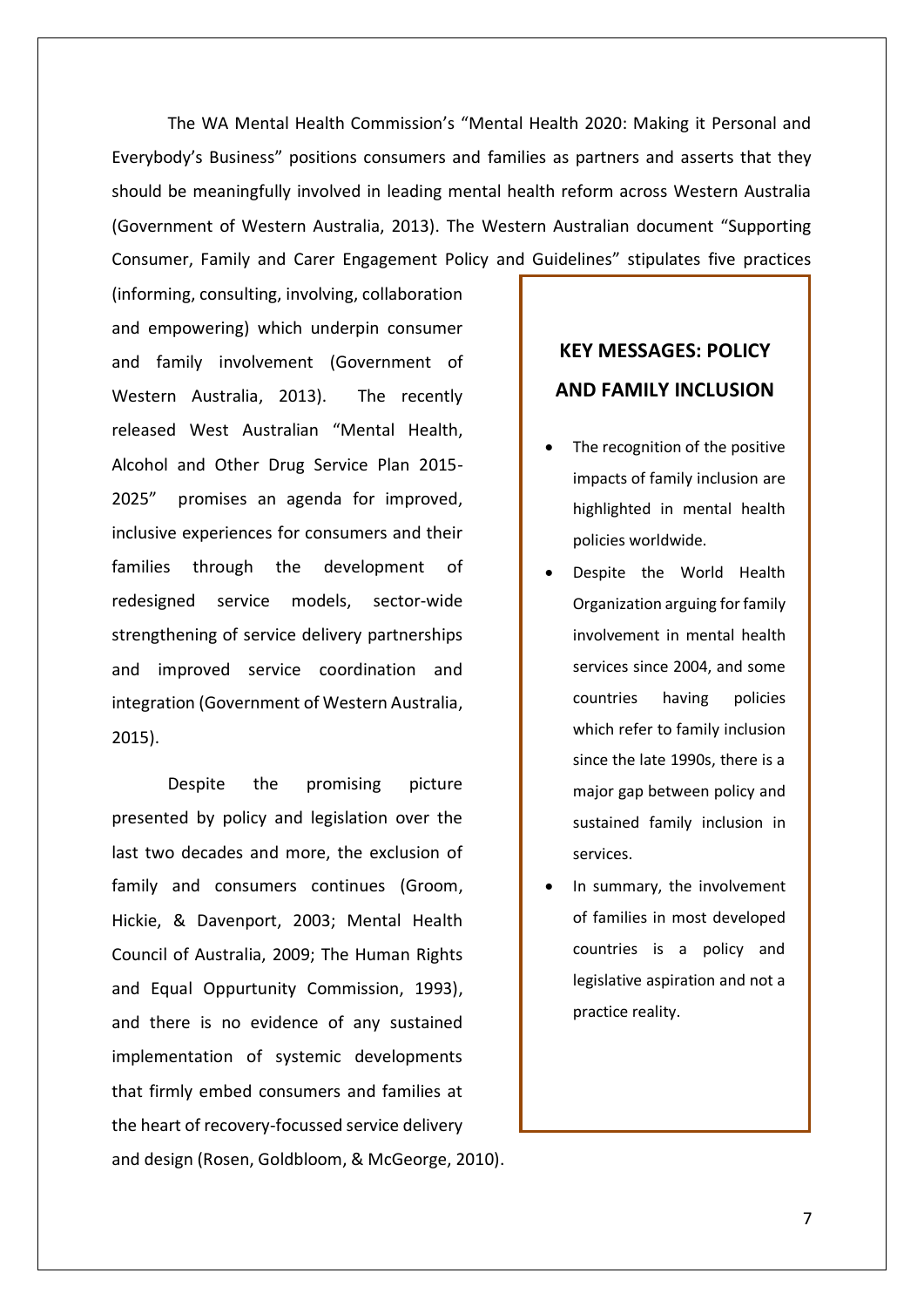## <span id="page-9-0"></span>**FAMILY INCLUSION AND EXCLUSION IN SERVICE DELIVERY**

The exclusion of families across all levels of the mental health system including individual recovery planning, service delivery, policy and research is well established (Bogart & Solomon, 1999; Burns-Lynch, Murphy, Gill, & Brice, 2014; Goodwin & Happell, 2007a; Hitchen, Watkins, Williamson, Ambury, & et al., 2011; Kavanagh, Young, Boyce, Clair, & et al., 1998; Lakeman, 2008a, 2008b; Lammers & Happell, 2004a, 2004b; Tambuyzer & Audenhove, 2013). Family and consumer exclusion in mental health can occur in multiple ways, modes and forums (Mental Health Council of Australia, 2009, 2012). This exclusion is compounded when there is involvement in the criminal justice system, drug and alcohol issues, people live in rural or remote locations (Goodwin & Happell, 2007a, 2007b), or identification as ATSI or CALD (Mental Health Council of Australia, 2012). These experiences are compounded when families may constitute "hidden carers" (Mental Health Council of Australia, 2009, p. 88; 2012) which involves people who:

- Are not recognised or acknowledged by support services as supporters and 'carers'.
- Do not describe or frame their experience as 'caring'.
- Support individuals involved in the forensic system, who experience mental distress and/or use substances and, due to the fear of stigma and discrimination from their community or other family members, do not access support.
- May not wish to reveal themselves or their loved ones, for example, people in same sex relationships.
- Young people in the 'carer' role.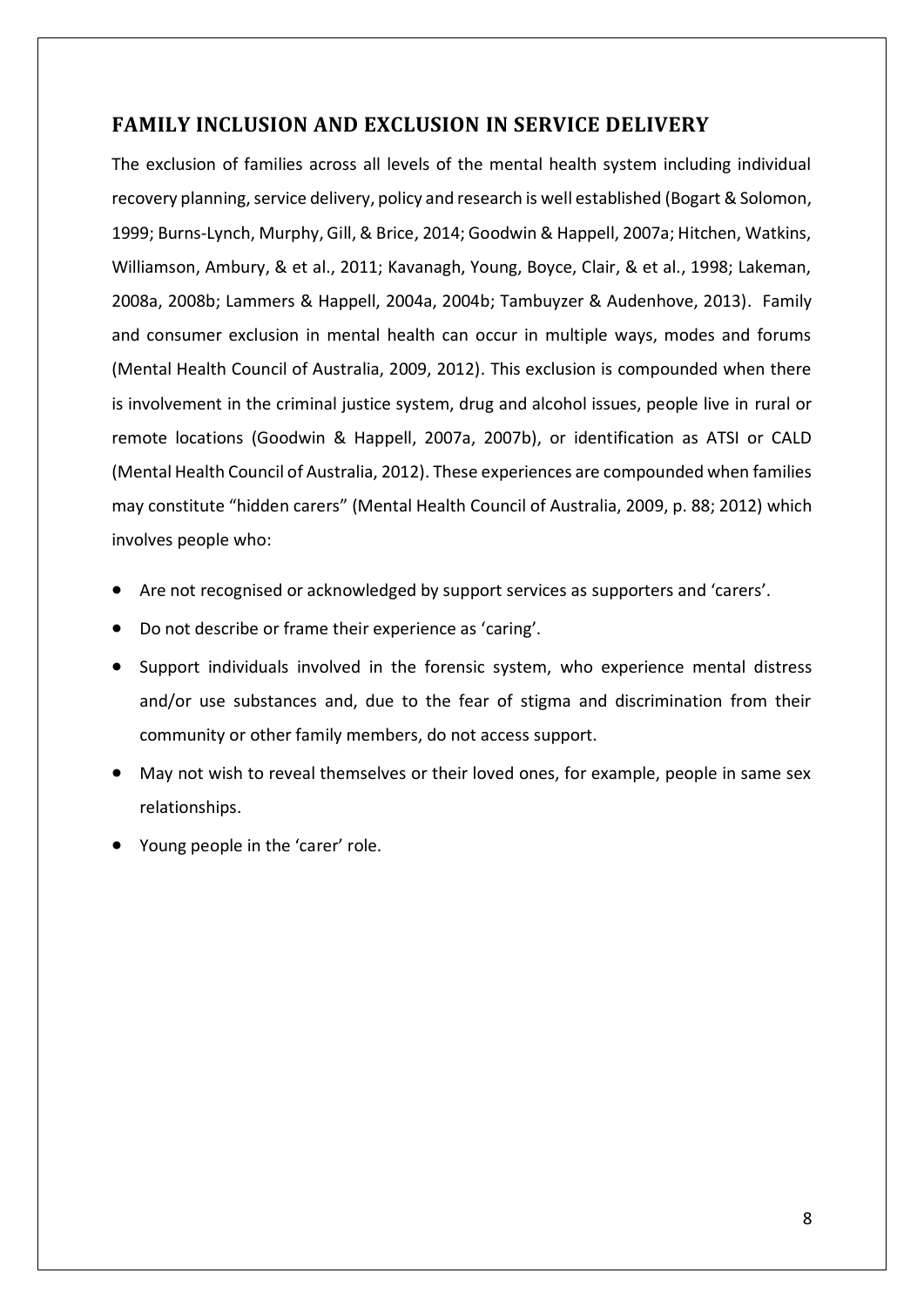The type of language used in policy documents and by services and service providers can exclude and alienate families and consumers (Lammers & Happell, 2004a). Practitioner skill sets; the amount of training and knowledge staff have received; confidentiality; and information-sharing practices have been found to create the conditions for the exclusion of families (Cooper, Fairhurst, Hill, Ollerton, & Roscoe, 2006; Lammers & Happell, 2004a). This is accompanied by the assertion that meeting the needs of both consumers and families is difficult and creates 'tension' within the professional role. This belief can underpin the

practice of not involving families (Goodwin & Happell, 2007b; Lammers & Happell, 2004a) and is based on the argument that service providers struggle in their endeavours to balance the supposedly competing needs of consumers and families (Cleary, Freeman, & Walter, 2006).

The notion of personal recovery can appear to be at odds with family involvement, with its emphasis on autonomy, self-determination, and consumer ownership and responsibility for the recovery journey (Wyder & Bland, 2014). However, it is well established the personal recovery occurs in the context of relationships and community and the consumer and family recovery journey is usually intricately connected (Coleman, 2011; Wyder & Bland, 2014). We now turn to consider the policy context in relation to multiple unmet needs.

## **KEY MESSAGES: FAMILY INCLUSION IN SERVICE DELIVERY**

- Family exclusion is widespread despite policies, standards and legislation requiring family involvement.
- The needs and experiences of 'hidden carers' and those with diverse needs are often overlooked.
- ❖ A broad range of reasons are commonly put forward as to why practitioners do not involve families.
- Personal recovery is framed as an individual journey; however families play a central role through connection, support and in depth knowledge of the person.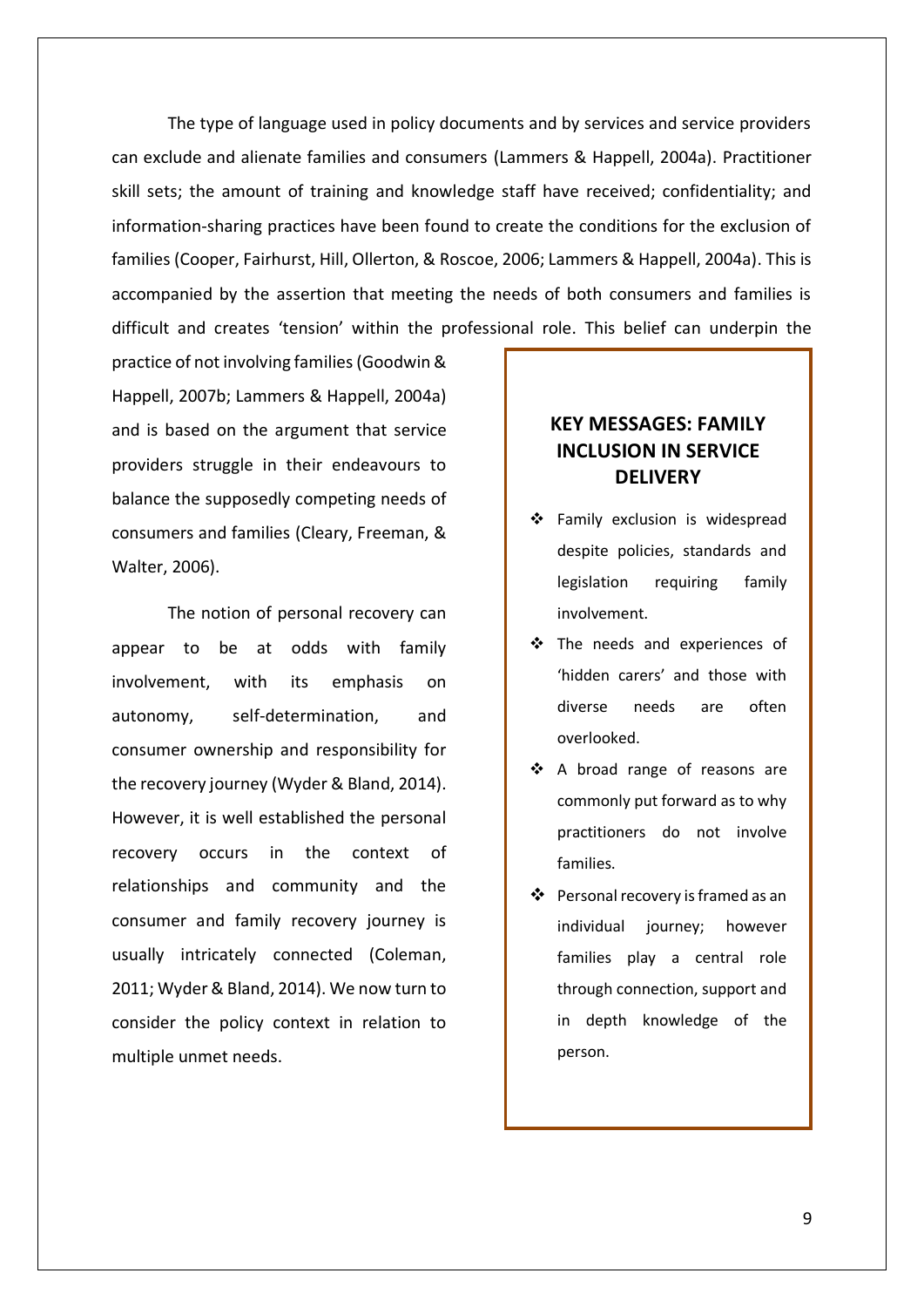#### <span id="page-11-0"></span>**MULTIPLE UNMET NEEDS, POLICY AND SERVICE DELIVERY BARRIERS**

Policy relating to people with multiple unmet needs is scarce, however a range of guidelines and frameworks have been found which refer to consumers experiencing co-occurring mental distress and substance use. These guidelines rarely extend to include involvement in the criminal justice system (Rolfe & Cutcliffe, 2006). The Western Australian Mental Health Commission has acknowledged that it does not respond effectively to people considered to have multiple unmet needs, particularly in relation to criminal justice involvement (Van Schoubroeck, 2012). This group is argued to be the "most vulnerable in our community" (Hamilton, 2011, p. 320) and their comprehensive exclusion from services on the basis of being 'too difficult' or 'too high risk' commonly leads to an exacerbation of complexity and exclusion. Despite the prevalence of consumers with multiple unmet needs presenting in the mental health, alcohol and other drug and criminal justice systems, they continue to be seen as the exception; rather than the norm (Minkoff & Cline, 2006).

The 2002 Substance Abuse and Mental Health Services Administration (SAMSAH) Report to Congress gave attention to the significantly poorer outcomes and higher costs associated with individuals with multiple unmet needs in health and human services (Substance Abuse and Mental Health Services Administation, 2002). The report acknowledged that multiple unmet needs should be a service expectation rather than an exception, and systems should follow the concept of "any door is the right door" (Minkoff & Cline, 2004a, 2006; Substance Abuse and Mental Health Services Administation, 2002, p. 2). While the report does not reflect a contemporary understanding of recovery principles, it is inclusive of families, arguing that "treatment of an individual in the context of his or her family helps the household as a whole realize improvement and decreases the likelihood that mental illness and substance abuse will become an ongoing pattern" (Substance Abuse and Mental Health Services Administation, 2002, p. 17).

The Multiple and Complex Needs Initiative (MACNI) implemented in Victoria, Australia between 2004 and 2009 aimed to address multiple unmet needs of "mental illness, intellectual disability, acquired brain injury, physical disability, behavioural difficulties, homelessness, social isolation, family dysfunction and substance use" (Hamilton, 2011, p. 307). The project was based on an assumption that people experiencing some or all of these issues would have involvement in the criminal justice system. The project targeted diagnoses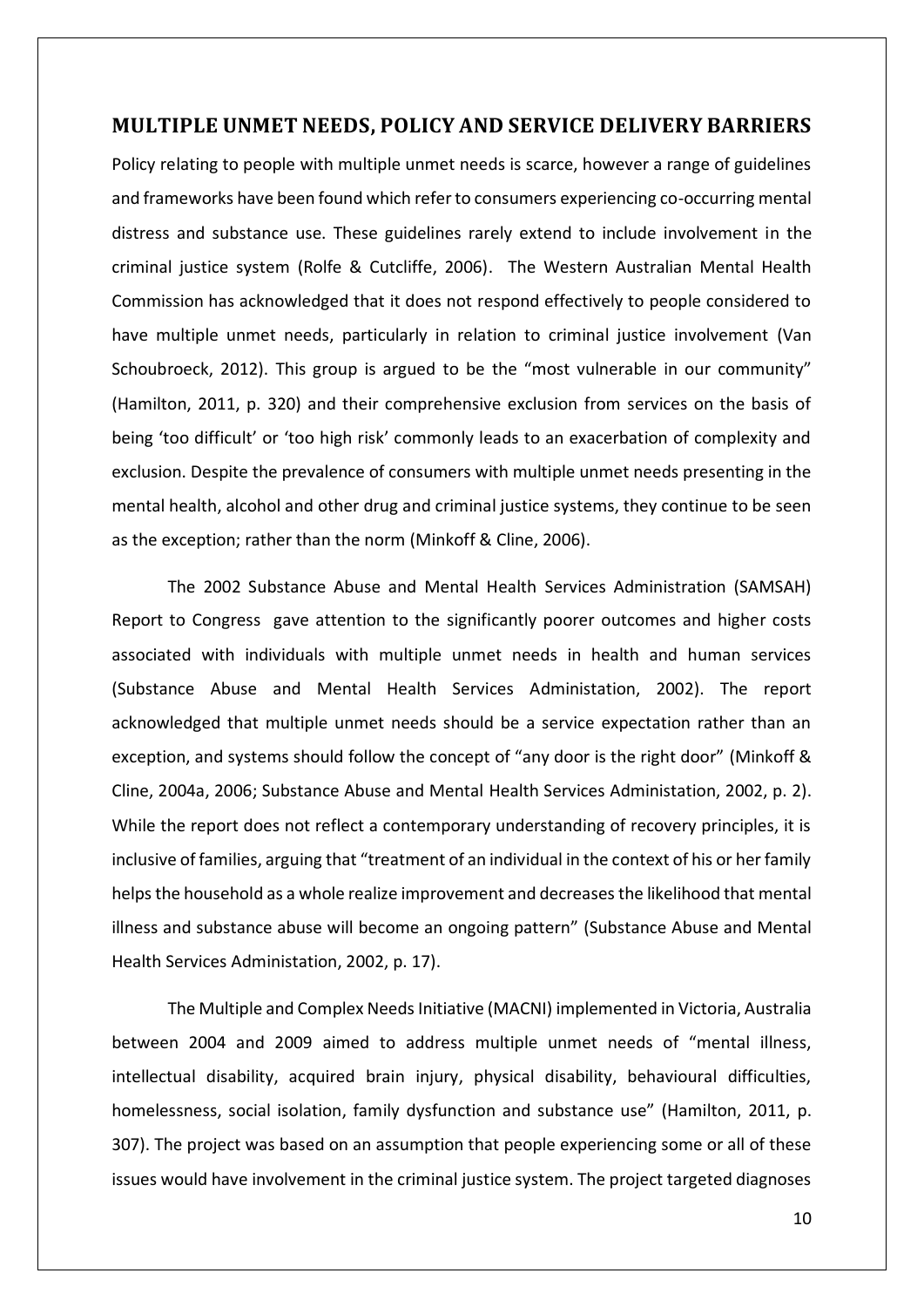such as schizophrenia or bipolar affective disorder because of the perceived 'higher risk' associated with these diagnoses. As a result, diagnoses such as personality disorder, anxiety and depression were less likely to be accepted into the program (Hamilton, 2011). It is reported that an increased focus on efficiency, specialisation and the siloed nature of government and non-government agencies excludes those considered to have multiple unmet needs (Hamilton, 2011).

An American study exploring the correlation between 'co-occurring disorders' and incarceration found that the majority of people considered to have multiple unmet needs do not receive 'treatment', and if received, it is rarely effective or coordinated (Eberwein, 2011). It is argued that service systems have a unique set of philosophical beliefs, administrative frameworks and funding processes which inadvertently mitigate against coordinated and seamless 'care' for consumers (Eberwein, 2011). One qualitative study exploring the effectiveness of treatment for women described as having co-occurring mental distress and substance use found that major barriers to receiving a service included negative staff attitudes and behaviours which blamed and judged the women; a lack of services coordination; and singular approaches to treatment where one issue was neglected while another was 'treated' (Penn, Brooks, & Brenda DeWitt, 2002).

Women and Indigenous Australians have distinct, layered and intersecting experiences of multiple unmet needs (Hamilton, 2011). The overrepresentation of Indigenous Australians in prison (Australian Bureau of Statistics, 2014) is also noted here, along with the increasing numbers of Aboriginal women in prison who are reported to have higher rates of mental distress and histories of sexual and physical traumas (Hamilton, 2011). While women are considered to have different and more problematic experiences than their male counterparts in relation to multiple unmet needs, limited research has been conducted in this area (Bramley et al., 2015).

Reluctance to work with consumers with a criminal record has been identified by Couturier, Maue, and McVey (2005). When returning to the community, the issue of multiple forms of stigma, and service exclusions are significant for people with 'forensic' histories, particularly if substance use is present (Rolfe & Cutcliffe, 2006). The media's contribution to perpetuating stigma and prejudice is said to increase public fear and distorts the perceived connection between 'mental illness' and crime (Rolfe & Cutcliffe, 2006). Additionally, the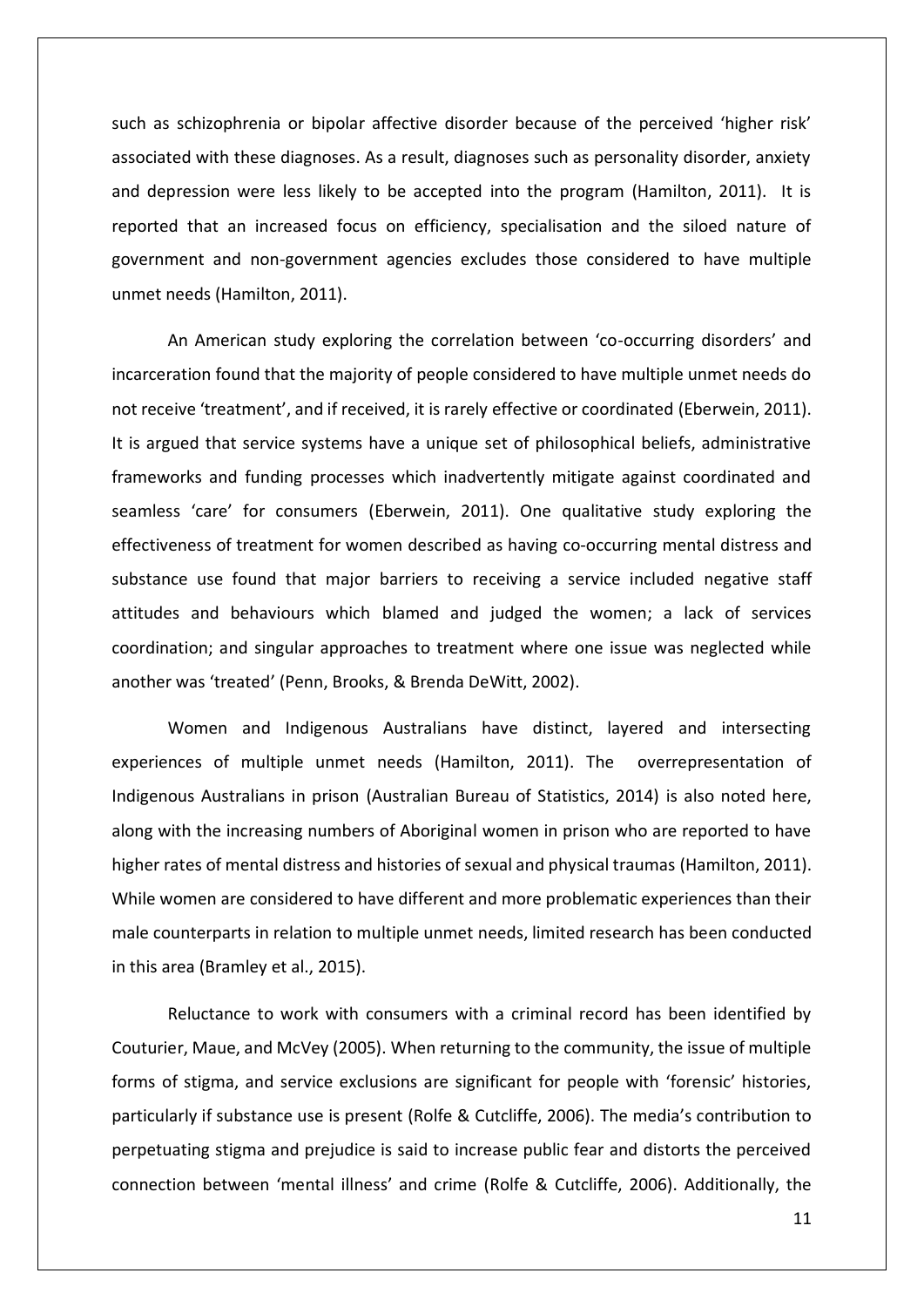limited number of appropriate service responses (especially in rural and regional areas) exacerbates the problems individuals with multiple unmet needs and their families face in relation to exclusion from services (Couturier et al., 2005).

A recent UK report "Hard Edges: Severe and Multiple Disadvantage*"* (Bramley et al., 2015) highlighted how people considered to have multiple unmet needs including mental distress, homelessness, substance use and criminal justice involvement fall through the gap between policy rhetoric and service delivery realities. It is argued that this occurs because service providers categorise people's needs and experiences as separate entities; rather than conceptualising the person in relation to the complete and multiple unmet needs. Additionally, the knowledge base of each profession informs the response to the person; with many professionals prioritising one unmet need over another; based on their professional disciplinary knowledge and biases (Bramley et al., 2015). It is argued that this group are frequently viewed through detached and uncoordinated 'professional lenses'. Both policy and service delivery can be disjointed; rarely based on evidence; and unreflective of structural, systemic, family and personal factors (Bramley et al., 2015).

An Australian study (David, 2011) on the experience of family members of individuals with cooccurring mental distress and substance misuse issues reports that a wide range of roles are adopted by family members and can include advocacy to find and access services; ensuring safety; minimising the impacts of risky behaviour and choices; providing emotional, physical and practical support; friend; and ally. In relation to service access, families in this study argued that without an assertive advocacy stance on

## **KEY MESSAGES: MULTIPLE UNMET NEEDS, POLICY AND SERVICE DELIVERY**

- ❖ People considered to have multiple unmet needs are continually excluded from services on the basis of being perceived as 'too difficult' or 'too high risk' and are framed as the exception.
- ❖ Indigenous people and women are considered to have particularly complex intersections of multiple unmet needs
- ❖ Practitioners and service delivery responses are often detached and fragmented.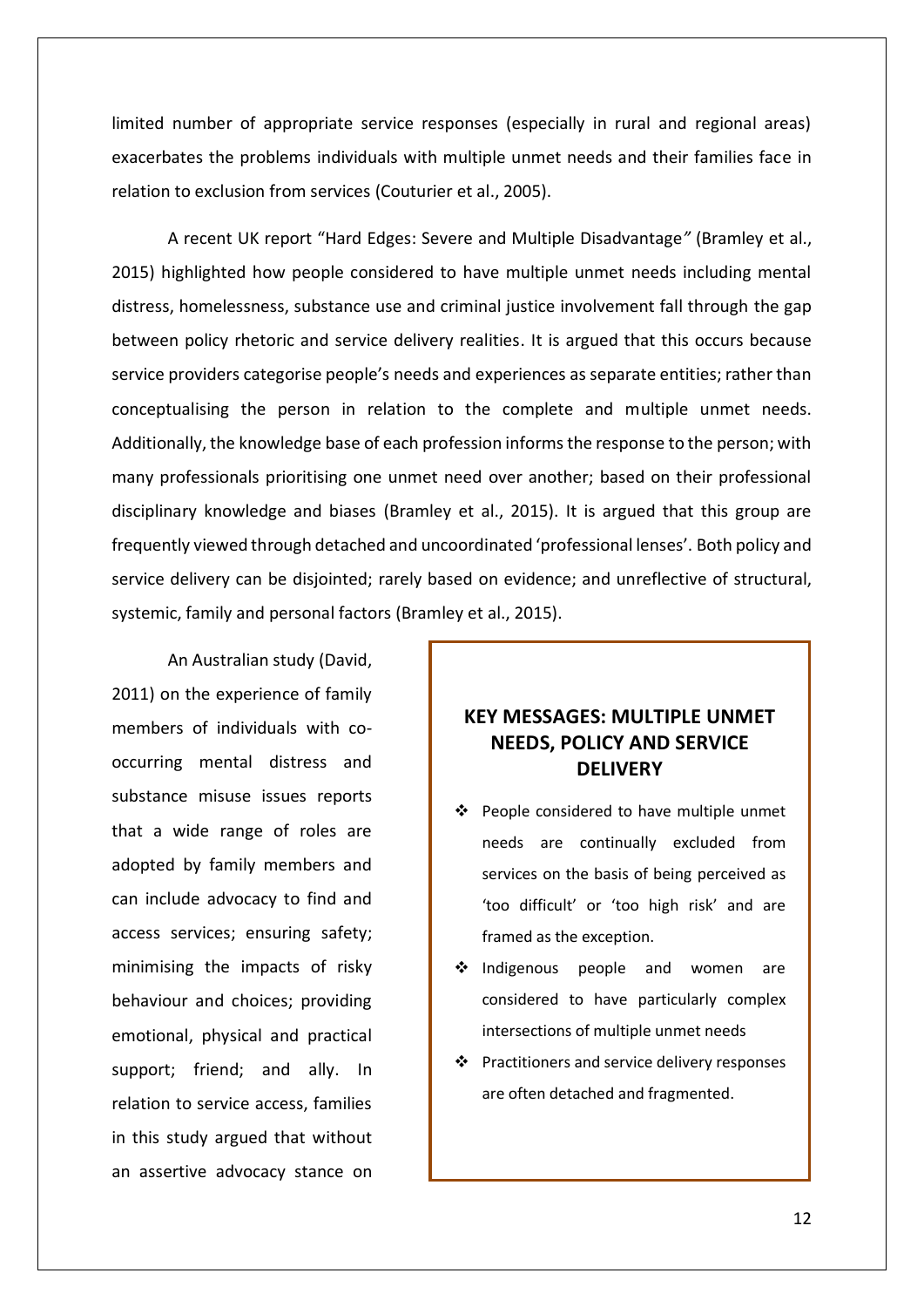their behalf, consumers would be unlikely to receive the support and help from a range of mental health, drug and alcohol and related services (David, 2011). Family members in this study also spoke of the singular focus of services, which often provided contradictory and fragmented advice and information. Meaningful involvement of these families was reported to be rare.

#### <span id="page-14-0"></span>**ATSI, CALD, RURAL AND REMOTE EXPERIENCES**

Exclusion is compounded for those who live in rural and remote areas, Indigenous Australians, and CaLD communities (Mental Health Council of Australia, 2009). Limited, immediate access to local mental health services creates a particular set of barriers and problems, and it is not uncommon for consumers to be transported away from home towns and families not informed or involved. Responses by regions such as employing fly in, fly out psychiatrists and mental health practitioners undermines continuity of service delivery and trust between the practitioner, consumer and family. These types of staffing arrangements also mean that practitioners lack local knowledge and cultural sensitivity. The situation is further compounded by poor information sharing practices which result in consumers and families having to tell their story numerous times (Mental Health Council of Australia, 2009). Goodwin and Happell (2007b) report that geographical distance is a significant contributor to the breakdown of communication between service providers and families in rural areas.

Indigenousfamily members are less likely to identify as 'carers' (Mental Health Council of Australia, 2009); which suggests it may not be a culturally-transferable concept (Wright, 2008). The specific needs of Indigenous families supporting people experiencing mental distress are often understated (House of Representatives Standing Committee on Family, 2009). Wright (2008) argues that Indigenous 'carers' experience the greatest level of marginalisation with many living in poverty and experiencing ongoing scrutiny by government bodies in areas such as corrections, welfare, housing, health and income support. The issue of trauma within Indigenous communities is a reoccurring theme including daily socio-political traumas (such as poverty, racism and economic exclusion) and historical and current trauma (Mental Health Council of Australia, 2009). Key issues such as unresolved intergenerational trauma, supports needed during 'sorry time', community shame associated with having a family member with mental distress, and discomfort in asking for help are central to the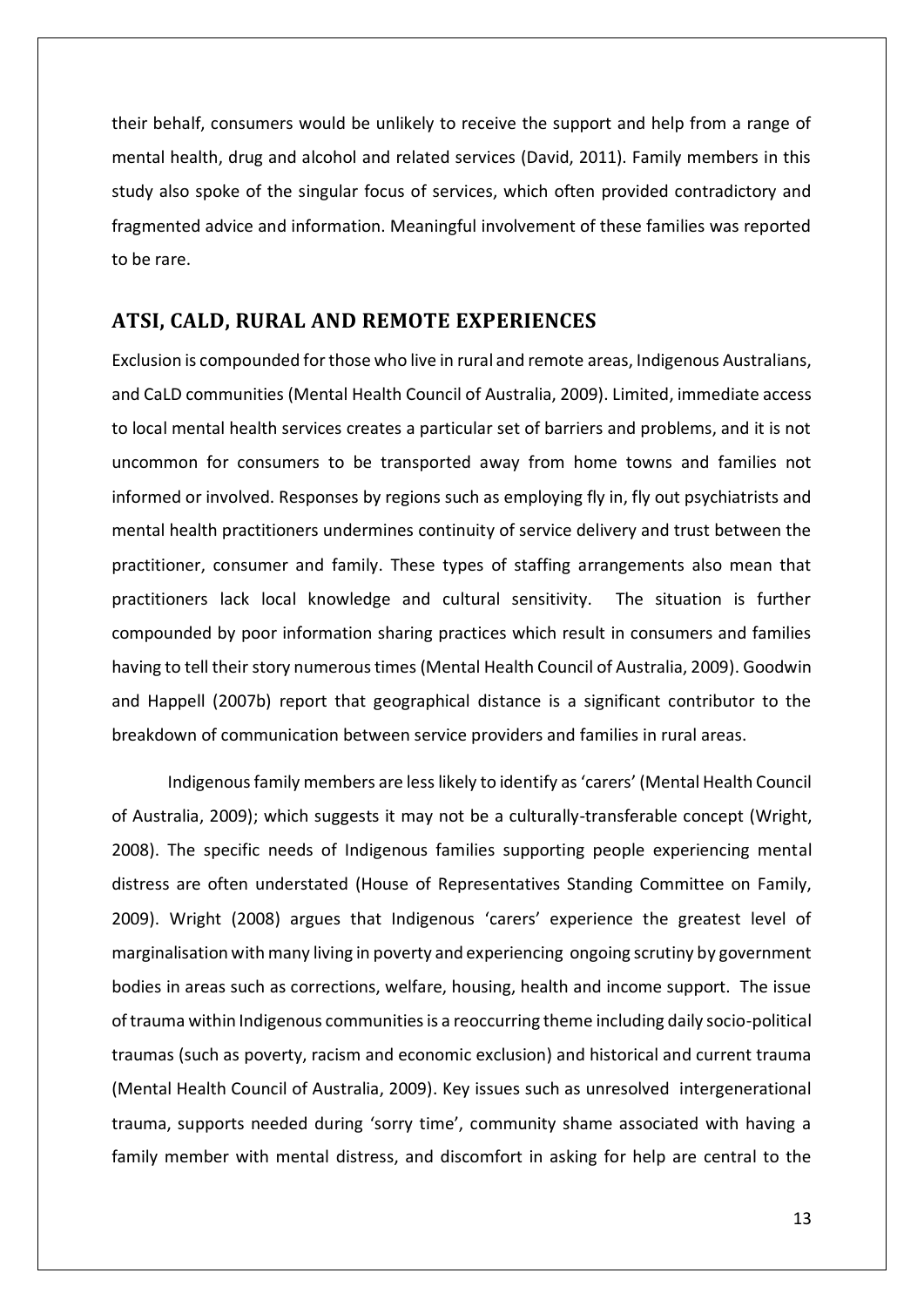experience for many Indigenous Australians (Mental Health Council of Australia, 2009). It is reported that the place and influence of culture is disregarded by most service providers who lack understanding of the intersections of culture, trauma, poverty, mental distress, substance use and criminal justice involvement (Mental Health Council of Australia, 2009).

Similar issues of cultural insensitivity and disregard are reported by CaLD families who commonly experience culturally incompetent mental health services (Mental Health Council of Australia, 2009). Stigma and discrimination are significant issues noted by CALD families and supporters as mental distress is often viewed differently to mainstream populations. Some cultural groups view mental distress as a "weakness and that it should not be discussed outside the family" (Mental Health Council of Australia, 2012, p. 37). Stigma and cultural

norms of caring for one's family without external assistance can lead to unmanageable crisis situations for many CaLD families (Mental Health Council of Australia, 2012).

Farooq and Fear (2003) argue that the use of interpreters can be problematic and requires cultural competence as well as the ability translate. Furthermore, Cross and Bloomer (2010) report that respect and cultural understanding are key to working well with CaLD consumers. Overall, the lack of credible research relating to the impact of race and

# **KEY MESSAGES: ATSI, CaLD, RURAL AND REMOTE EXPERIENCES**

- $\triangleleft$  Exclusion is compounded for specific population groups such as those who live in rural and remote areas (of which a large majority are Indigenous), urban Indigenous Australians and CaLD communities.
- $\div$  There is limited access to immediate local acute mental health services in rural and remote areas which creates a particular set of issues for individuals and their families.
- ❖ Little is known about what constitutes caregiving for Indigenous people.
- ❖ Both ATSI and CaLD consumers and families experience cultural insensitivity.
- ❖ Overall, there is a lack of credible research relating to the intersections of race and ethnicity on care-giving roles.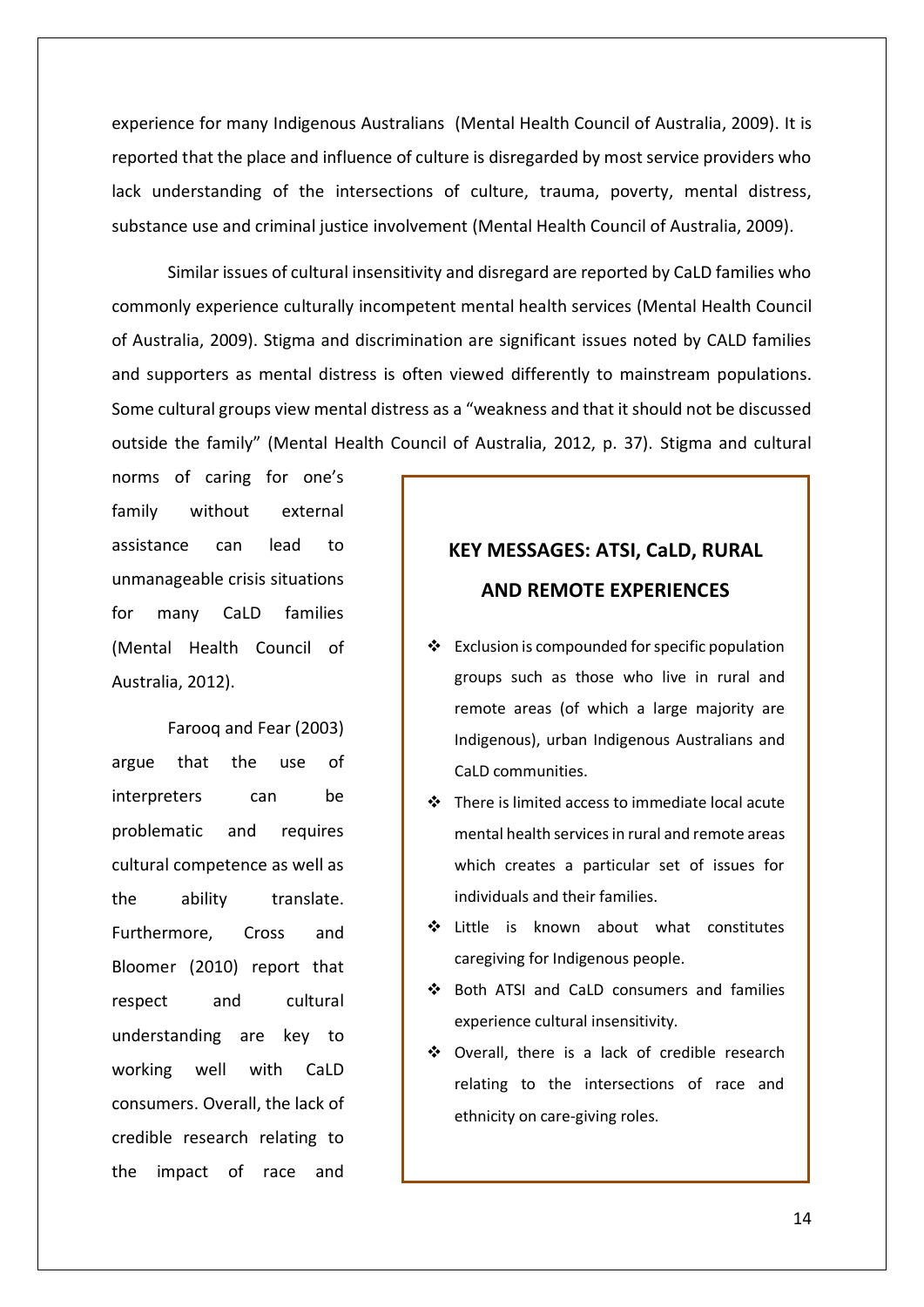ethnicity on the care-giving role is concerning (Wright, 2008). The review now considers issues associated with family inclusion in service provision practices.

## <span id="page-16-0"></span>**FAMILY INCLUSION AND SERVICE PROVISION PRACTICES**

A range of barriers to inclusion of families in service provision are reported in the literature. It is the research team's opinion that there is limited in depth and critical research on why practitioners do not include families, and we would argue this is a gap in existing evidence and knowledge. It seems to us that there are few researchers willing to critically examine their own or other professions' practices in family inclusion and exclusion. Given this, we have considered the available literature and present the findings here.

'Family estrangement' resulting from familial exhaustion, fatigue and 'carer burden' is cited by practitioners as a reason why they do not involve families (Lakeman, 2008a; Mannion et al., 2012). Other barriers reported include the geographic distance between the family and the consumer, communication barriers for those who speak English as a second language, family conflict, and the difficulty for employed family members to attend service provider appointments during working hours (Reed & Harding, 2015; Tambuyzer & Audenhove, 2013).

Mannion et al. (2012) studied community psychiatrists who reported five barriers to family inclusion:

- Not having the confidence and expertise to work collaboratively with families.
- Limited knowledge on family experiences and needs.
- Formal or informal policies that discourage the inclusion of families.
- A lack of family-inclusive policies.
- Financial and regulatory considerations (This reflectsthe North American health insurance context where psychiatrists resist longer appointments as the costs of these appointments are not covered by health insurance funds and reportedly leave the psychiatrists 'out of pocket'.)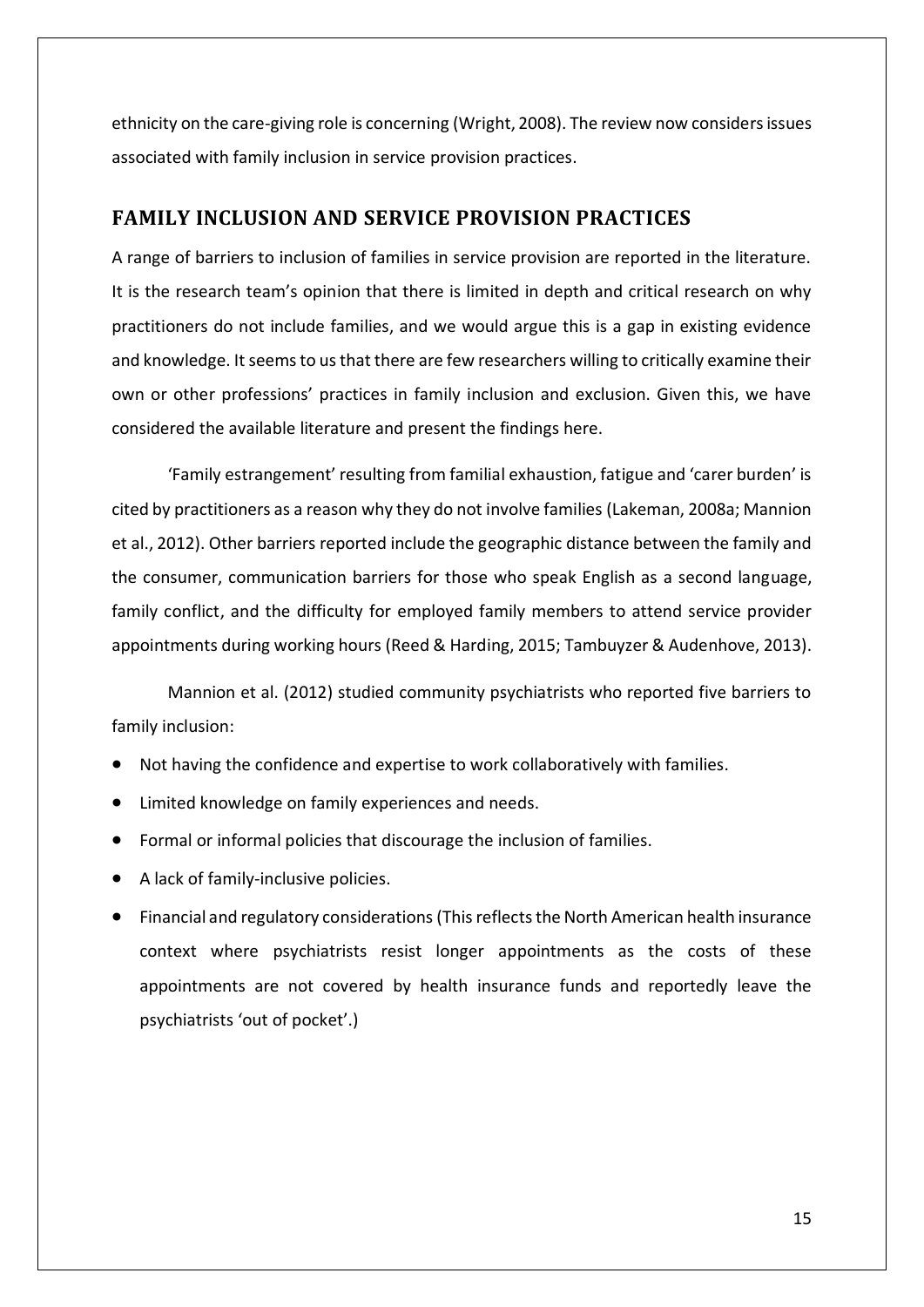In relation to family members where the loved one experiences mental distress and problematic substance use, service providers argue that administrative demands, workload pressures and insufficient time precludes them from involving families (David, 2011). Service providers often claim that they do not involve families at the consumer's request; however some authors suggest that it is still possible to engage with families when a consumer refuses family involvement (David, 2011). A Queensland study by Lakeman (2008a) reports that

consumers chose to not have their family involved because they did not want to burden their families, they felt able to cope independently, they did not want family to know they were using substances, or due to family conflict and fear of violence (Lakeman, 2008a). In contrast, Tambuyzer and Audenhove (2013) argue that there are no significant differences between consumer and

# **KEY MESSAGES: BARRIERS TO FAMILY INCLUSION**

- Mental health practitioners cite a number of barriers to family-inclusive practice, yet there is a lack of critical research evidence which provides a solid and useful body of knowledge on why these practices occur.
- ❖ While some consumers may choose not to have family involved, many desire this. It would seem that the important issue is that consumers are able to choose who is involved and how they are involved.

family views on family involvement in areas such as information provision and collaboration in treatment decisions.

### <span id="page-17-0"></span>**Exclusionary language**

The dominance of bio-medical language and medical discourse within mental health services excludes, depersonalises and alienates consumers and families (Hitchen et al., 2011). This particularly extends to insensitive language used to describe consumers and family members such as the 'burden of care' for families and consumers 'being managed'. In one study, a consumer responded in the following way: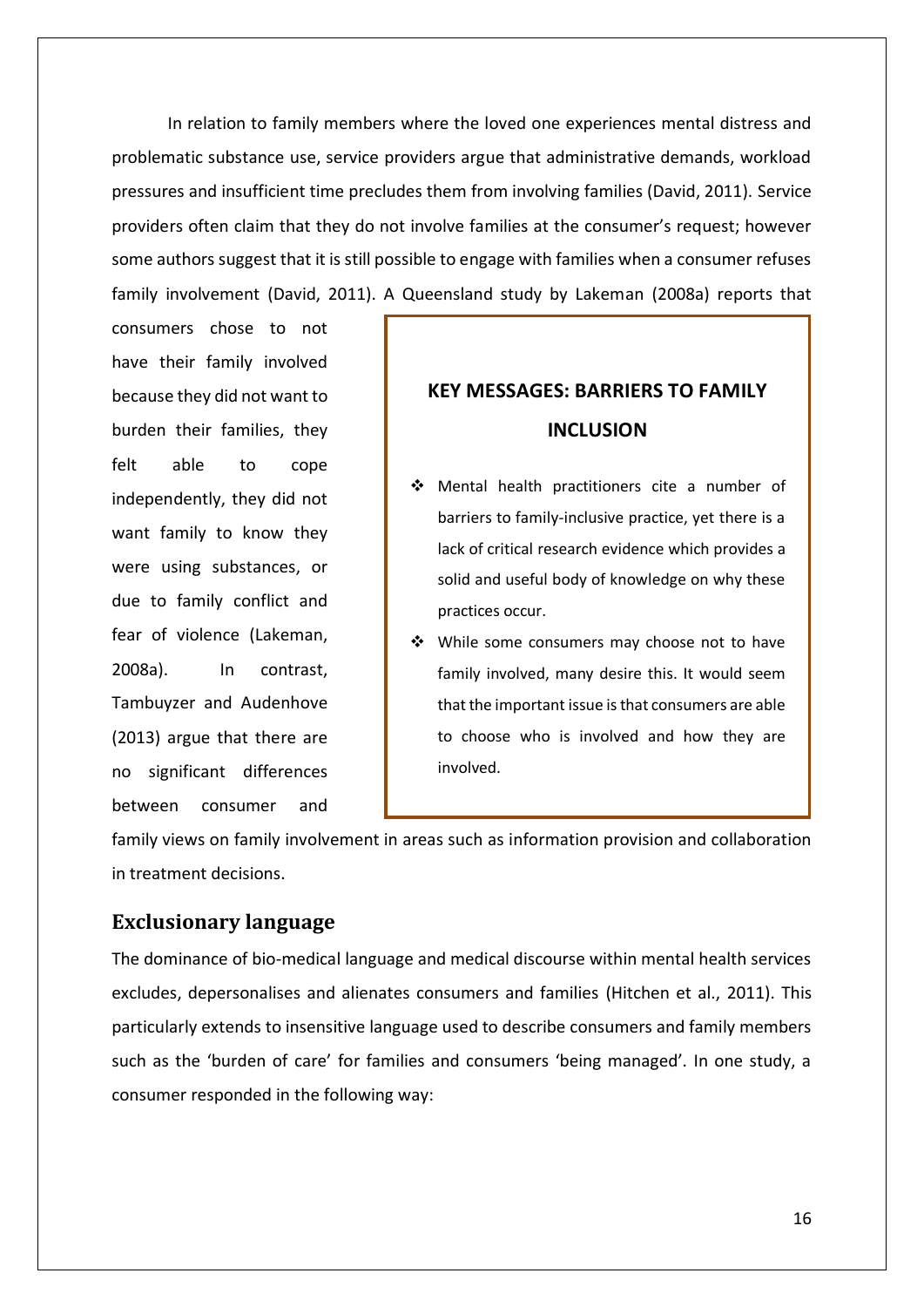We are not a burden … we can shift from their … perception of being a burden of care to actually leading the way in reforming the proactive health prevention's (sic) that can prevent people from experiencing serious episodes of mental health problems (participant cited in Lammers & Happell, 2004c, p. 265).

# **KEY MESSAGES: EXCLUSIONARY LANGUAGE**

- $\div$  Bio-medical language and medical discourses exclude, depersonalise and alienate consumers and family members.
- Many taken for granted terms (for example 'burden of care') are experienced as offensive and disrespectful by families and consumers.

In another study, a study participant described the experience as "jumping into a pool of language, it is English but not plain, everyday English" (participant cited in Hitchen et al., 2011, p. 169).

## <span id="page-18-0"></span>**Practitioner knowledge, skills and attitudes**

It is commonly reported that staff skills and knowledge are major barriers to family inclusion in the substance use and mental health fields (Cleary et al., 2006; Cooper et al., 2006; Mannion et al., 2012). Negative and stigmatising attitudes held by practitioners have been identified as widespread (Cooper et al., 2006; Rolfe & Cutcliffe, 2006). It is argued that practitioners do not have broad and inclusive definitions of families and carers; thereby inadvertently excluding key supporters and allies (National Mental Health Consumer and Carer Forum, 2009). Despite people considered to have multiple unmet needs being commonly described as 'difficult to engage', Cooper et al. (2006) suggest that it is services which are actually difficult to engage, not consumers. A UK study by Davies, Heslop, Onyett, and Seteriou (2014, p. 62) found that 51 of 55 individuals who were considered "hard to engage" wanted help. The four consumers who rejected services explained that their reluctance to engage resulted from previous negative experiences with services. This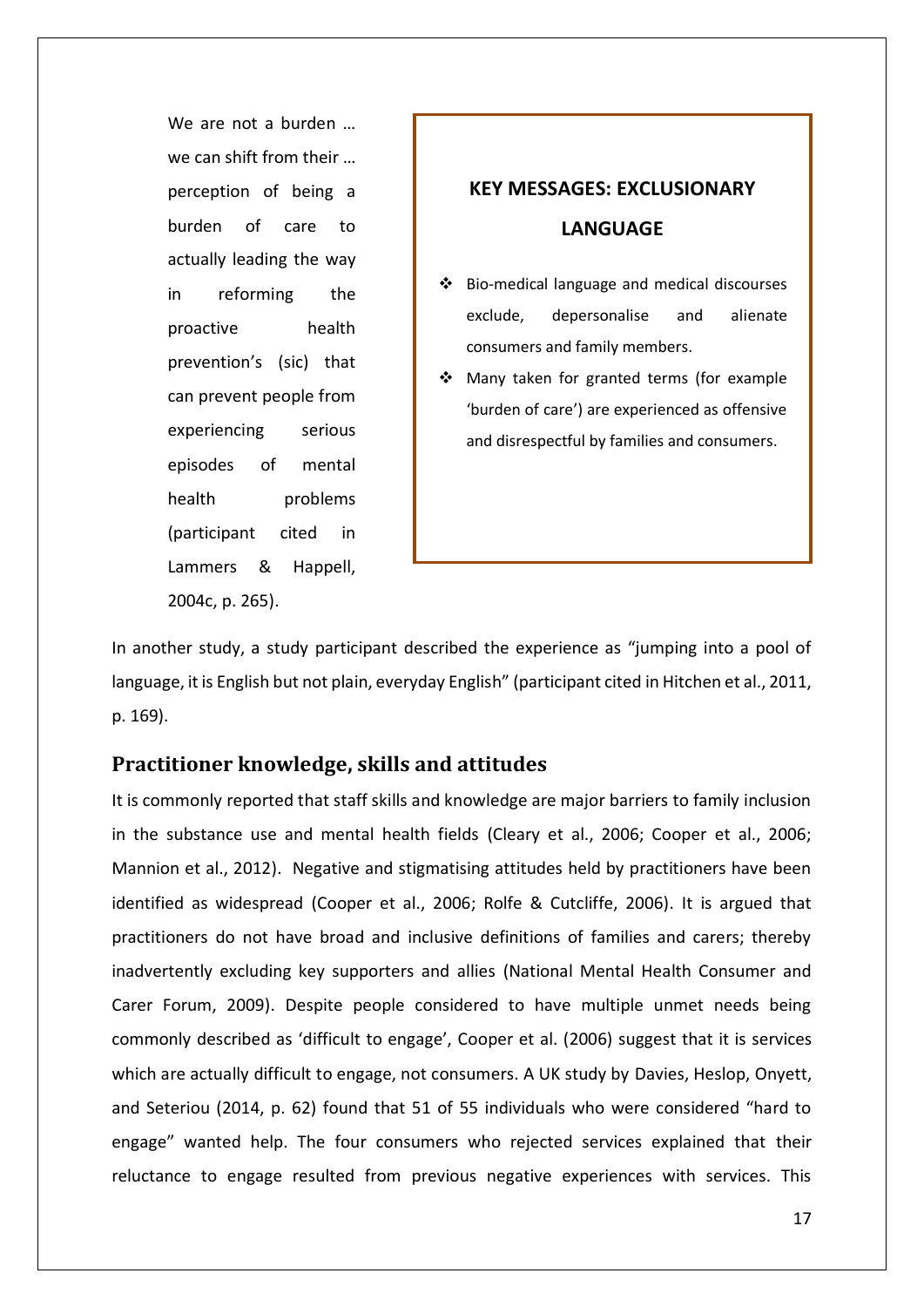highlights the responsibility of services to persistently, respectfully and proactively engage. It also suggests that if services were focussed on, and responsive to, consumers' priorities, building professional relationships, and demonstrating their trustworthiness, consumers "may not be so 'hard to engage' after all" (Davies et al., 2014, p. 66).

A UK study described how many staff continue to view families as the cause of a consumers' "difficulties" or as an obstacle to treatment (Stanbridge & Burbach, 2007, p. 30); which results in practitioners avoiding contact with families or thinking their involvement is unnecessary. An Australian study found that nurses and psychiatrists hold the most negative

attitudes toward consumer participation (Bennetts, Cross, & Bloomer, 2011).

In researching service provider attitudes towards family inclusive strategies, Stanbridge and Burbach (2007) found that some service providers rejected the need for a strategy because they perceived themselves to be practising in a family inclusive manner. Others resisted a family inclusion strategy on the basis that it would increase workloads and expose practitioners to situations they had insufficient skills or organisational guidelines to manage (similar findings reported by Goodwin and Happell (2007b). In a sample of 61 family members, four reported reduced familial stress because they had been valued and included by the mental health team (Lakeman, 2008a). Families report the importance of

## **Key messages – staff experiences and attitudes**

- $\Phi$  Practitioners working in the substance use and mental health fields often lack the requisite skills and knowledge to work effectively with people experiencing mental distress and substance misuse.
- $\triangleq$  It is suggested that services, and not consumers, are difficult to engage.
- $\Phi$  There is a continued belief that families are the cause of their relatives' 'difficulties' and constitute a barrier to 'treatment'.
- $\Phi$  Practitioners who do not believe family inclusion is important avoid contact with families.
- Nurses and psychiatrists were identified as holding the most negative attitudes toward consumer participation.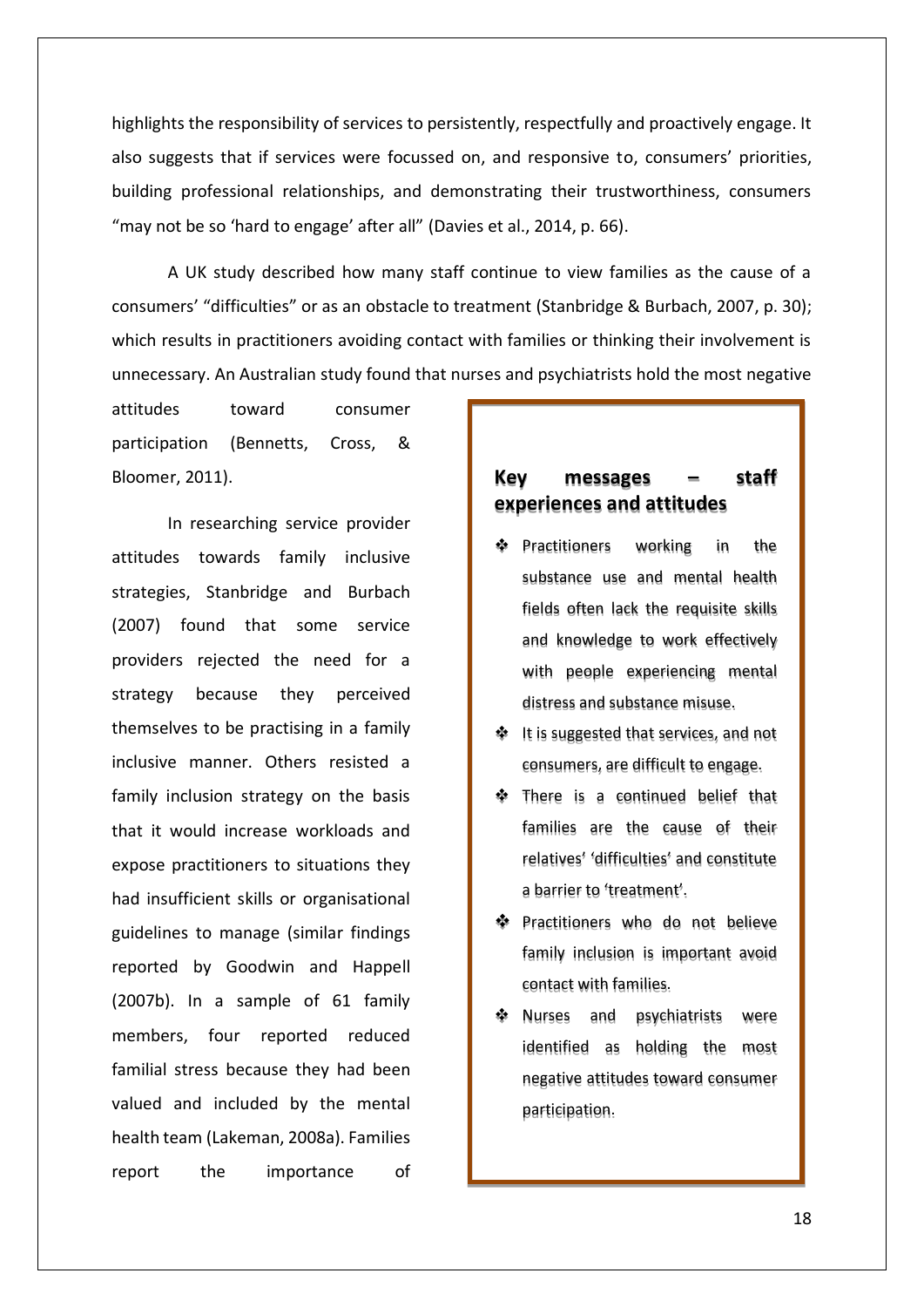encouragement and respect by mental health staff, yet noted this was less likely to occur once their loved one was discharged to the community (Goodwin & Happell, 2007a).

#### <span id="page-20-0"></span>**Confidentiality and information sharing**

Issues associated with confidentiality and information sharing between service providers and families are consistently mentioned as barriers to family inclusion (Cleary et al., 2006). However, as already noted, family involvement improves relationships (Stanbridge & Burbach, 2007) and many consumers want their families to be provided with information on their 'illness' (Goodwin & Happell, 2007b; Lakeman, 2008a). Good practice is based on balancing the consumer's human right to privacy and the family need for information (Szmukler & Bloch, 1997) and it is acknowledged that there are times when it is inappropriate to share information with families; such as when consumers report experiences of abuse or fear within the family network (National Mental Health Consumer and Carer Forum, 2009).

Practitioner arguments about confidentiality are often experienced by families as a "smokescreen" (Chan & O'Brien, 2011, p. 387), and a source of significant frustration (Goodwin & Happell, 2007b; Lammers & Happell, 2004a). Disempowerment, stigma and discrimination can result when service providers share information without consent (National Mental Health Consumer and Carer Forum, 2009). Similarly, some family members report sharing confidential information with practitioners which is in turn relayed to the consumer; jeopardising consumer and family relationships and breaching the family's confidentiality (Lammers & Happell, 2004a).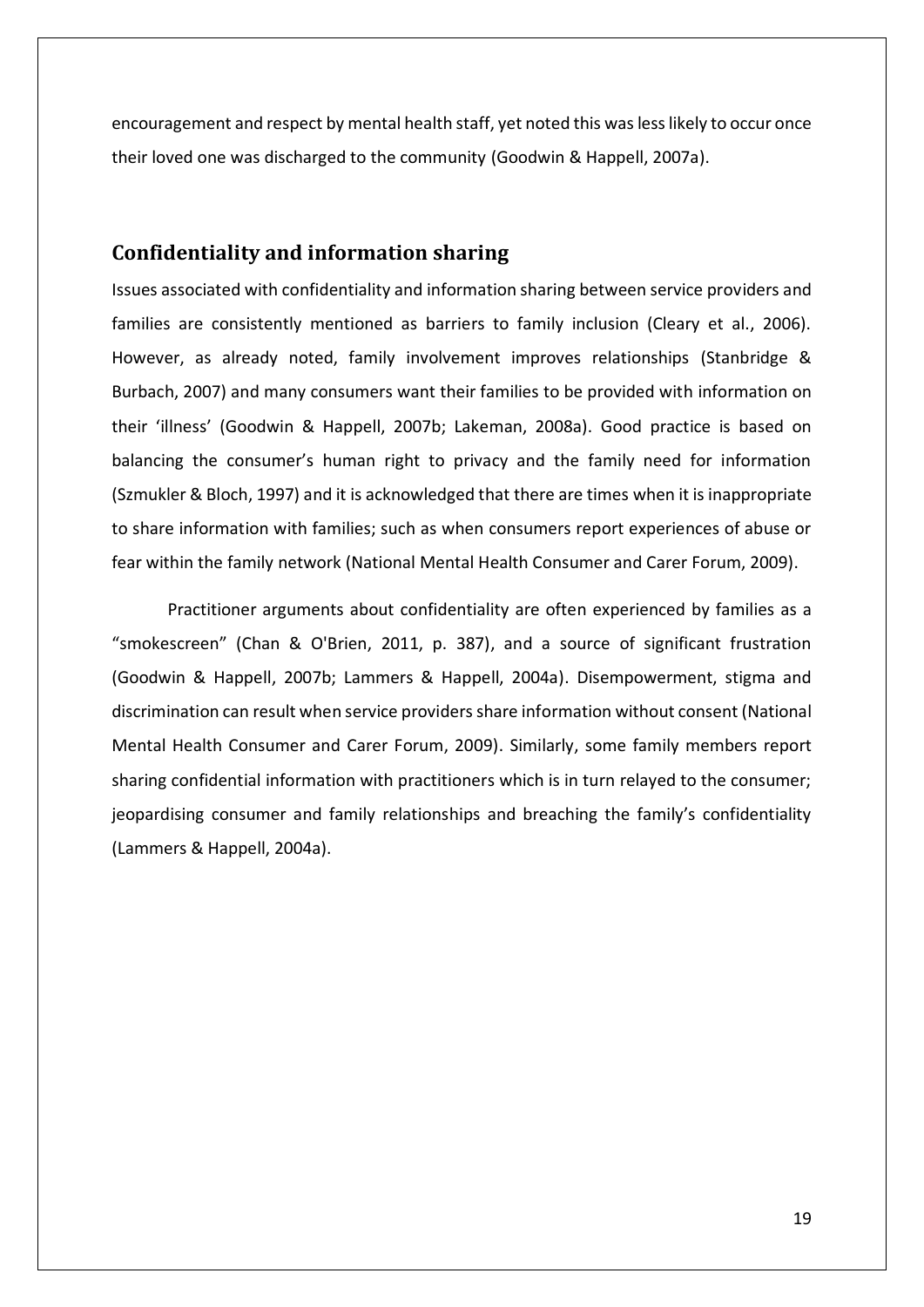Practitioners argue that legal, ethical and policy complexity and requirements prevent them from sharing information with families (Chan & O'Brien, 2011; Lammers & Happell, 2004a). These complexities often "contribute to a (largely unfounded) fear of litigation, which forces professionals to, in many cases, simply say nothing", (National Mental Health Consumer & Carer Forum, 2009, p. 15). This stance then leads practitioners to avoid exploring, testing and progressing issues associated with confidentiality. Reasons put forward by

practitioners for not sharing information with families include the dominant bio-medical culture of solely focussing on the consumer; workload demands and pressures; poor knowledge of, and confidence in privacy legislation; consumers refusing practitioner requests to share information; and organisational cultures which inhibit information sharing practices (National Mental Health Consumer & Carer Forum, 2009). However, families argue that service providers can at the minimum, listen to them as this does not require the practitioner to share or disclose confidential information (Lavoie-Tremblay et al., 2012). Ideas for addressing this barrier to family inclusion are discussed in the next section.

# **KEY MESSAGES: CONFIDENTIALITY**

- Confidentiality and information sharing practices are cited as common barriers to family inclusion.
- Confidentiality is an area of significant frustration for families.
- ❖ Practitioners find confidentiality and privacy complex areas to navigate.

## <span id="page-21-0"></span>**CHANGING CULTURE**

The majority of studies suggest that a comprehensive shift in attitudes and values is needed to authentically involve consumers and families. While consumers and families acknowledge the contributions of recovery oriented practitioners and allies, the lack of widespread and in depth adoption of person-first, inclusive and recovery approaches means their inclusion is limited (Hitchen et al., 2011). If the mental health service delivery system were to change culture, the following would be evident:

 Implementation and monitoring of existing practice standards and frameworks (Lakeman, 2008b);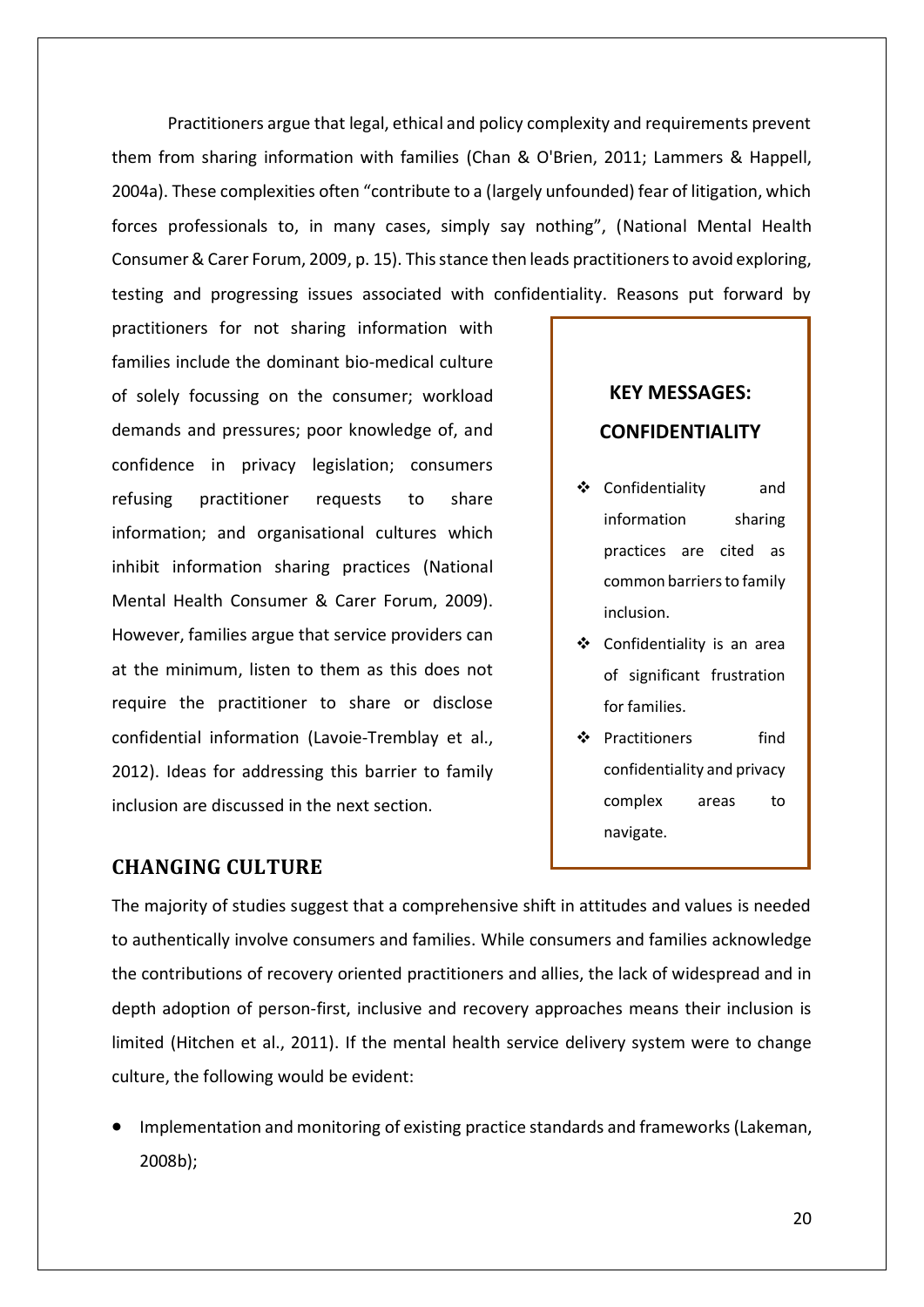- Transformation of staff attitudes which promote understanding of, and possibilities for, people with multiple unmet needs (Rolfe & Cutcliffe, 2006);
- Meaningful embedding and valuing of the lived experience of consumers and families into routine practice (Tambuyzer & Audenhove, 2013)
- Critically examining, articulating and addressing power relations in the mental health system which create and reinforce the exclusion of lived experience voices (Bennetts et al., 2011; Hitchen et al., 2011).

As confidentiality is cited as a key barrier to the involvement of families, ways to address the issue are now addressed.

# <span id="page-22-0"></span>**Frameworks for addressing confidentiality issues**

Australian and international work has been undertaken on ways to

## **KEY MESSAGES: CULTURE CHANGE**

- ❖ Culture change in mental health is consistently called for.
- $\div$  A shift in attitudes and values relating to family inclusion is necessary at all levels of the mental health system and across all parts of mental health organisations.

address the issues associated with confidentiality and privacy. In particular, the Australian National Mental Health Consumer & Carer Forum (2009) work provides helpful direction. Overall, the recommendations are made within a context of changing culture within service delivery and cover areas such as factual and relevant training on confidentiality legislation and improved organisational processes which carefully monitor practice. Other cultural change ideas include "normalising the concept of information-sharing" (National Mental Health Consumer & Carer Forum, 2009, p. 36) and providing supports for practitioners (such as a privacy helpline).

As well as these culture change ideas, some practical steps are proposed, starting with open conversations with consumers about confidentiality and information sharing. These conversations should be ongoing and form part of the review of work with the person. Similar conversations should also take place with family members; which all lead to common understandings of possibilities and limitations. Such approaches are framed as "tripartite relationships" (National Mental Health Consumer & Carer Forum, 2009, p. 38), and are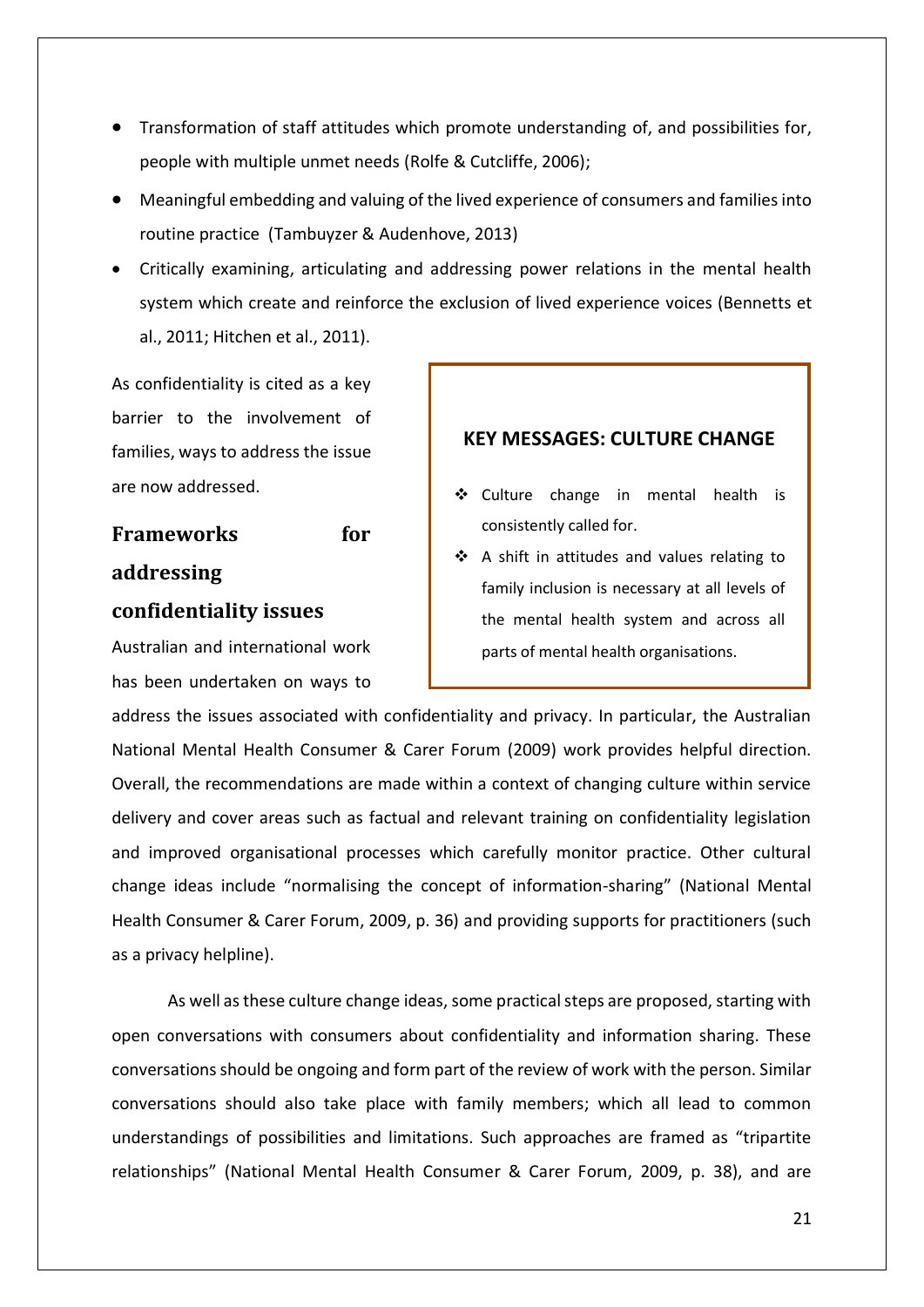suggestive of good or best practice. Mike Slade and his colleagues (Slade et al., 2007) have mapped the course of action to be taken when a consumer refuses consent and, these strategies could form part of the tripartite relationship and conversations about information sharing. Such approaches include unpacking the consumer's decision with them; assessing the consumer's ability to make informed decisions; communicating the decision and exploring the implications of the consumer's decision with the family; and assessing and deciding if

information needs to be shared, and with whom (Slade et al., 2007). We now consider the culture change impact of reform and practice standards.

# <span id="page-23-0"></span>**Practice standards and reform activities**

While practice standards offer a potential mechanism for changing culture to meaningfully include consumers and families, they are rarely evaluated. One exception was found on family involvement in the Townsville District Mental Health Service, Queensland. The methodology involved file audits

# **KEY MESSAGES: ADDRESSING CONFIDENTIALITY BARRIERS**

- ❖ Addressing the perceived barrier to confidentiality forms a key part of culture change and involves both values and practical actions.
- $\div$  A tripartite relationship has the potential to expand understanding, improve relationships and embed the lived experience of families and consumers as the central reference point.
- $\div$  Frameworks exist for responding to consumers who do not consent to share information with family members.

and surveys with families supporting consumers in both acute and community settings. While some variation can be found in the inclusion of families within acute and community settings, the overall message is that practitioners were inconsistent in their application of the standards.

Lakeman (2008b) reports that individual practitioners' engagement with, and commitment to, family inclusion determined how much families were involved. File audits revealed inadequate reporting practices which focussed on symptoms or crisis events with little attention to context. While not evaluated, a similar project in the UK concluded that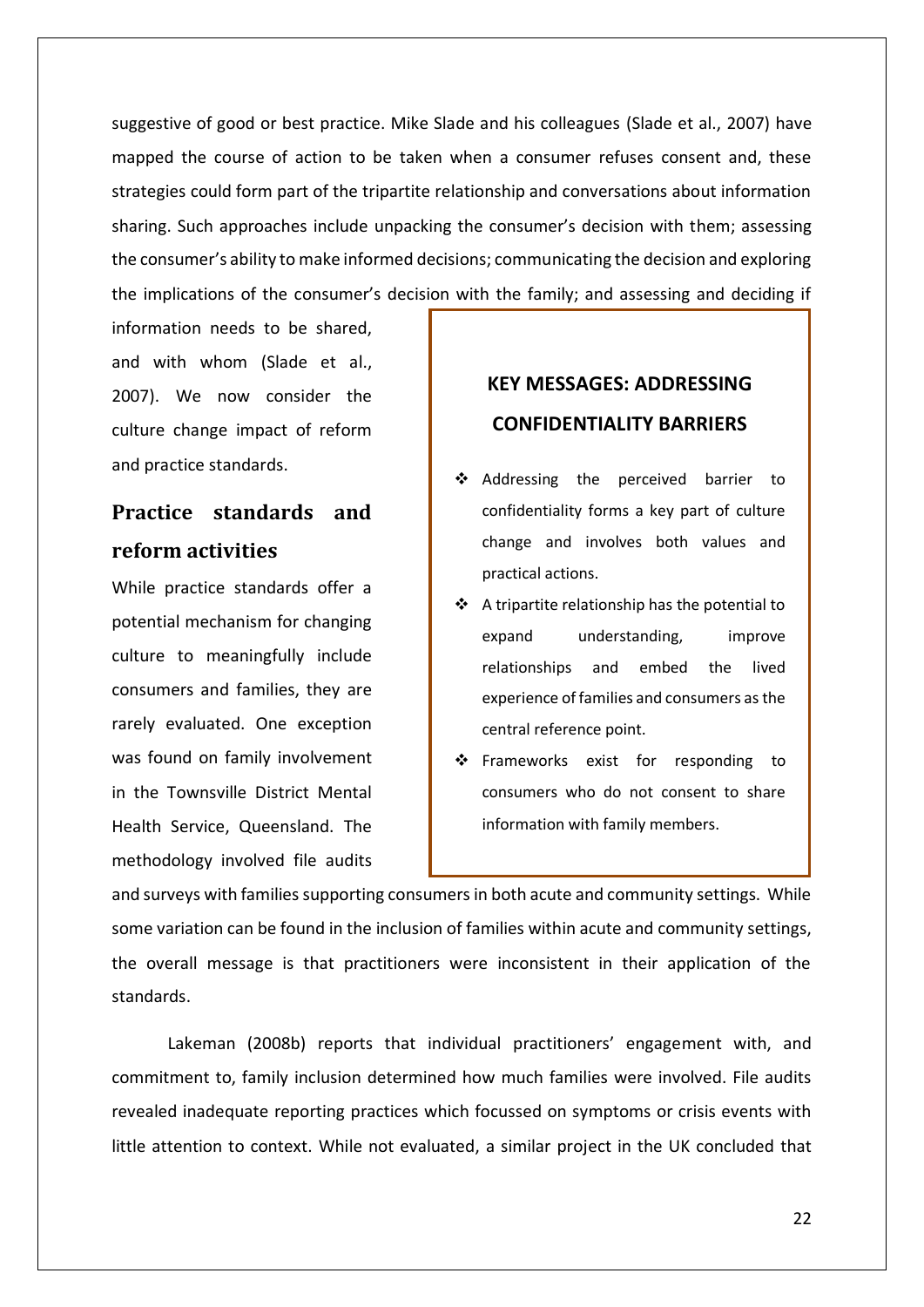family inclusion is successful if service providers embrace and endorse family involvement (Worthington, Rooney, & Hannan, 2013).

Despite consumer and family inclusion being a central feature of mental health reform since 1992, there is room for significant improvement and action. Consumer participation is often tokenistic; merely a matter of ticking a compliance box (Lammers & Happell, 2004a). In contrast, family involvement is often the result of their own lobbying and advocacy; rather than being invited to participate by services and practitioners (Lammers & Happell, 2004a). We now consider specific approaches which involve families and seek to change culture.

#### <span id="page-24-0"></span>**Dialogic approaches**

Open Dialogue started in Western Lapland, Finland in 1984 and challenges traditional

psychiatric practices (Seikkula, Arnkil, & Eriksson, 2003). This approach invites families to join in the planning of 'treatment' when their relative is first hospitalised. This positions families and consumers as active participants in a shared process, which does not follow the usual approach of being led by the professional 'expert'. The approach continues to evolve and is now deeply

# **KEY MESSAGES: PRACTICE STANDARDS AND REFORM ACTIVITIES**

- $\cdot \cdot$  Practice standards provide a tangible mechanism to promote and measure compliance with, and accountability to, policies relating to family and consumer inclusive practice.
- ❖ A Queensland study found that practitioner commitment to family inclusion practice lies at the heart of uniform application of practice standards.
- $\cdot$  Families report no meaningful change in relation to their involvement despite reform and the introduction of practice standards.

embedded in the Western Lapland psychiatric system where dialogue is regarded as the basis for all psychiatric 'treatment'. Open Dialogue aims to mobilise family resources, strengths and solutions (Seikkula & Arnkil, 2014), and its basic principles are: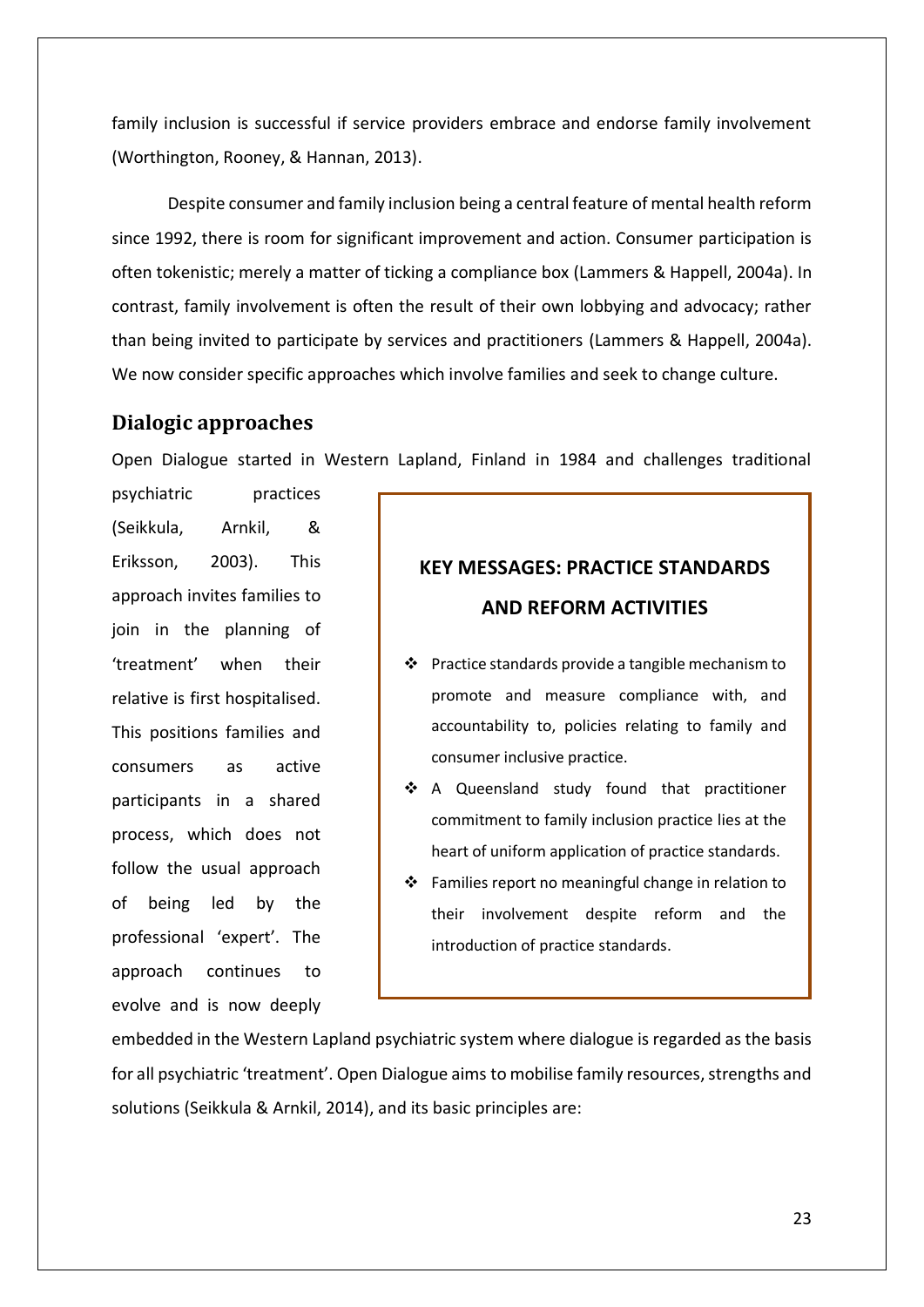- 1) **Immediate help**: The professional team arrange an initial meeting with the consumer, their family, and other relevant people or services such as the referring agency within 24 hours of contact.
- 2) **Social network approach**: The consumer and key members of their social network (family, friends, and neighbours) and key workers from other agencies are invited to attend the first meeting with the aim of mobilising support for the consumer and family.
- 3) **Flexibility and mobility**: Treatment responses are adapted to the specific and changing needs of each consumer and their family.
- 4) **Responsibility and continuity**: The practitioner who has first contact with the consumer takes responsibility for 'treatment' for as long as is necessary in both hospital and community settings.
- 5) **Tolerance of uncertainty**: It is acknowledged that rapid solutions are unlikely. Therefore, the focus is on creating safe relationships for joint processes of recovery.
- 6) **Dialogism**: The primary focus is on creating dialogue through the relationship with the consumer and their broader social network. A shared understanding of the situation is developed with all voices heard, and issues discussed when everyone is present including decisions relating to hospitalisation and medication. A shared language for the experience or situation that may not yet have words is generated through this dialogue and rapport (Seikkula, 2008; Seikkula & Arnkil, 2014; Seikkula et al., 2003).

The co-creation of a new language that the consumer, family and social network bring to the meeting enables a healing process which differs from bio-medically informed concepts such as 'symptoms' and 'difficult behaviour' (Seikkula, 2008; Seikkula & Arnkil, 2014). The multidisciplinary team is responsible for creating a relaxed environment in which each voice is respected and heard (Seikkula, 2008). The organisation of meetings involves limited preplanning and one member of the professional team hosting the conversation. While the meeting starts with practitioners sharing their existing knowledge of the 'problem', the consumer, family and social network guide the conversation in regards to what they wish to discuss. It is considered important to ensure a slow pace and sufficient time within meetings so that each person has the space and opportunity to contribute. The practitioners reflect on the meeting and invite the consumer, family and social network to reflect also on what they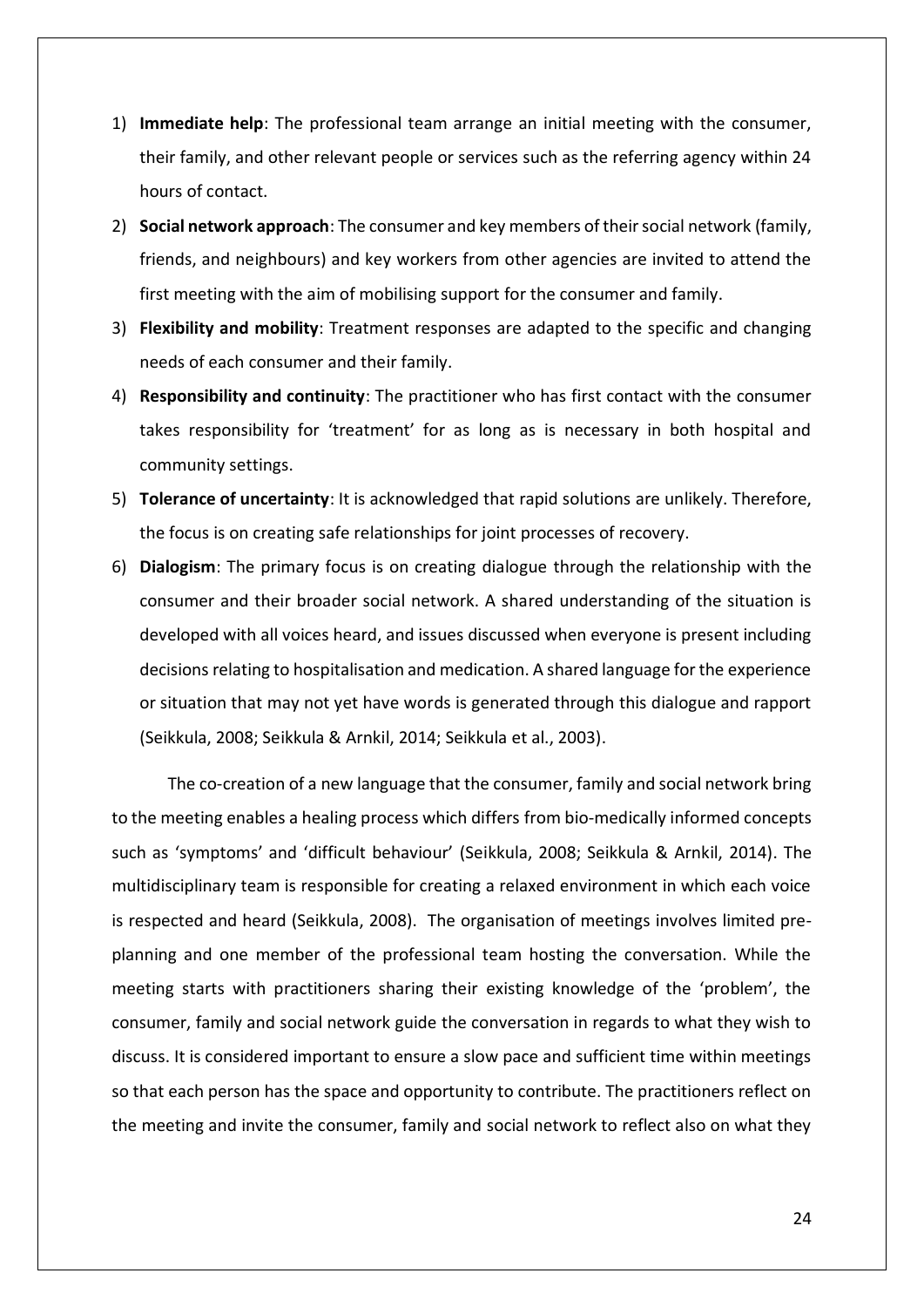heard. Finally, the discussion is summarised and relevant decisions are agreed and endorsed (Seikkula, 2008).

The results of a quasi-experimental evaluation of Open Dialogue involving two groups – one receiving traditional treatments comprising psychiatric medications and another group receiving Open Dialogue and no psychiatric medications deserve consideration. Within the group who engaged in Open Dialogue, 58% had a diagnosis of schizophrenia. Key findings include:

- Compared to the control group who all received neuroleptic drugs, only 5% (n=3) required medication.
- A follow up study conducted two years later found that 82% of people in the Open
- Dialogue group experienced no or limited 'psychotic symptoms' compared to 50% of those group who had received traditional psychiatric treatments.

The evaluation of Open Dialogue has not extended to the impact on, and experiences of, families; however Seikkula (2008, p. 489) argues that the approach facilitates the mobilisation of a family's psychological resources instead of professionals taking over the 'care' of the consumer and inadvertently disempowering both the consumer and the family.

A similar approach known as 'Trialogue' was established in 1994 in Vienna, and aims to "facilitate communication about the personal experience in dealing with psychosis and its consequences" through involving the consumer, their family and service providers

# **KEY MESSAGES: OPEN DIALOGUE**

- Open Dialogue aims to mobilise family and consumer resources, strengths and solutions following six principles.
- Evaluation results for the approach report quality outcomes for consumers
- While evaluation results regarding the impact of the approach on families are not available, the inclusive and honouring approach presents a distinct alternative to dominant approaches to families and consumers.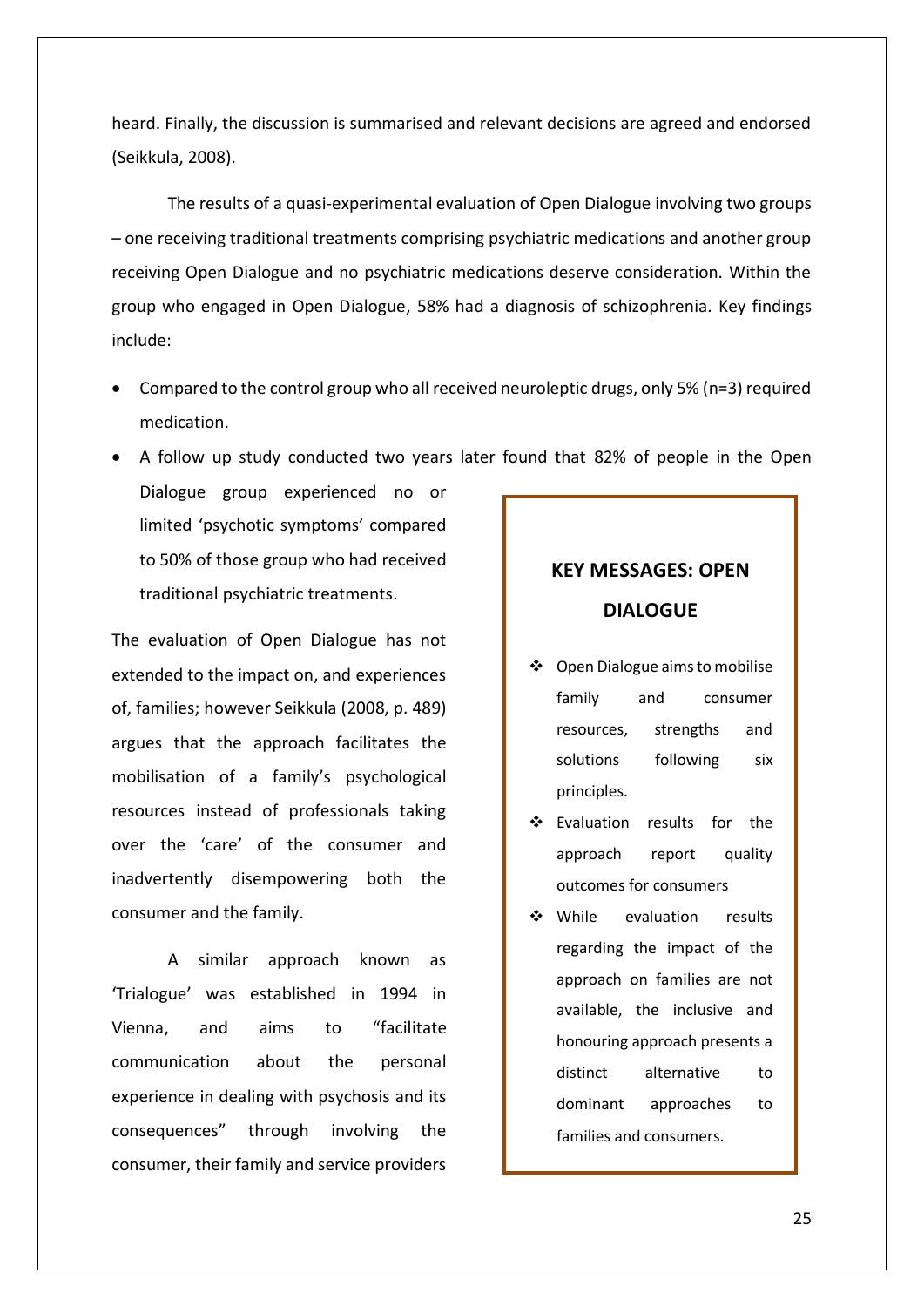(Amering, Hofer, & Rath, 2002, p. 1). It is argued that Trialogue provides each participant with the opportunity to understand the subjective experience of psychosis leading to a shared meaning and common language in which a culture of discussion is created. Trialogue meetings have also spread beyond Vienna to Germany (Amering et al., 2002). No published evaluation results of Trialogue have been located.

## <span id="page-27-0"></span>**Strategies and programs**

This discussion examines four pertinent examples of family and consumer inclusion projects working with individuals considered to have multiple unmet needs. While each example may not fully represent best practice in recovery oriented, person-first practices, potentially relevant and useful components are evident.

#### <span id="page-27-1"></span>Multiple and Complex Needs Initiative (MACNI)

The Victorian Multiple and Complex Needs Initiative (MACNI) was mentioned earlier and more detail is provided here. The project involved the identification of 247 people considered "at the extreme end of the continuum of complexity" (Hamilton, 2011, p. 308). The initiative targeted individuals over the age of 16 considered to have multiple unmet needs and focussed on housing, health, social connection and safety. Seventy-nine individuals were eligible for the initiative with 87% having a mental health diagnosis and 76% identified as using substances. Although not quantified, many of the consumers had experiences of the criminal justice system and shared "many of the characteristics typical of those who are imprisoned" (Hamilton, 2011, p. 307).

A MACNI coordinator was placed in every region of Victoria and one 'care plan' coordinator was allocated to every MACNI consumer, who worked with a maximum of two service users. The 'care plan' was developed over four to six months and focussed on stabilising accommodation, health, well-being, safety and social connectedness (State Government Victoria, 2009). Plans included the following:

- Priorities identified by service providers or other professionals.
- Consumer-directed goals.
- 'Engagement' strategies.
- The identification of relevant services and supports involved with the consumer including their roles and responsibilities.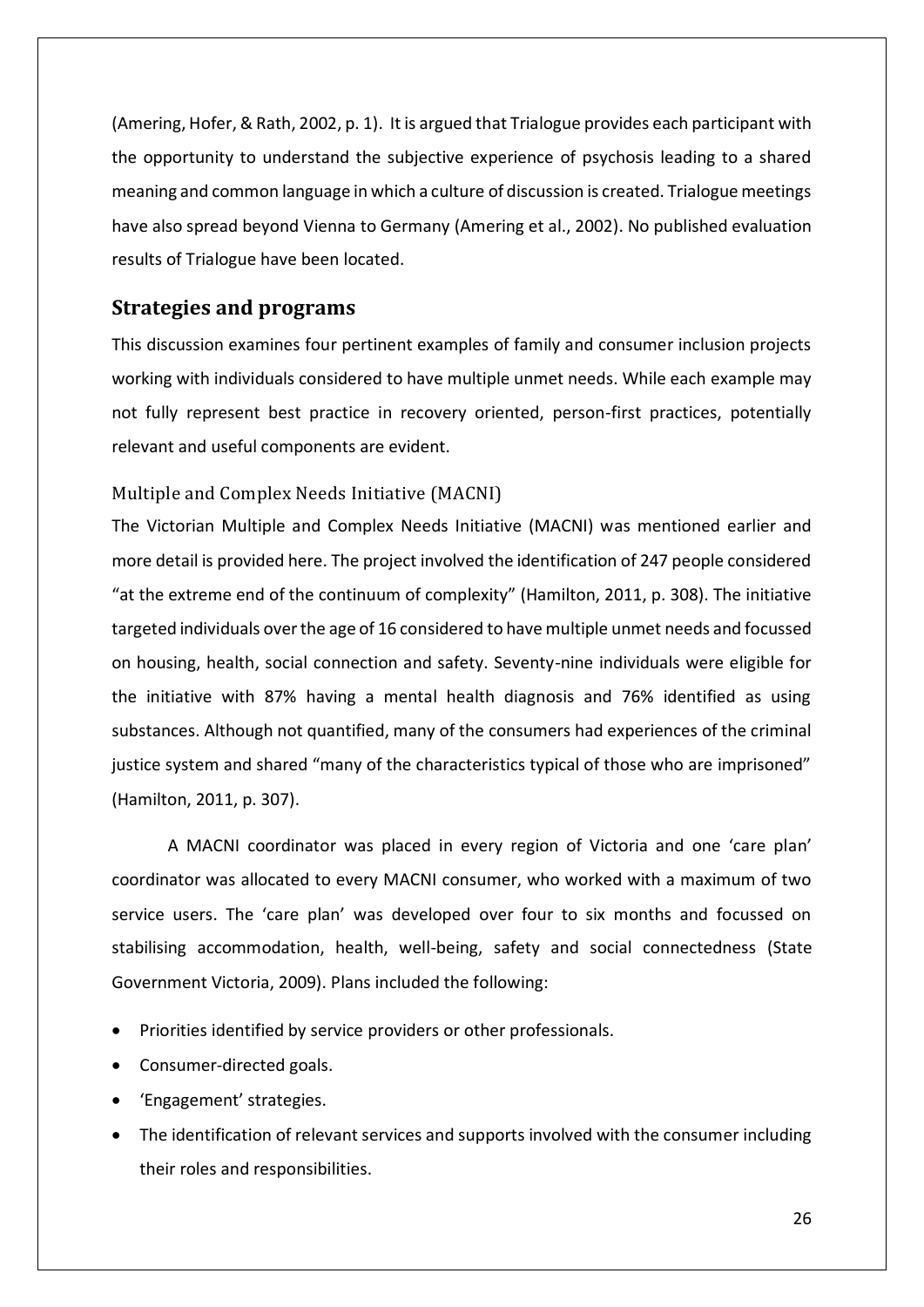Development of a crisis plan specific to the individual.

Review of the plan occurred every six months and provided a mechanism for monitoring and evaluating the effectiveness of the MACNI service as well as the progress of the consumer. The review incorporated the perspectives of the individual, family, supporters, service providers and the care plan coordinator (State Government Victoria, 2005, 2009).

The evaluation of the program considered service system responsiveness and collaboration, consumer outcomes in key psychosocial areas, recommendations for changes and service gaps (State Government Victoria, 2005, 2009). The evaluation revealed that service delivery responses prior to its commencement were fragmented, costly, and reactive (Hamilton, 2011). However, after five years of operation, the results indicated that MACNI had positively impacted on people categorised as 'high risk', with people 'managed' in the community through coordinated and integrated service delivery arrangements. Given this result, Hamilton (2011) asserts that that the apparent complexity surrounding consumers lies within the service system rather than the person (Hamilton, 2011).

Data from the criminal justice system revealed a 76% decrease in emergency department hospital presentations; a 34% decrease in admissions' and a 57% reduction in hospital bed days (Department of Human Services, 2007). Service providers involved in

MACNI reported a new willingness to work with people considered to have multiple unmet needs (Hamilton, 2011) and services experienced increased confidence and capacity to work with this group (Western Region Health Centre, 2013).

<span id="page-28-0"></span>Implementing Recovery through Organisational Change (ImROC) Implementing Recovery through Organisational Change (ImROC) sets out ten key indicators for

#### **KEY MESSAGES: MACNI**

- ◆ Prior to the MACNI project, service provision to people with multiple unmet needs was costly, reactive and siloed.
- ❖ Families and consumers were included in MACNI review processes.
- \* The MACNI demonstrates that people with multiple unmet needs can be supported successfully in the community.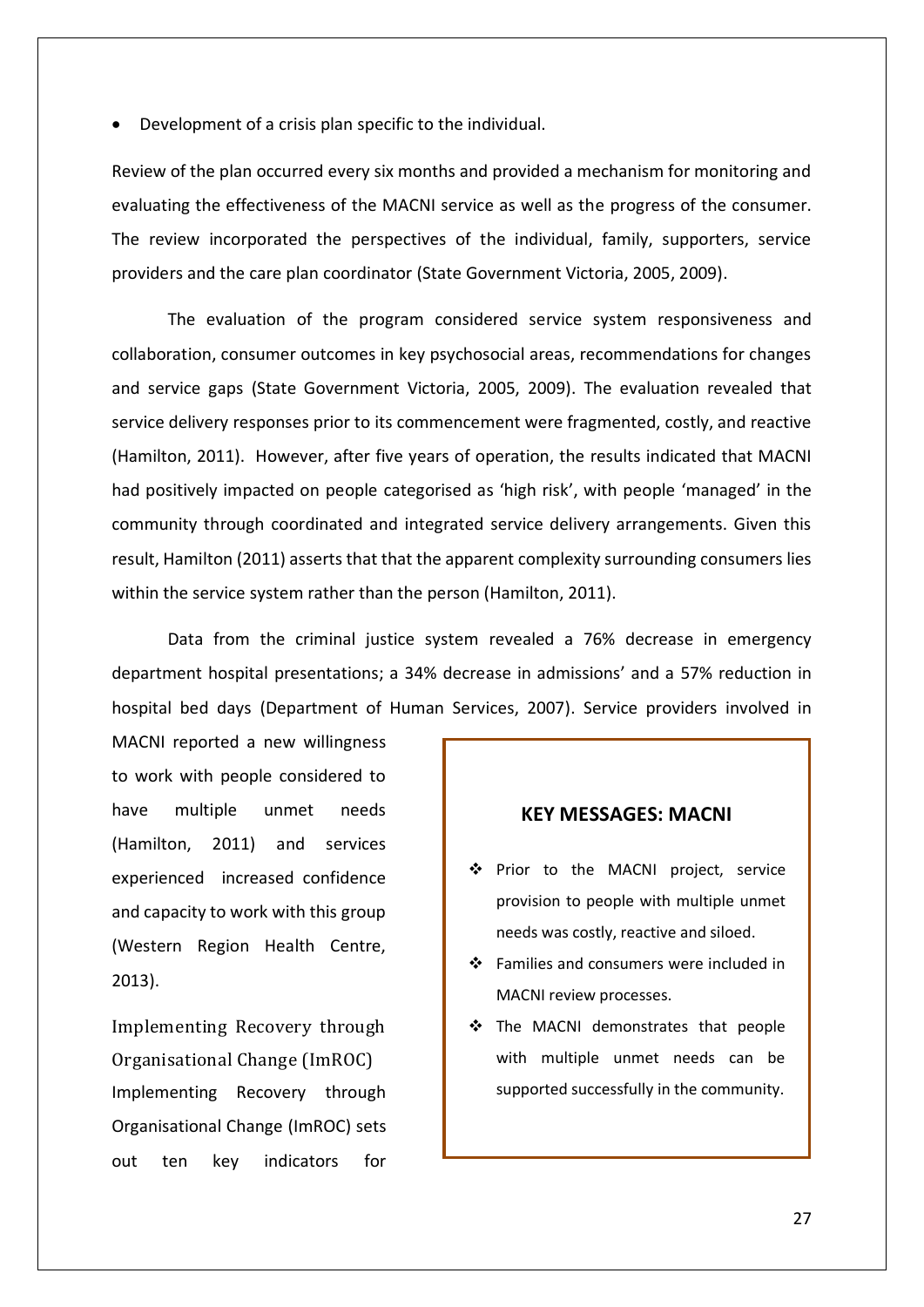assessment of organisational orientation to recovery practices and principles (ImROC, 2015). In the first phase of the program ImROC delivered on-site consultancy visits to 29 mental health services and their partners to assist in refocussing service delivery to align with recovery principles. This provided an opportunity for discussion and knowledge sharing in relation to overcoming practical issues of implementation and achieving culture change. Following this, the following key learnings and recommendations were identified:

- 1) Due to the uniqueness of each service, locally relevant goals were needed.
- 2) Change is possible and must be driven by partnerships between families, consumers and service providers. A culture of coproduction is imperative at every stage.
- 3) Training is not sufficient in changing the attitudes and behaviours of service providers. Sustained change is dependent on organisational practices such as informing and educating team leaders and managers through a process of coproduction and co-delivery.
- 4) The whole of an organisation needs to change and 'top down' or 'bottom up' approaches are not effective on their own. Organisational change needs to occur simultaneously, vertically and horizontally.
- 5) Risk management is a significant area of practice to be reviewed in relation to recovery approaches. Safety planning where the person manages their own risk in relation to their own goals is preferred.
- 6) The most powerful enabler of change is the involvement of people with lived experience; therefore the number of paid peer workers needs to increase.
- 7) Recovery colleges and peer support workers are the most important service developments for encouraging and expanding roles for people with lived experience in the workforce.
- 8) Service development is supported by outcome measures through evaluations of individual outcomes. This is particularly important given the existing gap in evidence based approaches (ImROC, 2015; Repper & Perkins, 2013).

The Team Recovery Implementation Plan (TRIP) is an instrument designed to achieve ImROC's goals of organisational change (Repper & Perkins, 2013). Based on the ideas of coproduction, TRIP is a framework designed to assist mental health teams to coproduce services, improve consumer experiences and enable recovery. TRIP structures the approach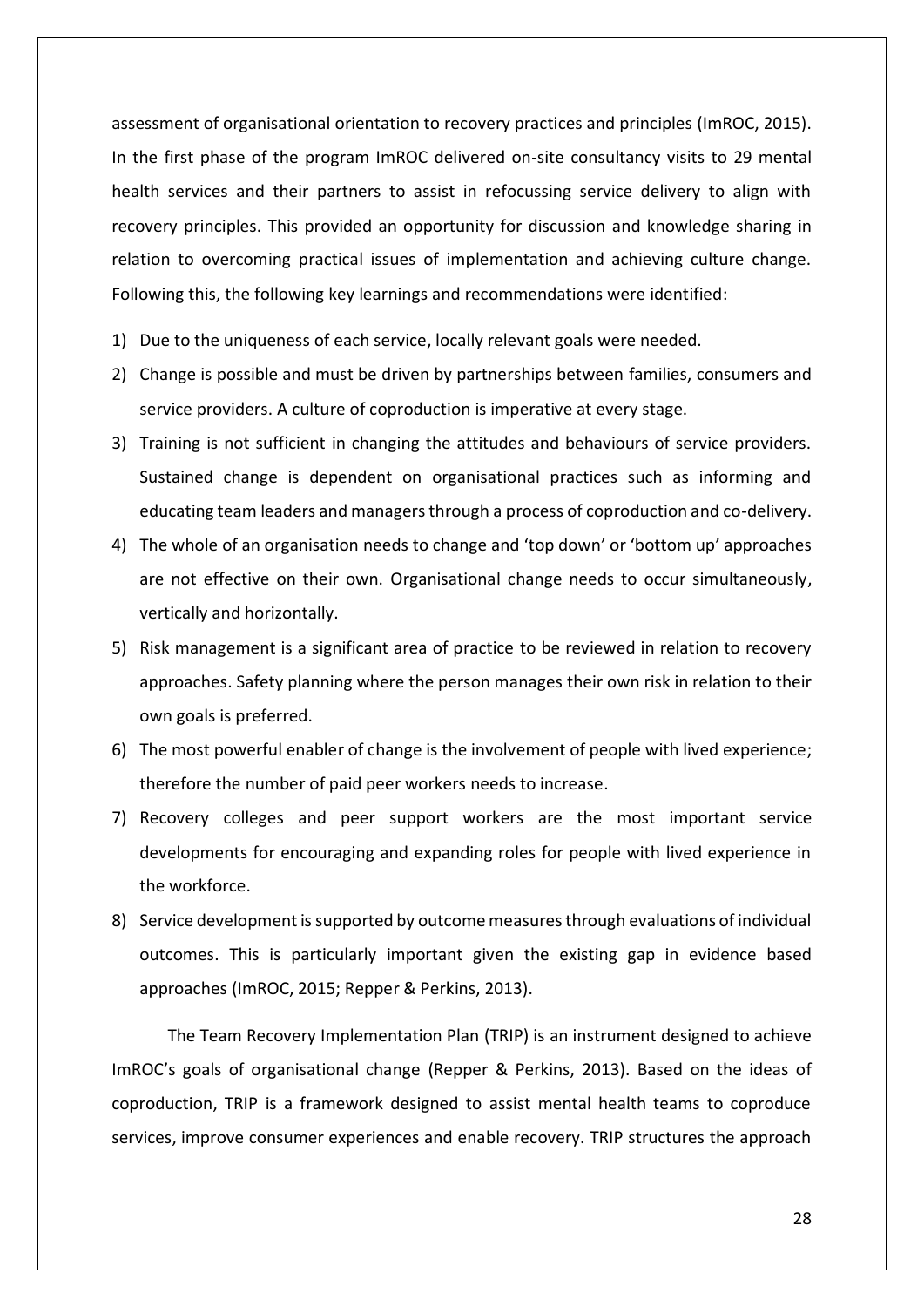to implementing recovery processes and builds ongoing processes of coproduction, codelivery and co-review of service goals and plans. The four key elements of TRIP are:

- The identification of resources and assets within a team.
- A benchmarking tool that monitors the progress towards recovery-oriented practice.
- Identifying three priorities which are agreed upon by all involved, including an action plan for future progress.
- Using a process for systematic review and refinement of goals (Repper & Perkins, 2013).

Following implementation of TRIP in 15 statutory and voluntary mental health services, the importance of the process, rather than the outcomes, has been identified as most crucial (Repper & Perkins, 2013). Examples of coproduced action plans resulting from TRIP include:

- Personal recovery goals being included in care plans.
- Reviewing risk assessment and related policies.
- The inclusion of consumers on staff interview panels (Repper & Perkins, 2013).

Repper and Perkins (2013) report that the benchmark rating of alignment to recovery principles in one acute ward increased from 1.7 to 3.8 over a period of four years after the following changes:

- The development of a 'living library' in which people with lived experience could share their recovery journey with others.
- Personal recovery plans for all consumers.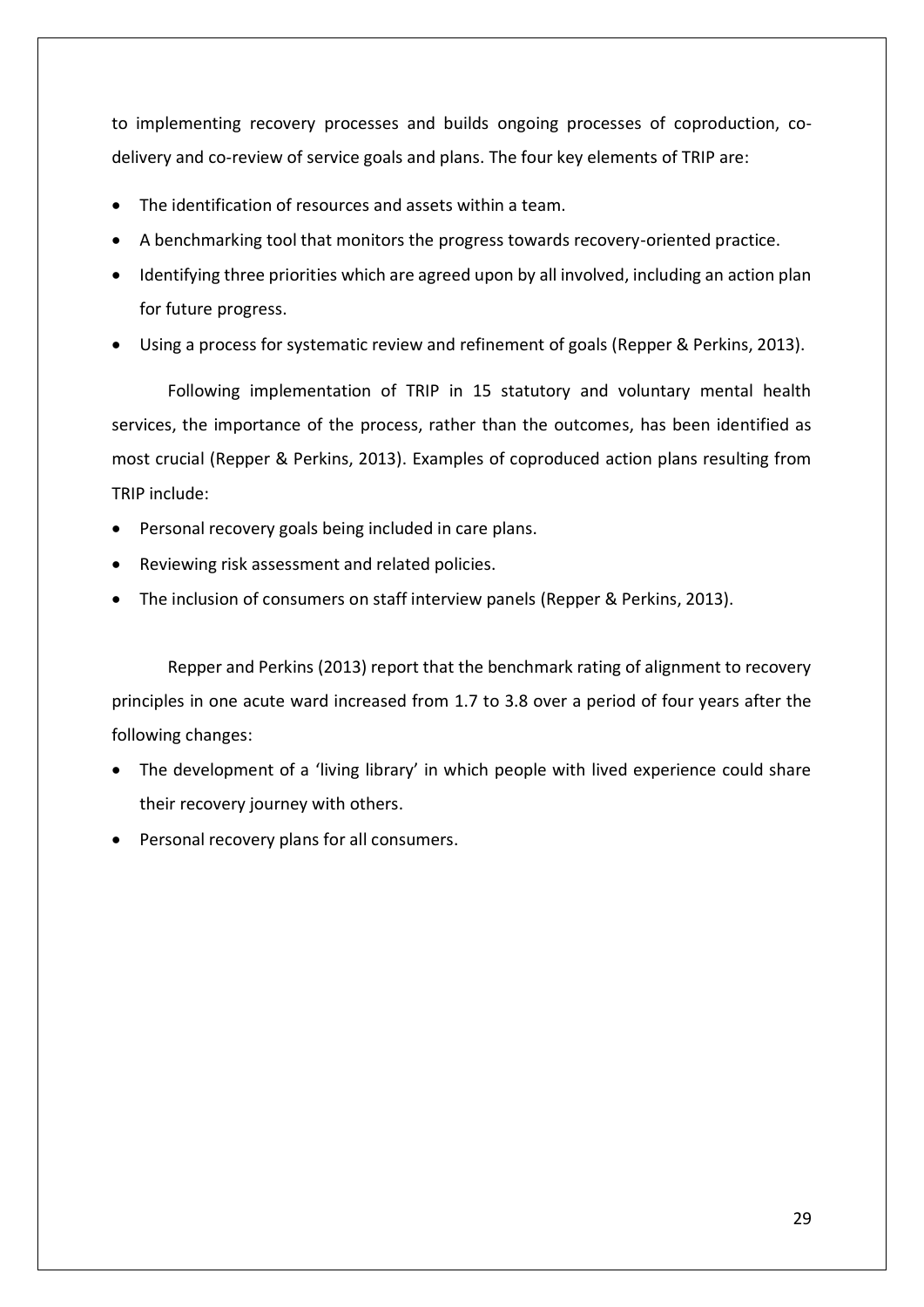- The introduction of TRIP which assessed recovery practices with families and friends and a coproduced information package for families.
- The introduction of a Peer Support Worker on the ward (Repper & Perkins, 2013).

Repper and Perkins (2013) assert that TRIP is most successful when the organisation fosters a culture of, and commitment to, recovery-oriented approaches. While TRIP helps to create recovery-focussed services, it is framed as one component in the process of achieving organisational change (Repper & Perkins, 2013).

# **KEY MESSAGES: ImROC AND TRIP**

- Programs such as ImROC and TRIP demonstrate the meaningful involvement of consumers and families is possible if a systemic, comprehensive and integrated approach is adopted.
- Coproduction, co-delivery and codesign are essential ingredients to create cultures of inclusion.
- Successful implementation of TRIP is dependent on organisational cultures strongly committed to recoveryoriented practice.

<span id="page-31-0"></span>Comprehensive Continuous Integrated Systems of Care (CCISC)

The Comprehensive Continuous Integrated Systems of Care (CCISC) is a model which claims to advance service capacity for individuals experiencing multiple unmet needs within systems of all sizes and complexities, across all cultural backgrounds and locations (Minkoff & Cline, 2004b). Eight principles were co-developed with consumers and families and drive the implementation of the CCICS:

- 1. Multiple unmet needs should be expected and not framed as an exception or unusual.
- 2. Consumers experiencing multiple unmet needs are not a homogenous group.
- 3. Relationships characterised by empathy, hope and 'integrated treatment' contribute to successful outcomes.
- 4. A case management approach characterised by "empathetic detachment, expectation, contracting, consequences and contingent learning" (Minkoff & Cline, 2004b, p. 72).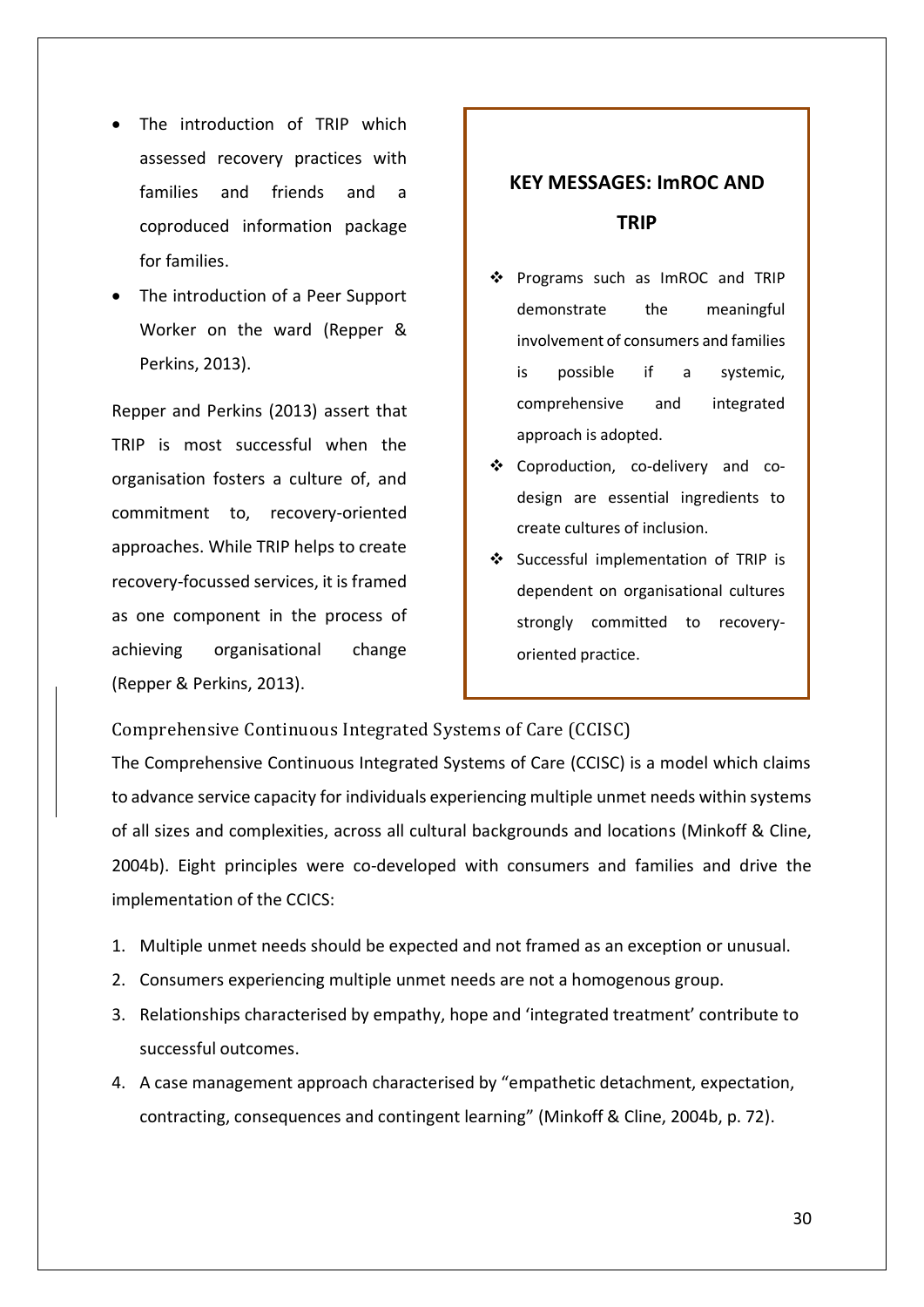- 5. Considering both mental distress and substance misuse as concurrently primary (rather than applying a hierarchal assessment to the issues and trying to ascertain which came first).
- 6. Interventions are diagnosis-specific and relevant to the consumer's phase of clinical recovery and stage of change.
- 7. Interventions are individualised according to diagnosis and levels of 'functioning'.
- 8. Clinical outcomes are individualised based on 'treatment' interventions (Minkoff & Cline, 2004a, 2004b).

The CCISC is underpinned by a twelve step implementation process covering funding, philosophy, regulations, program standards, design, clinical practice and interventions (Minkoff & Cline, 2004b). Consumer, family, funder and service provider empowerment and

involvement are emphasised. The CCISC has been implemented in more than 24 states and regions across the U.S, and it is reported that a range of outcomes have been achieved, including welcoming service environments, improved practices and integrated service delivery responses (Minkoff & Cline, 2004a).

### **KEY MESSAGES: CCISC**

❖ Considering multiple unmet needs the norm rather than the exception can create welcoming service delivery environments and practices.

<span id="page-32-0"></span>Mental Health Experience Co-Design (MH ECO)

The Mental Health Experience Co-Design (MH ECO) is a Victorian based program involving "a collection of structured methods that assist organisations to utilise consumer and carer experience to improve mental health services" (Victorian Mental Health Awareness Council & Tandem Inc, 2014). The program is based on four steps, starting with data collection by consumers and family member researchers with other consumers and family members. The phone surveys, in person interviews and focus groups elicit data on consumer and family experiences of, and issues with, the relevant mental health service. The lived experience researchers are from the Consumer Research and Evaluation Unit of the Victorian Mental Illness Awareness Council and the Carer Research and Evaluation Unit which is based at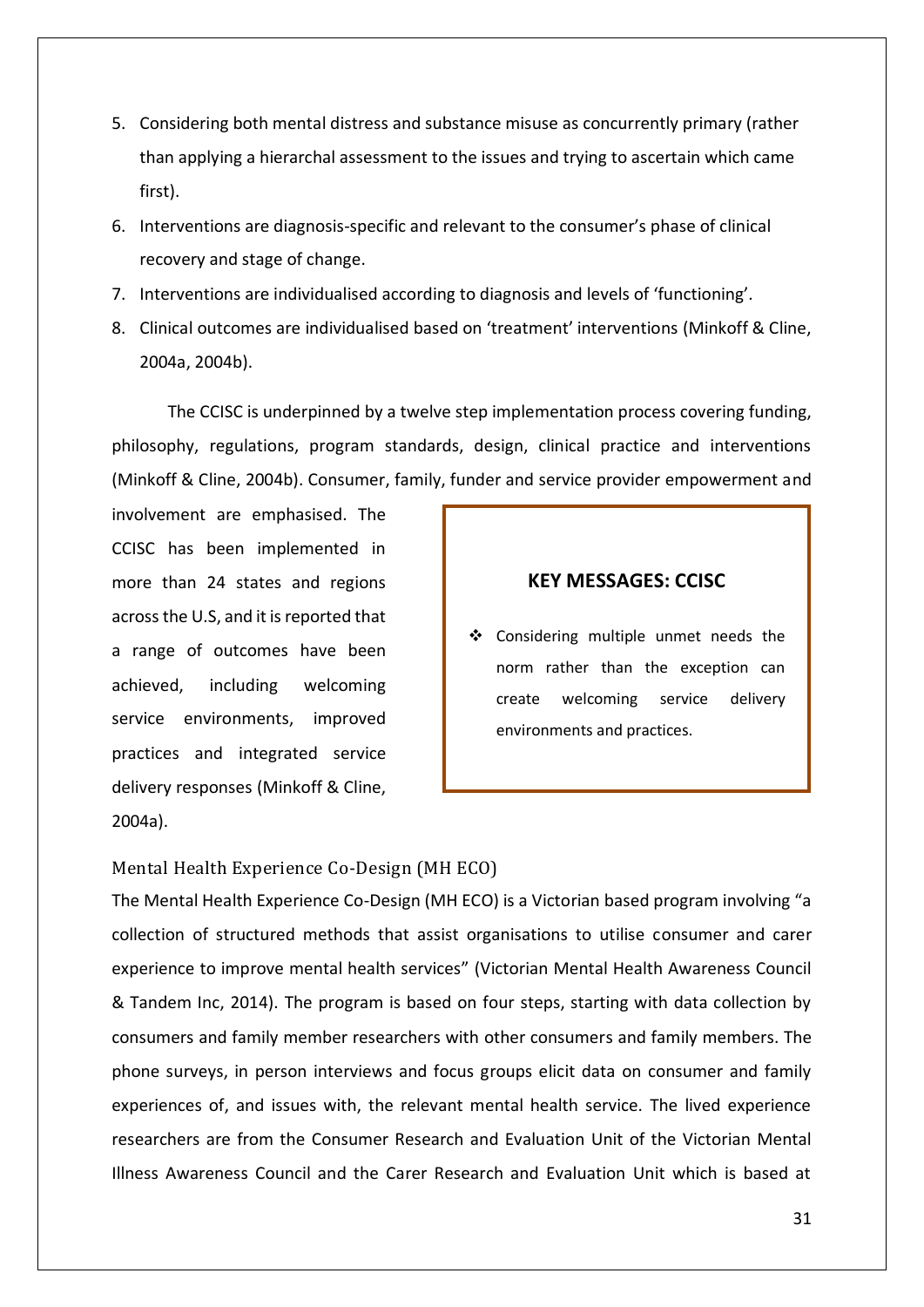Tandem Inc. (the peak body for mental health 'carers' in Victoria). Based on the analysis of data collected, the second step is implemented and involves the delivery of training by lived experience researchers to consumers, family members and staff. Examples of training previously provided which emerged from data collected include meeting procedures, communication and collaborative approaches (Victorian Mental Health Awareness Council & Tandem Inc, 2014).

Step three involves the formation of a Collaborative Group which prioritises the issues identified in the research. The membership of this group is unclear from available literature, as is the type and extent of influence enacted by consumers, family members and practitioners. The final step involves Co-Design Groups comprising consumers, family members and service providers. These groups focus on one issue identified as a priority by the Collaborative Group and consider the key issues, good practice examples and an action plan to address the issue (Victorian Mental Health Awareness Council & Tandem Inc, 2014).

While the MH ECO appears a step in the direction towards consumer and family involvement, it emphasises co-design, rather than coproduction in relation to consumer and family experiences of service delivery. This suggests that service providers may still be positioned as leading the project; rather than people with lived experience being positioned as equal partners or leaders in the process. Similarly, other key elements of coproduction such

as a blurring of boundaries, reciprocity and mutuality and viewing people with lived experience as having capacity and ability (New Economics Foundation, 2013) do not appear to be addressed in documentation on MH ECO reviewed by the research team.

#### **KEY MESSAGES:** MH ECO

❖ MH ECO provides a structured process for consumers and family members to raise issues and concerns related to their experience of service delivery.

## <span id="page-33-0"></span>**RESEARCHER REFLECTIONS**

Family inclusive practice, partnerships and culture change have been the primary and initial foci for this literature review. It became clear as we engaged with the literature that each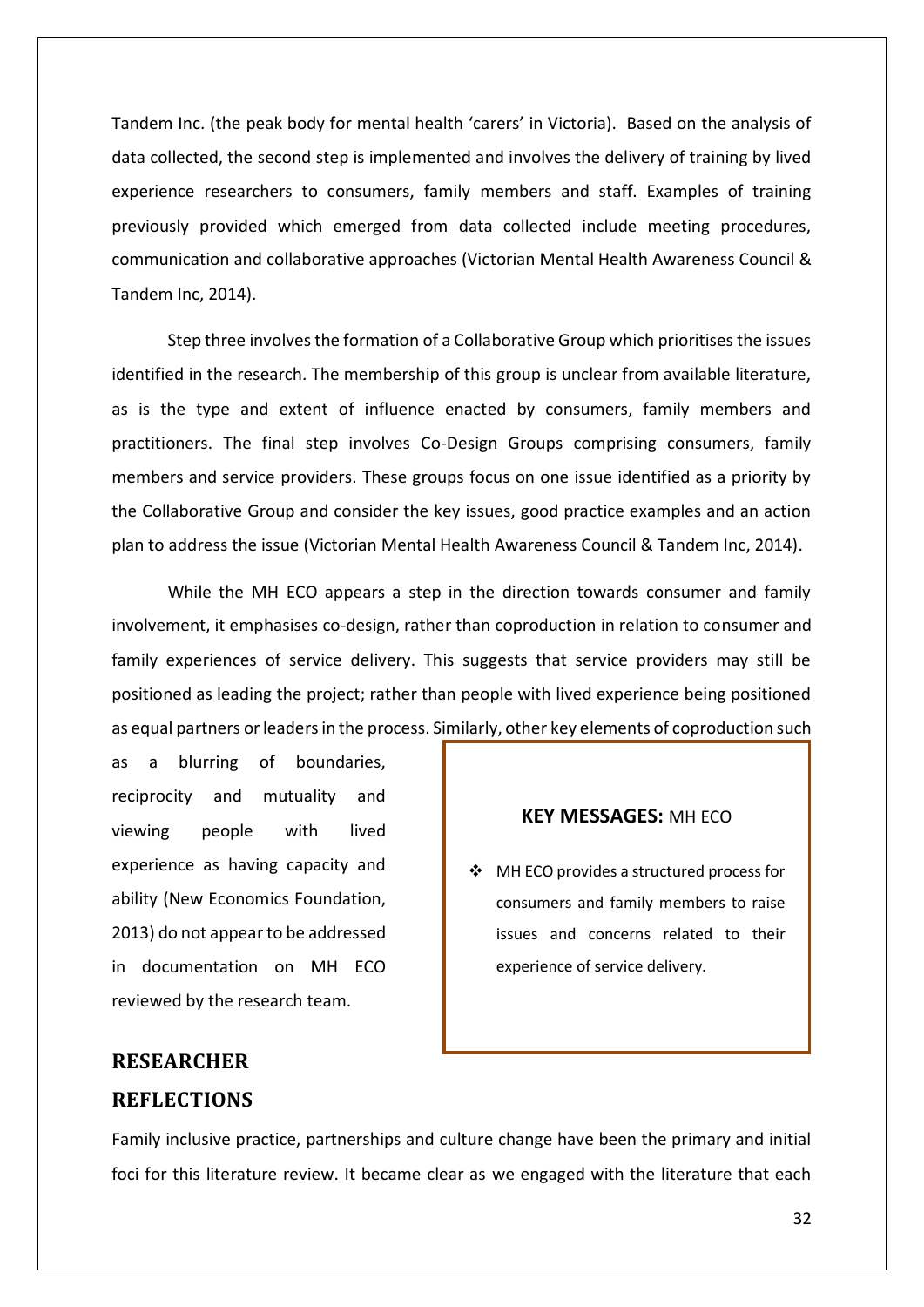time an individual enters a system, their identity is constructed by an 'expert' based on a classification of their perceived 'deficits' or 'problems'. The review revealed that the category of multiple unmet needs is one of these deficit-based identifiers which, when enacted, limits access to, and excludes people from services. This review has highlighted the need to reorientate the gaze from what is wrong with individuals and families, and instead critically consider the ways in which service delivery systems pathologise and problematise the people they are supposed to be assisting.

There have been a number of attempts to improve family involvement yet any culture change achieved tends to be superficial and short-term. Notably, there is a lack of evaluation driven by families or consumers which critically reviews and monitors implementation. Instead, researchers and academics evaluate interventions often failing to acknowledge critical issues of staff attitudes and professional positioning and privilege. This is made explicit by a number of authors who state that the effective implementation is highly dependent on service providers' willingness and commitment to improving family partnerships. As researchers we find this situation troubling and antithetical to recovery practices. We are left with the sense that the unspeakable (i.e. why so many practitioners do not involve families) remains protected and unspoken.

Furthermore, despite literature arguing for meaningful family involvement, families are positioned secondary to consumers; indicating a binary of needs and interests. This further marginalises families which can, in turn, inhibit personal recovery for individuals. While acknowledging that the experiences, needs and recovery journeys for families and consumers are different and can at times be in conflict, they are also intimately linked. Consumers and their families need to be viewed simultaneously as co-existing, interdependent and representative of unique needs and experiences.

The most successful instances of family inclusion have involved a focus on dialogue. Meaningful and equal partnerships require widespread attitudinal change where service providers are willing to step out from behind their professional positions and privilege and join in a process of coproduction, co-delivery and co-review between providers, consumers and their families (New Economics Foundation, 2013; Repper & Perkins, 2013). This review has affirmed that family inclusion is not simply an approach to practice that is easily implemented by following policy or standards. Instead, meaningful partnerships underpinned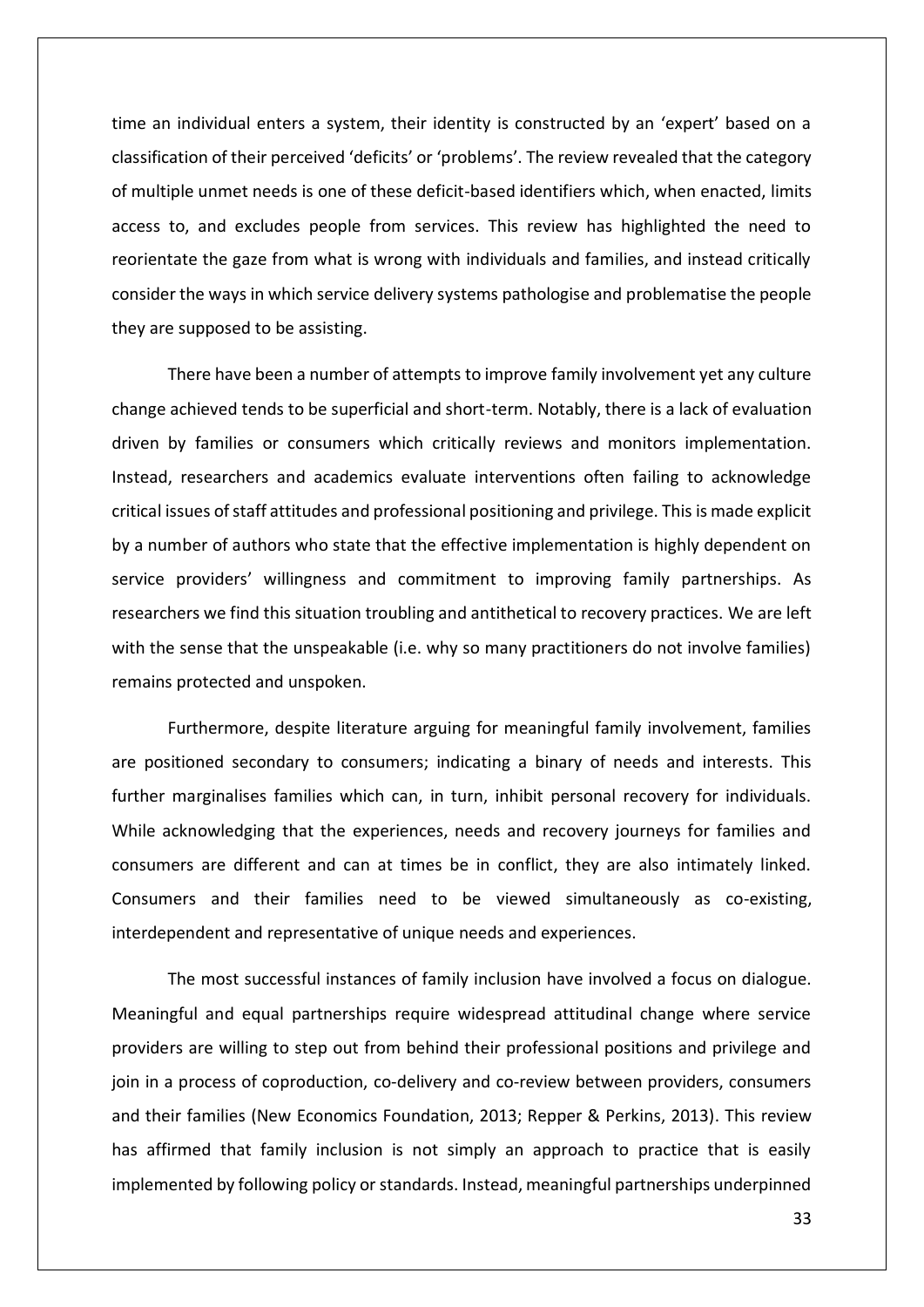by principles of coproduction are driven by a deeply ingrained belief in the power of family inclusion.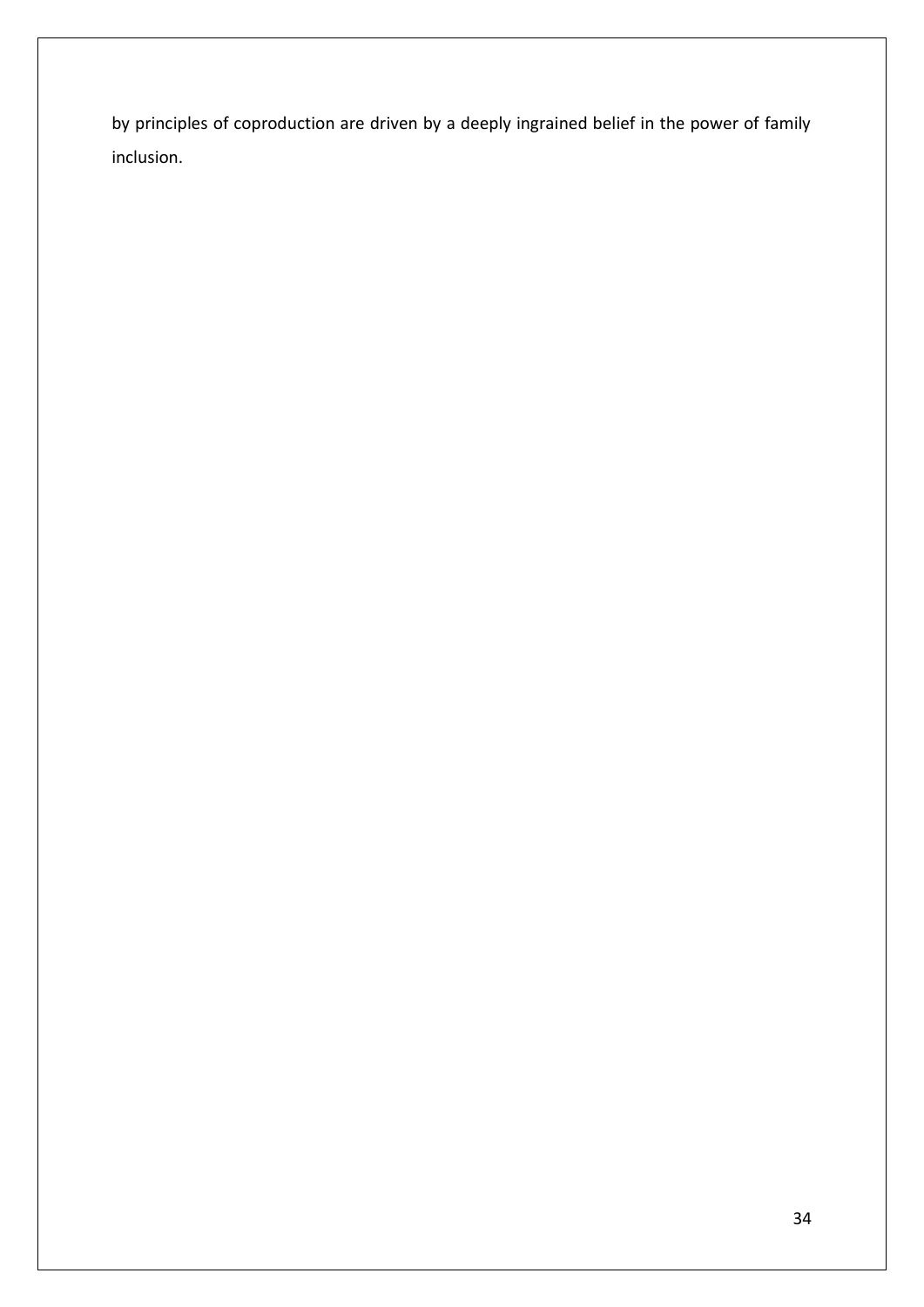### <span id="page-36-0"></span>**REFERENCES**

- American Psychiatric Association. (1997). Practice guideline for the treatment of patients with schizophrenia. *The American Journal of Psychiatry, 154*(4), 1-63.
- Amering, M., Hofer, H., & Rath, I. (2002). The "First Vienna Trialogue" Experiences with a new form of communication between users, relatives and mental health professionals. In H. P. Lefley & D. L. Johnson (Eds.), *Family interventions in mental illness: International perspectives*. Wetsort, London: Praeger.
- Australian Bureau of Statistics. (2014). Prisoners in Australia (No. 4517.0). from http://www.abs.gov.au/ausstats/abs@.nsf/Lookup/by%20Subject/4517.0~2014~Main%20F eatures~Aboriginal%20&%20Torres%20Strait%20Islander%20prisoner%20characteristics~10 007
- Bennetts, W., Cross, W., & Bloomer, M. (2011). Understanding consumer participation in mental health: Issues of power and change. *International Journal of Mental Health Nursing, 20*(3), 155-164. doi: 10.1111/j.1447-0349.2010.00719.x
- Bogart, T., & Solomon, P. (1999). Procedures to share treatment information among mental health providers, consumers, and families. *Psychiatric Services, 50*(10), 1321-1325.
- Bramley, G., Fitzpatrick, S., Edwards, J., Ford, D., Johnsen, S., Sosenko, F., & Watkins, D. (2015). Hard Edges: Mapping severe and multiple disadvantage: England. United Kingdom.
- Brown, G. W., Birley, J. L. T., & Wing, J. K. (1972). Influence of family life on the course of schizophrenic disorders: A replication. *British Journal of Psychiatry, 121*, 241-258.
- Burns-Lynch, B., Murphy, A. A., Gill, K. J., & Brice, G. (2014). Persons in Recovery, Family Members, and Staff Perspectives of Psychiatric Crisis Needs. *American Journal of Psychiatric Rehabilitation, 17*(2), 114-127. doi: 10.1080/15487768.2014.903874
- Canadian Mental Health Association. (2006). *Caring together: Families as partners in the mental health and addiction system*. Ontario, Canada: Retrieved from http://ontario.cmha.ca/public\_policy/caring-together-families-as-partners-in-the-mentalhealth-and-addiction-system/.
- Chan, B. W. Y., & O'Brien, A.-M. (2011). The right of caregivers to access health information of relatives with mental illness. *International Journal of Law and Psychiatry, 34*(6), 386-392. doi: http://dx.doi.org/10.1016/j.ijlp.2011.10.002
- Cleary, M., Freeman, A., & Walter, G. (2006). Carer participation in mental health service delivery. *International Journal of Mental Health Nursing, 15*, 189-194.
- Commonwealth of Australia. (1992). *National Mental Health Policy* Canberra: ACT: Commonwealth of Australia and a controller controller and a Retrieved controller and a from the from http://www.health.gov.au/internet/main/publishing.nsf/Content/6922172F80057715CA257 BF0001F9517/\$File/policy.pdf.
- Commonwealth of Australia. (1996). *National Standards for Mental Health* Canberra, ACT.
- Cooper, P., Fairhurst, C., Hill, J., Ollerton, C., & Roscoe, B. (2006). Drop-in group for dual diagnosis. *Mental Health Nursing, 26*(1), 10-13.
- Couturier, L., Maue, F., & McVey, C. (2005). Releasing Inmates With Mental Illness and Co-Occurring Disorders Into the Community. *Corrections Today, 67*(2), 82-85.
- Cross, W. M., & Bloomer, M. J. (2010). Extending boundaries: Clinical communication with culturally and linguistically diverse mental health clients and carers. *International Journal of Mental Health Nursing, 19*, 268-277. doi: doi: 10.1111/j.1447-0349.2010.00667.x
- David, L. (2011). Carers' experiences of providing care and support to family members with cooccurring severe mental health and substance use issues ('dual diagnosis'), and their engagement in mental health service delivery: An exploratory research and mental health serivce quality assurance project.
- Davies, R. L., Heslop, P., Onyett, S., & Seteriou, T. (2014). Effective support for those who are "hard to engae": A qualitative user-led study. *Journal of Mental Health, 23*(2), 62-66.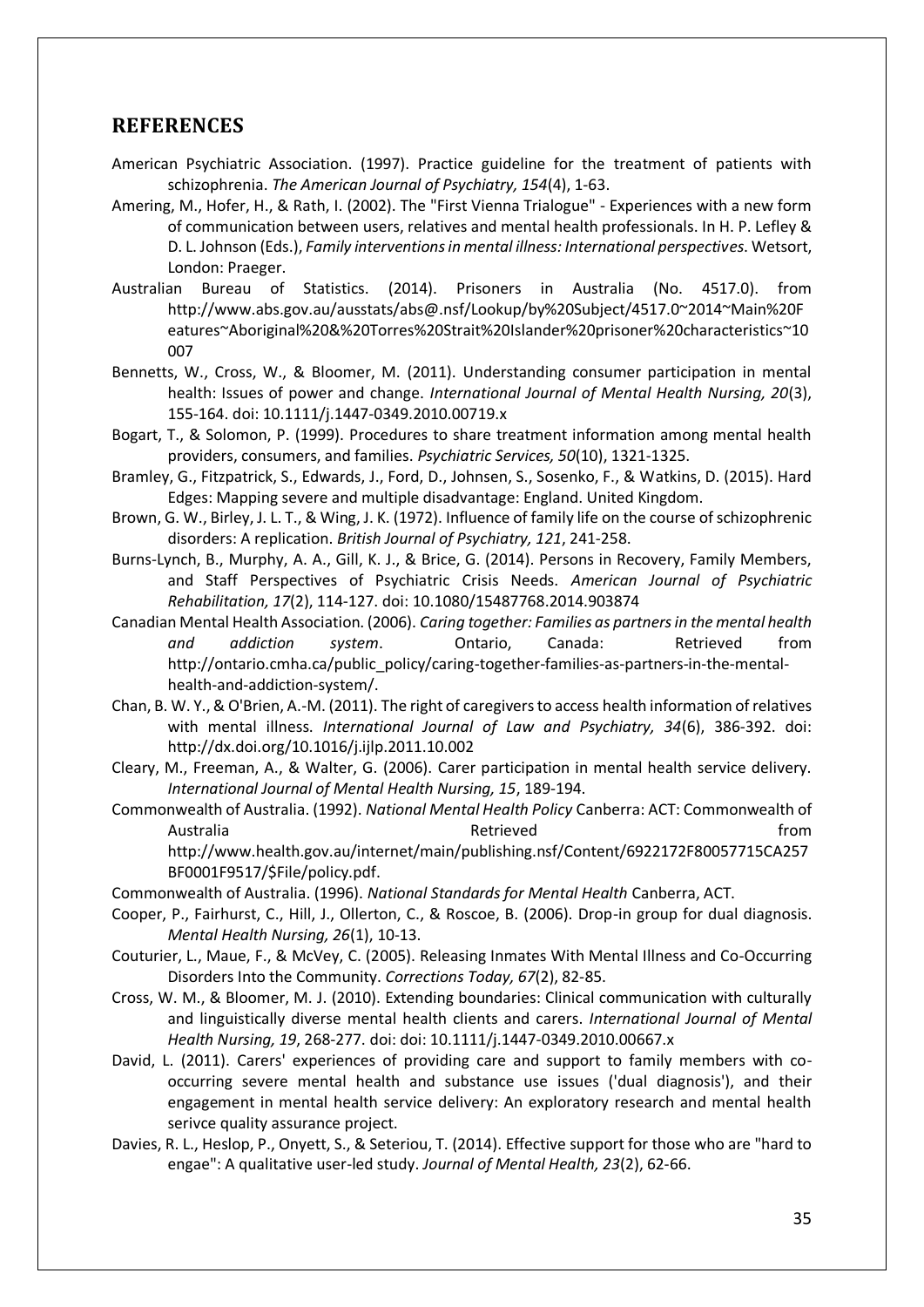Department of Human Services. (2007). *Evaluation of Multiple and Complex Needs Initiative: Final*  Report. **Report Report Report Report Report Report Report Report Report Report Report Report Report Report Report Report Report Report Report Report Report Report Report Report** http://www.dhs.vic.gov.au/\_data/assets/pdf\_file/007/329227/KPMG-FINAL-REPORT-December-2007.pdf#Final%10KPMG%20Evaluation%20Report%20Dec%2007>(

Eberwein, J. (2011). *Co-occurring disorders and criminal justice involvement.* (3481931 Ph.D.), Capella University, **Ann** Arbor. Retrieved from http://search.proquest.com/docview/908437913?accountid=10382

http://link.library.curtin.edu.au/openurl??url\_ver=Z39.88-

2004&rft\_val\_fmt=info:ofi/fmt:kev:mtx:dissertation&genre=dissertations+%26+theses&sid= ProQ:ProQuest+Dissertations+%26+Theses+Full+Text&atitle=&title=Co-

occurring+disorders+and+criminal+justice+involvement&issn=&date=2011-01-

01&volume=&issue=&spage=&au=Eberwein%2C+Julie&isbn=9781267019394&jtitle=&btitle =&rft\_id=info:eric/&rft\_id=info:doi/ ProQuest Dissertations & Theses Full Text; ProQuest Dissertations & Theses Global database.

- Evans, A., Bullard, D., & Solomon, M. (1961). The family as a potential resource in the rehabilitation of the chronic schizophrenic: A study of sixty patients and their families *American Journal of Psychiatry, 117*, 1075- 1083.
- Farooq, S., & Fear, C. (2003). Working through interpreters. *ADvances in Psychiatric Treatment, 9*(2), 104-109.
- Furlong, M. (2001). Constraints on Family-Sensitive Mental Health Practices. *Journal of Family Studies, 7*(2), 217-231.
- Goodwin, V., & Happell, B. (2007a). Consumer and Carer Participation in Mental Health Care: The Carer's Perspective: Part 1 - The Importance of Respect and Collaboration. *Issues in Mental Health Nursing, 28*, 607-623. doi: 10.1080/016128407013545596
- Goodwin, V., & Happell, B. (2007b). Consumer and Carer Participation in Mental Health Care: The Carer's Perspective: Part 2 - Barriers to Effective and Genuine Participation. *Issues in Mental Health Nursing, 28*, 625-638. doi: 10.1080/01612840701354612

Government of Western Australia. (2013). *Supporting Consumer, Family and Carere Engagement*  Policy and Guidelines. Perth, Australia: Retrieved from http://www.mentalhealth.wa.gov.au/Libraries/pdf\_docs/Supporting\_C\_F\_C\_Engagement\_-Approved Policy2.sflb.ashx.

Government of Western Australia. (2015). *The Western Australian Mental Health, Alcohol and Other Drug Service Plan 2015-2025*. Canberra, Australia: Retrieved from http://www.mentalhealth.wa.gov.au/Libraries/pdf\_docs/Plan\_27\_11\_2014\_for\_consultatio n\_3.sflb.ashx.

Groom, G., Hickie, I., & Davenport, T. (2003). OUT OF HOSPITAL, OUT OF MIND! A report detailing mental health services in Australia in 2002 and community priorities for national mental health policy for 2003-2008. Canberra, ACT.

Hamilton, M. (2011). People with Complex Needs and the Criminal Justice System. *Current Issues in Criminal Justice, 22*(3), 307- 324.

Hervey, N., & Ramsay, R. (2004). Carers as Partners in Crime. *ADvances in Psychiatric Treatment, 10*, 81-84.

Hitchen, S., Watkins, M., Williamson, G. R., Ambury, S., & et al. (2011). Lone voices have an emotional content: focussing on mental health service user and carer involvement. *International Journal of Health Care Quality Assurance, 24*(2), 164-177. doi: http://dx.doi.org/10.1108/09526861111105112

House of Representatives Standing Committee on Family, C., Housing and Youth,. (2009). *Who Cares ...? Report on the inquiry into better support for carers*. Canberra, ACT: Commonwealth of Australia and a controller controller and a Retrieved controller and a from the from

http://www.aph.gov.au/parliamentary\_business/committees/house\_of\_representatives\_co mmittees?url=fchy/carers/report.htm.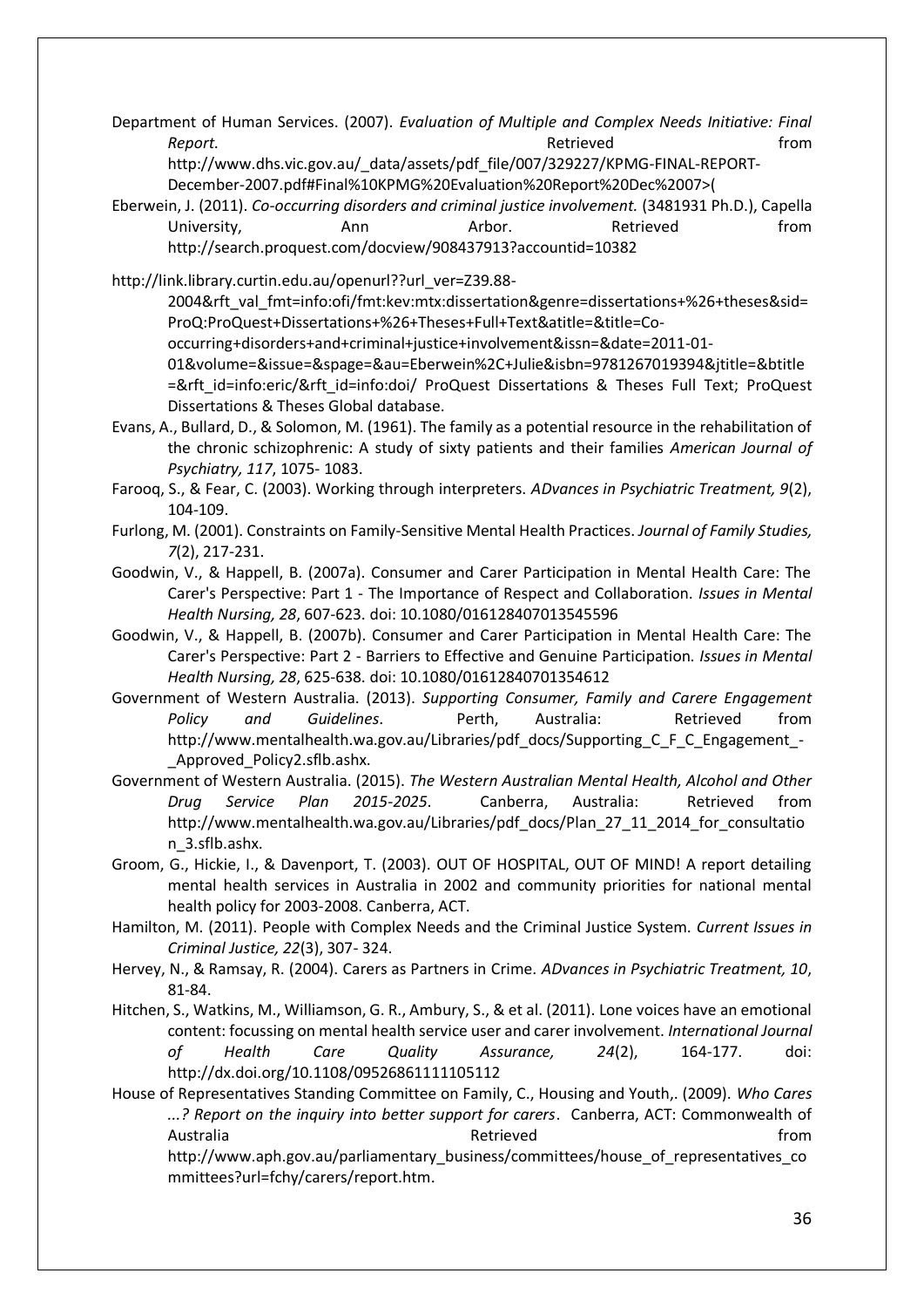ImROC. (2015). Conclusions and recommendations. Retrieved 25/02/2015, 2015, from http://www.imroc.org/our-work/conclusions-and-recommendations/

- Kavanagh, D. J., Young, R., Boyce, L., Clair, A., & et al. (1998). Substance Treatment Options in Psychosis (STOP): A new intervention for dual diagnosis. *Journal of Mental Health, 7*(2), 135-143.
- Lakeman, R. (2008a). Family and carer participation in mental health care: perspectives of consumers and carers in hospital and home care settings. *Journal of Psychiatric and Mental Health Nursing, 15*(3), 203-211. doi: http://dx.doi.org/10.1111/j.1365-2850.2007.01213.x
- Lakeman, R. (2008b). Practice standards to improve the quality of family and carer participation in adult mental health care: An overview and evaluation. *International Journal of Mental Health Nursing, 17*(1), 44-56. doi: http://dx.doi.org/10.1111/j.1447-0349.2007.00510.x
- Lammers, J., & Happell, B. (2004a). Mental health reforms and their impact on consumer and carer participation: a perspective from Victoria, Australia. *Issues in Mental Health Nursing, 25*(3), 261-276.
- Lammers, J., & Happell, B. (2004b). Research involving mental health consumers and carers: a reference group approach. *International Journal of Mental Health Nursing, 13*(4), 262-266.
- Lavoie-Tremblay, M., Bonin, J.-P., Bonneville-Roussy, A., Briand, C., Perreault, M., Piat, M., . . . Cyr, G. (2012). Families' and Decision Makers' Experiences With Mental Health Care Reform: The Challenge of Collaboration. *Archives of Psychiatric Nursing, 26*(4), e41-e50. doi: http://dx.doi.org/10.1016/j.apnu.2012.04.007
- Leggatt, M. (2011). Families as partners in mental health care. *New Paradigm, Summer*, 15-18.
- Mannion, E., Marin, R., Chapman, P., Real, L., Berman, E., Solomon, P., . . . Cantwell, K. (2012). Overcoming Systemic Barriers to Family Inclusion in Community Psychiatry: The Pennsylvania Experience. *American Journal of Psychiatric Rehabilitation, 15*(1), 61.
- Mental Health Council of Australia. (2009). Adversity to Advocacy: The Lives and Hopes of Mental Health Carers.
- Mental Health Council of Australia. (2012). Recognition and Respect: Mental Health Carers Report 2012.
- Minkoff, K., & Cline, C. A. (2004a). Changing the world: the design and implementation of comprehensive continuous integrated systems of care for individuals with co-occurring disorders. *The Psychiatric clinics of North America, 27*(4), 727-743.
- Minkoff, K., & Cline, C. A. (2004b). Developing Welcoming Systems for Individuals with Co-Occurring Disorders: The Role of the Comprehensive Continuous Integrated System of Care Model. *Journal of Dual Diagnosis, 1*(1), 65-89. doi: http://dx.doi.org/10.1300/J374v01n01\_06
- Minkoff, K., & Cline, C. A. (2006). Dual Diagnosis Capability: Moving from Concept to Implementation *Journal of Dual Diganosis, 2*(2), 121-134.

National Mental Health Consumer and Carer Forum. (2009). Privacy and confidentiality issues paper.

National Mental Health Consumer and Carer Forum. (2010). Consumer and Carer Participation: Key Issues and Benefits.

New Economics Foundation. (2013). Co-production in mental health: A literature review. London, UK.

- Penn, P. E., Brooks, A. J., & Brenda DeWitt, W. (2002). Treatment concerns of women with co-occurring serious mental illness and substance abuse disorders. *Journal of Psychoactive Drugs, 34*(4), 355-362.
- Reed, M., & Harding, K. E. (2015). Do Family Meetings Improve Measurable Outcomes for Patients, Carers, or Health Systems? A Systematic Review. *Australian Social Work Journal, 68*(2), 244- 258. doi: 10.1080/0312407X.2014.913070
- Repper, J., & Perkins, R. (2013). The Team Recovery Implementaion Plan: A framework for creating recovery-focused services. London, UK.
- Rolfe, G., & Cutcliffe, J. (2006). Dual diagnosis and forensic care. Are the needs of service users being met? *Journal of Psychiatric & Mental Health Nursing, 13*, 117-124.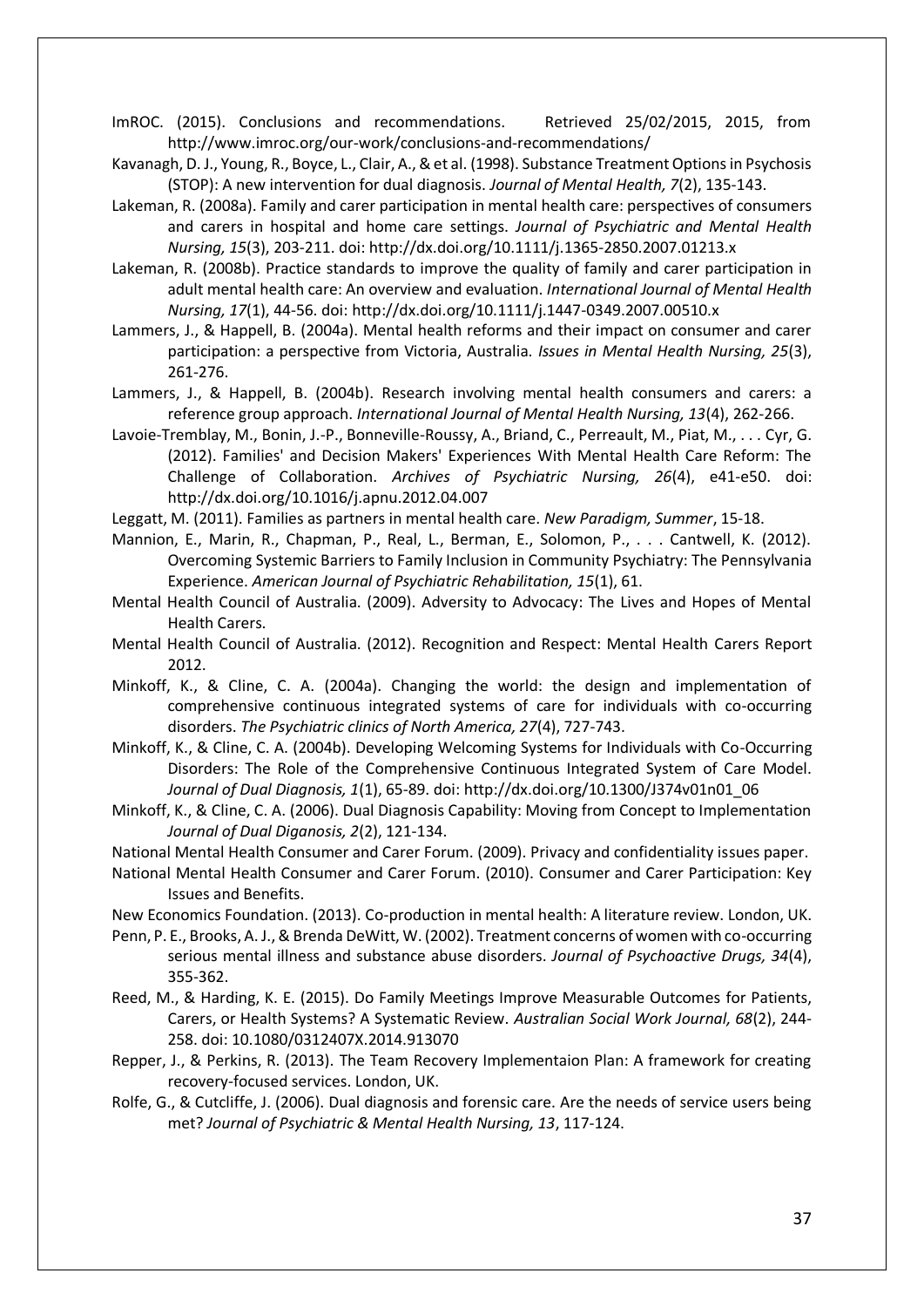Rosen, A., Goldbloom, D., & McGeorge, P. (2010). Mental Health Commissions: making the critical difference to the development and reform of mental health services. *Current Opinion in Psychiatry, 23*(6), 593-603. doi: 10.1097/YCO.0b013e32833f2f3e

- Seikkula, J. (2008). Inner and outer voices in the present moment of family and network therapy. *Journal of Family Therapy, 30*, 478-491.
- Seikkula, J., & Arnkil, T. E. (2014). *Open Dialogue and Anticipations: Respecting otherness in the present moment*. Tampere, Finland: Authors National Institute for Health and Welfare.
- Seikkula, J., Arnkil, T. E., & Eriksson, E. (2003). Postmodern Society and Social Networks: Open and Anticipation Dialogues in Network Meetings. *Family Process, 42*(2), 185-203.
- Simpson, A., Jones, J., Barlow, S., & Cox, L. (2014). Adding SUGAR: Service user and carer collaboration in mental health nursing research. *Journal of psychosocial nursing and mental health services, 52*(1), 22-30. doi: http://dx.doi.org/10.3928/02793695-20131126-04
- Slade, M., Pinfold, V., Rapaport, J., Bellringer, S., Banerjee, S., Kuipers, E., & Huxley, P. (2007). Best practice when service users do not consent to sharing information with carers: National multimethod study. *British Journal of Psychiatry, 190*(2), 148-155. doi: 10.1192/bjp.bp.106.024935
- Stanbridge, R., & Burbach, F. (2007). Developing family-inclusive mainstream mental health services. *Journal of Family Therapy, 29*(1), 21-43. doi: http://dx.doi.org/10.1111/j.1467- 6427.2007.00367.x
- State Government Victoria. (2005). *The Multiple and Complex Needs Initiative: Care plan coordination*. Melbourne, Victoria: Retrieved from www.dhs.vic.gov.au/complexclients.
- State Government Victoria. (2009). *The Multiple and Complex Needs Initiative: Getting it together*  Victoria: which is a set of the control of the Retrieved from the from the from the from  $\mathbb{R}$ http://www.dhs.vic.gov.au/\_\_data/assets/pdf\_file/0004/611446/getting\_it\_together\_bookl et.pdf.
- Substance Abuse and Mental Health Service Administation. (2004). National Consensus Statement on Mental Health Recovery. In U. S. D. o. H. a. H. Services (Ed.). Washington, DC: U.S Department of Health and Human Services
- Substance Abuse and Mental Health Services Administation. (2002). Report to congress on Prevention and Treatment of Co-occuring Substance Abuse Disorder and Mental Disorder. Rockville, MD: U.S Department of Health and Human Services.
- Szmukler, G. I., & Bloch, S. (1997). Family involvment in the care of people with psychoses: an ethical argument. . *British Journal of Psychiatry, 171*, 401-405.
- Tambuyzer, E., & Audenhove, C. (2013). Service User and Family Carer Involvement in Mental Health Care: Divergent Views. *Community Mental Health Journal, 49*(6), 675-685. doi: http://dx.doi.org/10.1007/s10597-012-9574-2
- The Human Rights and Equal Oppurtunity Commission. (1993). Human Rights and Mental Illness: Report of the national inquiry into the rights of people with mental illness.
- Van Schoubroeck, L. (2012). Western Australia's Mental Health Commission. *Mental Health Review Journal, 17*(4), 229-237. doi: 10.1108/13619321211289308
- Velligan, D. I., Weiden, P. J., Sajatovic, M., Scott, J., Carpenter, D., Ross, R., & Docherty, J. P. (2009). The Expert Consensus Guideline Series: Adherence problems in patients with serious and persistent mental illness. *The Journal of clinical psychiatry, 70*(4), 1-44.
- Victorian Mental Health Awareness Council & Tandem Inc. (2014). Welcome to MH ECO. Retrieved 8 May 2015, from http://mheco.org.au/main/page home.html
- Western Region Health Centre. (2013). Uncovering stories, making meaning: How the Indigo Program delivers assessment and care plan services for Victoria's Multiple and Complex Needs Initiative (MACNI). Victoria, Melbourne.
- World Health Organisation. (2004). Mental Health Policy, Plans and Programs. Geneva: World Health Organisation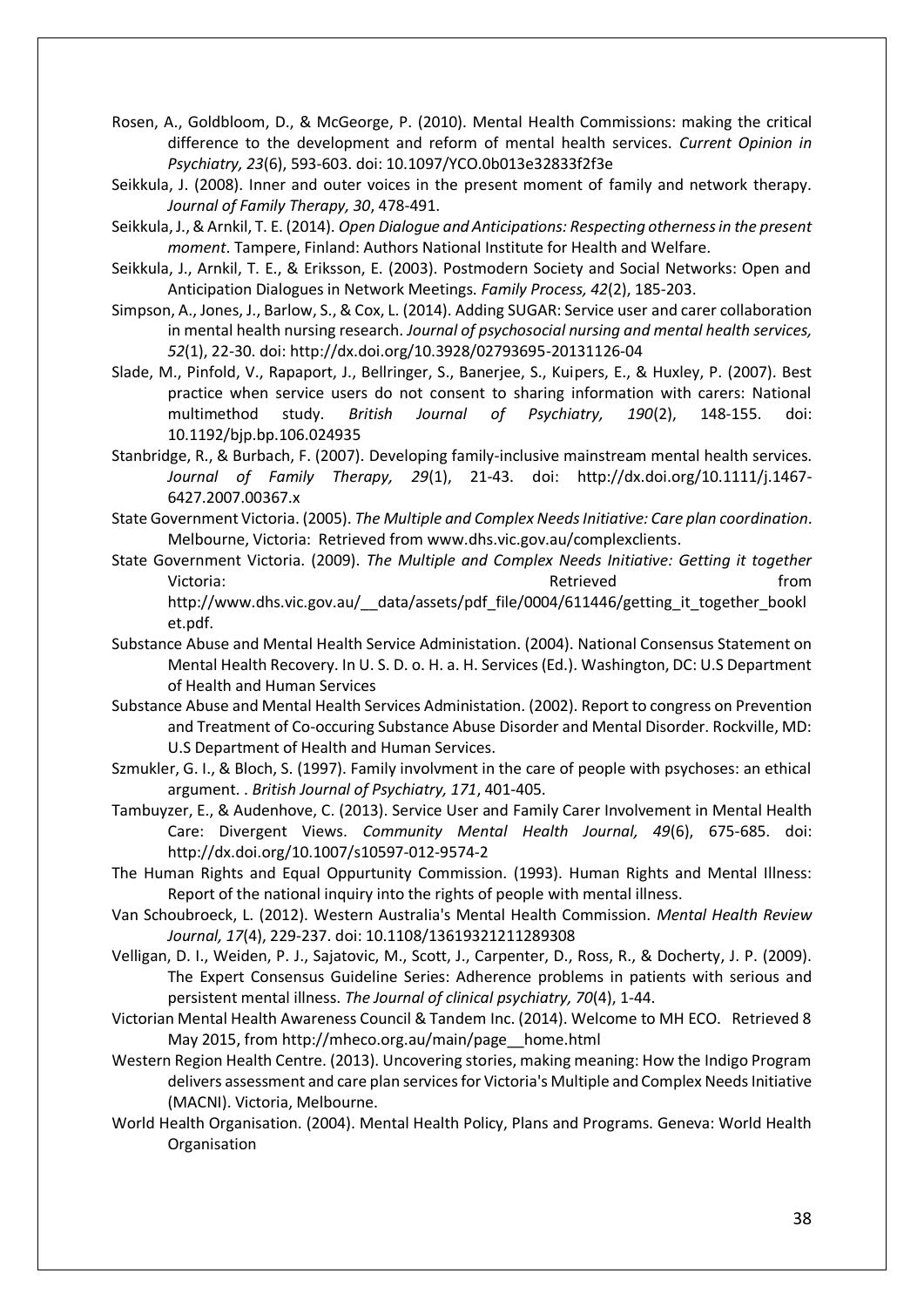Worthington, A., Rooney, P., & Hannan, R. (2013). The Triangle of Care: Carers Included: A guide to best practice in mental health care in England. (2 ed., pp. 1-33). London, UK.

- Wright, M. R. (2008). *Out of the Blue: Giving and recieving care: Aboriginal experiences of care-giving in the context of mental illness.* (Ph. D.), Curtin University of Technology Perth, Western Australia Retrieved from http://espace.library.curtin.edu.au:80/R?func=dbin-jumpfull&local\_base=gen01-era02&object\_id=149317
- Wyder, M., & Bland, R. (2014). The Recovery Framework as a Way of Understanding Families' Responses to Mental Illness: Balancing Different Needs and Recovery Journeys. *Australian Social Work Journal, 67*(2), 179-196. doi: 10.1080/0312407X.2013.875580

#### **Legislation**

Western Australia: *Carers Recognition Act 2004* South Australia: *Carers Recognition Act 2005* Queensland: *Carers Recognition Act 2008* Northern Territory: *Carers Recognition Act 2009*  New South Wales: *Carers Recognition Act 2010*  Victoria: *Carers Recognition Act 2012* Australian Capital Territory: *ACT Carers Charter*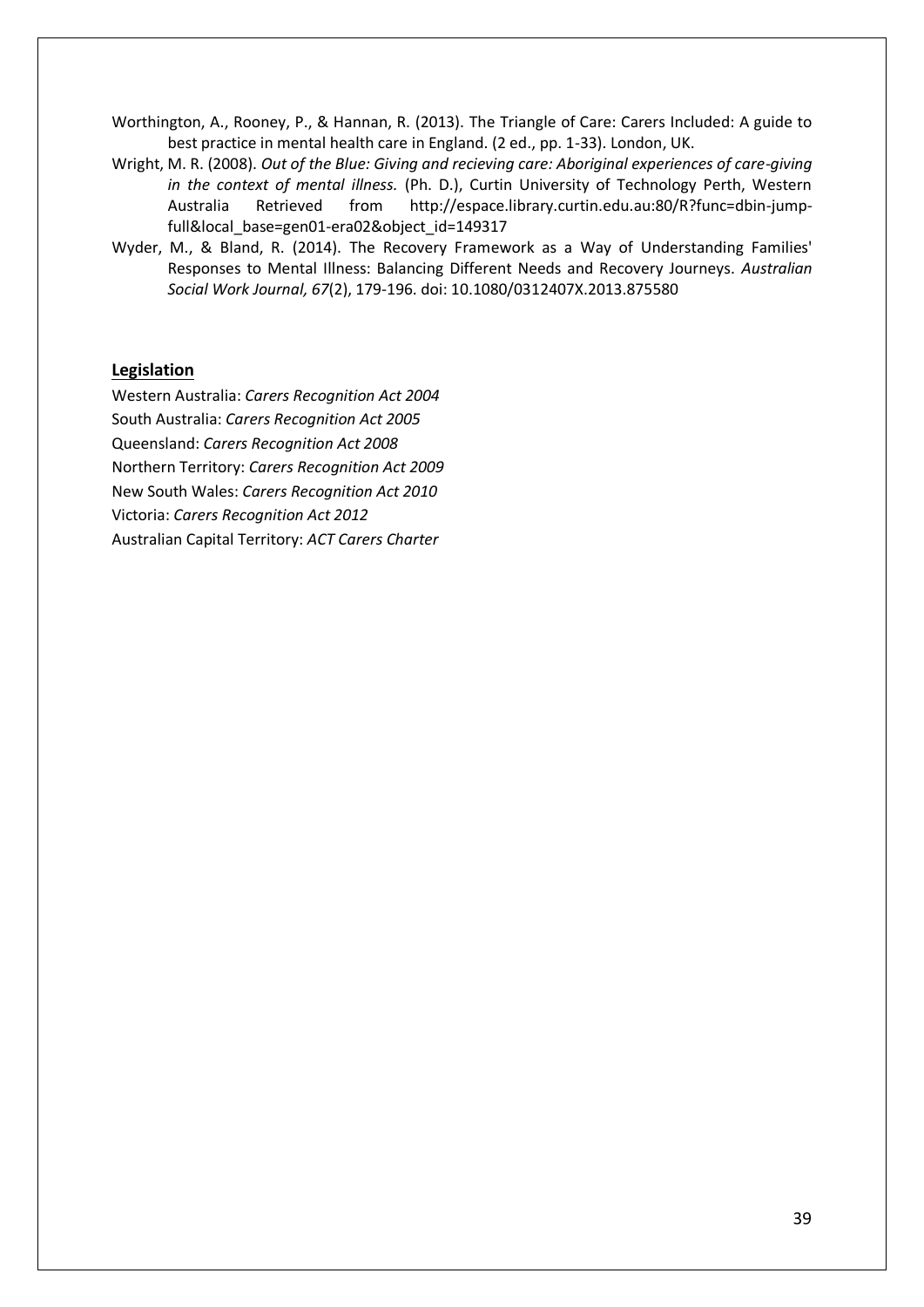**APPENDIX 1 - METHODOLOGY**

<span id="page-41-0"></span>The aim of this review was to locate published literature addressing family inclusive practices for people considered to have multiple unmet needs including mental distress, substance use and criminal justice involvement. Key concepts such as service delivery practices, 'good' practice, service provider attitudes, lived experience, family recovery and mental health system change were the focus in the search. A systematic approach was adopted which proved helpful given the multiple key concepts and lack of specifically relevant literature and conceptual frameworks on the topic. This meant that the topic needed to be broken down into key concepts and related topics and each area systematically searched for relevant literature.

A search strategy was developed to ensure a comprehensive search of the topic area and a briefing paper of the strategy was provided to the Partnership Group for feedback. Recommendations and feedback from this group were incorporated into the final search strategy. An example of the terms searched relating to family inclusion included:

- 
- Family or carer involvement Family or carer participation
- Family or carer collaboration Family or carer leadership
- Family or carer engagement Family or carer recovery

Phrases searched relating to multiple unmet needs included:

- Multiple unmet needs Comorbidity
- Co-occurring disorders (or diagnosis) Dual diagnosis
- Complex needs Complex unmet needs
- Family or carer inclusion **Exercise** Family or carer inclusive practice
	-
	-
	-
	-
- Added to the above were the multiplicity of terms used to refer to individuals, such as:
	-
	-
	- Client **Client Patient** • Person with lived experience
	- Consumer **Service user** Service user
		-
- Electronic searches included five databases consisting of PsychInfo, Science Direct, Informit, Proquest, CINAHL and Google Scholar. Synonyms were searched using the OR operator and results were combined using the AND operator. Additional sources of interest were identified through purposive examination of cited references. Grey literature (non-peer reviewed), books, reports and other relevant documents were included. A total of 1115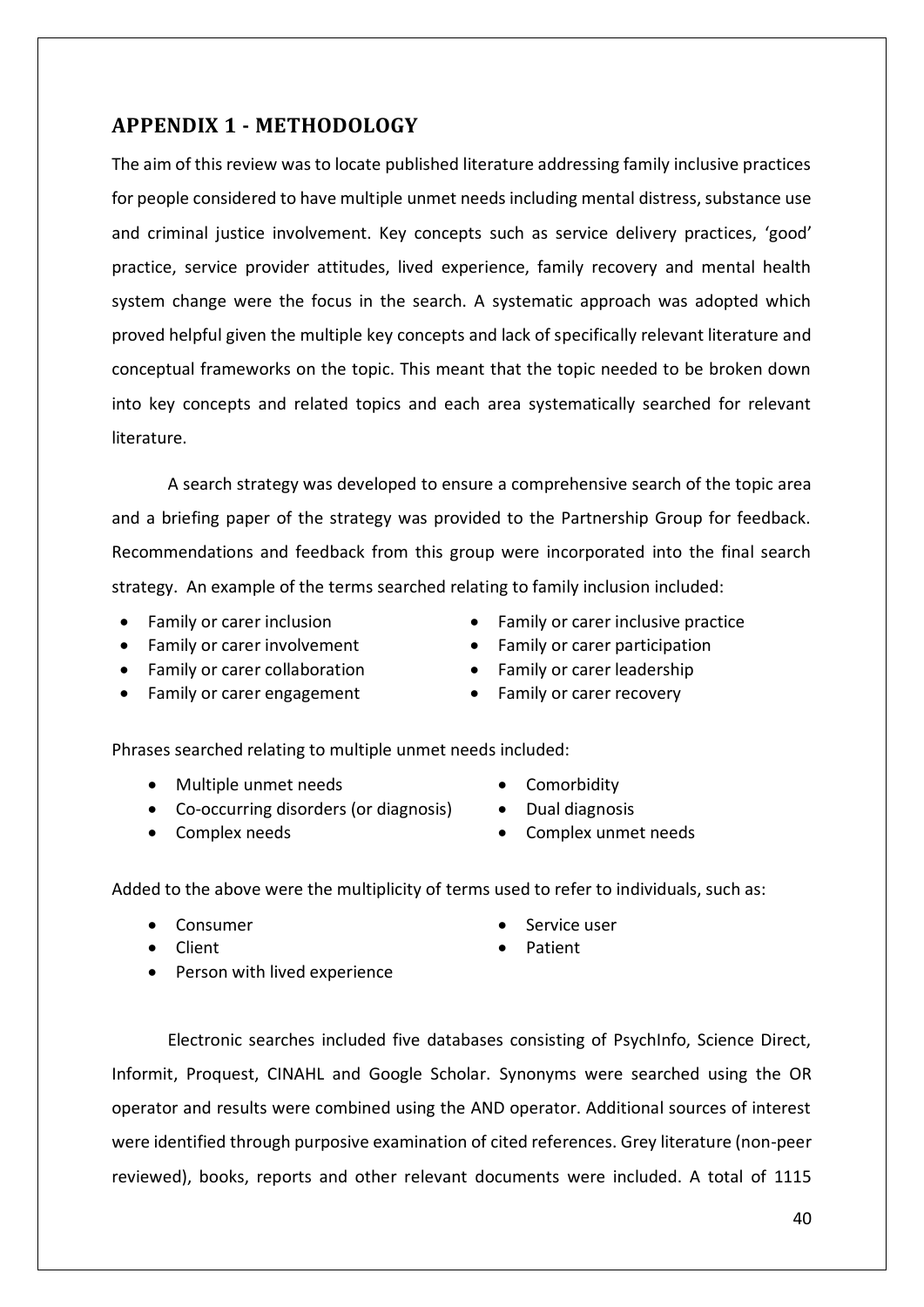abstracts were identified and screened for relevance with 300 articles identified as meeting the inclusion and exclusion criteria. 89 articles and reports were read for this review. Articles meeting the inclusion criteria included exploration or discussion of:

- Family inclusive practice and mental distress, substance use and/or criminal justice involvement.
- Service provider attitudes, practice, skills and knowledge relating to multiple unmet needs.
- Service provider attitudes, practice, skills and knowledge regarding family inclusion.
- Policy, programs and strategies aimed at achieving family inclusive practice.
- Policy, programs and strategies aimed at improving services for people with multiple unmet needs
- Culture change in mental health aimed at improving service delivery through family inclusive practice for individuals with multiple unmet needs.

It is important to note that given the paucity of literature in this area, studies relating only to mental distress and family inclusion constitute the majority of those included in this review. Mental health appears to be the focus in research while interrelated issues of substance use and involvement in the criminal justice system are neglected or unacknowledged, and rarely are the three linked and conceptualised as inter-related in one document. Government policy and program initiatives addressing multiple unmet needs are scarce.

Exclusion criteria for this review included:

- Family recovery (in this context this term refers to parenting and child protection matters) and substance use.
- Consumer involvement and substance use (and no reference to mental distress and/or criminal justice involvement).
- 'Dual diagnosis' and 'co-morbidity' which represented a clinical, bio-medical and pharmaceutical treatment paradigm with no reference to social, cultural or political contexts.
- Multiple unmet needs and service integration where there was no mention of family or consumer involvement.
- Family psychoeducational groups.